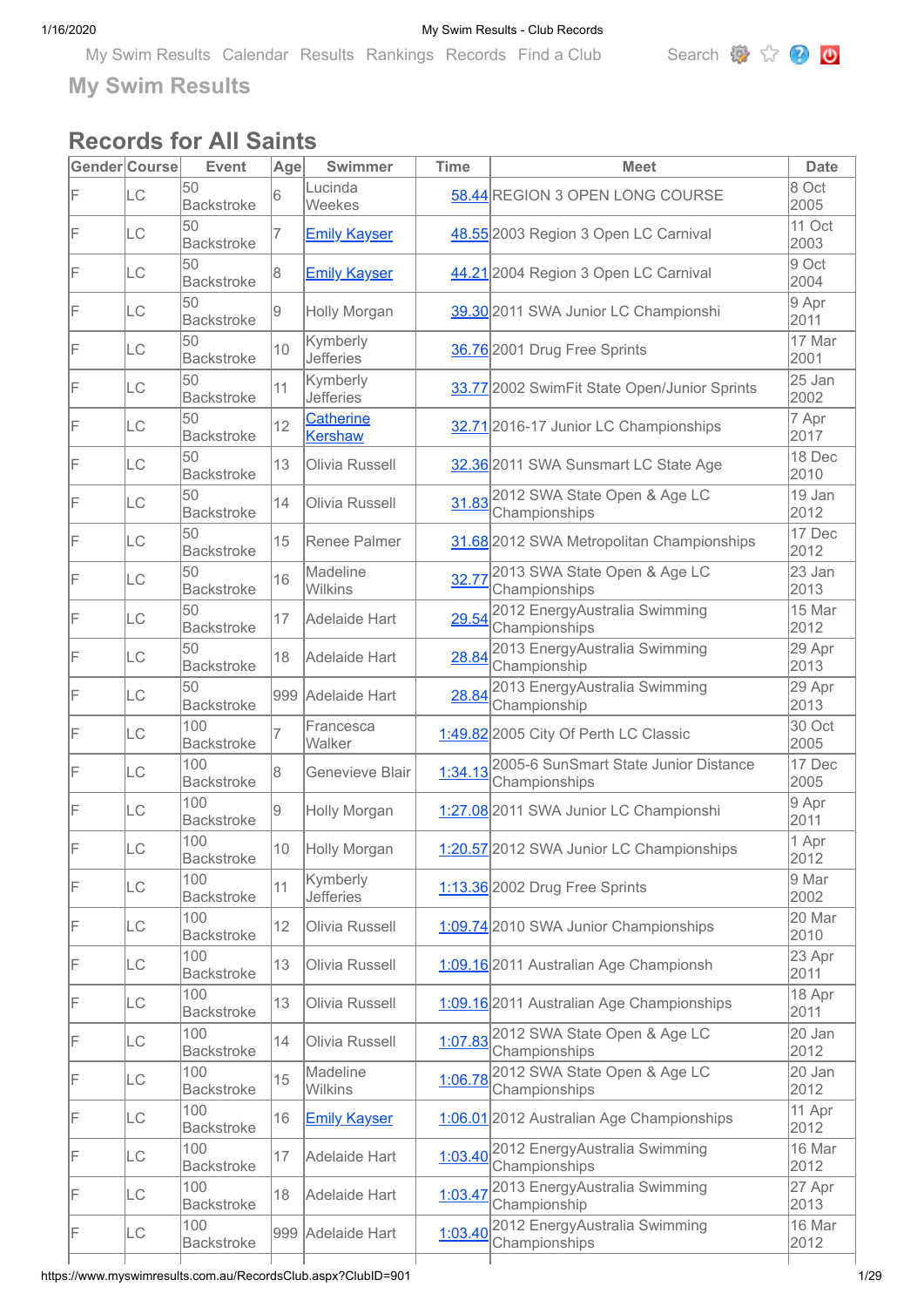| IF | <b>LC</b> | 200<br><b>Backstroke</b>   | 19  | Genevieve Blair              |         | 3:11.55 2006 November LC Qualifying Meet                        | 26 Nov<br>2006  |
|----|-----------|----------------------------|-----|------------------------------|---------|-----------------------------------------------------------------|-----------------|
| F  | LC        | 200<br><b>Backstroke</b>   | 10  | Holly Morgan                 |         | 2:50.70 2012 SWA Junior LC Championships                        | 31 Mar<br>2012  |
| IF | LC        | 200<br><b>Backstroke</b>   | 11  | Kymberly<br><b>Jefferies</b> |         | 2:39.27 2002 SwimFit State Junior Distance                      | 5 Jan<br>2002   |
| F  | <b>LC</b> | 200<br><b>Backstroke</b>   | 12  | Olivia Russell               |         | 2:28.75 2010 SWA Junior Championships                           | 20 Mar<br>2010  |
| IF | <b>LC</b> | 200<br><b>Backstroke</b>   | 13  | Olivia Russell               |         | 2:29.27 2011 SWA Sunsmart LC State Age                          | 18 Dec<br>2010  |
| IF | <b>LC</b> | 200<br><b>Backstroke</b>   | 14  | Madeline<br>Wilkins          |         | 2:26.68 Western Sprint 2011 - Indoor P                          | 19 Feb<br>2011  |
| IF | LC        | 200<br><b>Backstroke</b>   | 15  | Madeline<br>Wilkins          |         | 2:24.49 2012 SWA State Open & Age LC<br>Championships           | 18 Jan<br>2012  |
| F  | <b>LC</b> | 200<br><b>Backstroke</b>   | 16  | <b>Emily Kayser</b>          |         | 2:20.85 2012 SWA State Open & Age LC<br>Championships           | 18 Jan<br>2012  |
| IF | LC        | 200<br><b>Backstroke</b>   | 17  | Adelaide Hart                | 2:22.04 | 2012 SWA State Open & Age LC<br>Championships                   | 18 Jan<br>2012  |
| F  | LC        | 200<br><b>Backstroke</b>   |     | 999 Emily Kayser             | 2:20.85 | 2012 SWA State Open & Age LC<br>Championships                   | 18 Jan<br>2012  |
| IF | <b>LC</b> | 50<br><b>Breaststroke</b>  | 6   | Lucinda<br>Weekes            |         | 1:09.67 REGION 3 OPEN LONG COURSE                               | 8 Oct<br>2005   |
| F  | <b>LC</b> | 50<br><b>Breaststroke</b>  |     | <b>Kayla Weekes</b>          |         | 54.70 Western Sprints 2009                                      | 14 Mar<br>2009  |
| IF | <b>LC</b> | 50<br><b>Breaststroke</b>  | 8   | Chelsea<br>Lowman            |         | 49.44 2006 Summer Sprint Championships                          | 18 Mar<br>2006  |
| F  | <b>LC</b> | 50<br><b>Breaststroke</b>  | 9   | Lucinda<br>Weekes            |         | 46.65 Fremantle Port                                            | 11 Oct<br>2008  |
| IF | <b>LC</b> | 50<br><b>Breaststroke</b>  | 10  | Callie Chai                  |         | 40.94 2000 CHRISTMAS CARNIVAL                                   | 17 Dec<br>2000  |
| F  | <b>LC</b> | 50<br><b>Breaststroke</b>  | 11  | Callie Chai                  |         | 38.95 2001 Victoria Park Christmas Carnival                     | 16 Dec<br>2001  |
| F  | <b>LC</b> | 50<br><b>Breaststroke</b>  | 12  | Callie Chai                  |         | 36.92 2003 State Open/Junior Sprint<br>Championships            | 16 Jan<br>2003  |
| F  | LC        | 50<br><b>Breaststroke</b>  | 13  | Laura Halden                 |         | 36.68 2007 SunSmart State Age Champs                            | 4 Jan<br>2007   |
| F  | <b>LC</b> | 50<br><b>Breaststroke</b>  | 14  | Callie Chai                  |         | 35.52 2005 SunSmart State Age Championships                     | 6 Jan<br>2005   |
| F  | <b>LC</b> | 50<br><b>Breaststroke</b>  | 15  | Callie Chai                  |         | 35.70 2005 Summer Sprints Championships                         | 19 Feb<br>2005  |
| F  | LC        | 50<br><b>Breaststroke</b>  | 16  | Jemma Saxton                 | 33.61   | 2013 EnergyAustralia Swimming<br>Championship                   | 2 May<br>2013   |
| F  | <b>LC</b> | 50<br><b>Breaststroke</b>  | 17  | Jemma Saxton                 |         | 34.11 2014 Australian Swimming Championships                    | 1 Apr<br>2014   |
| F  | LC        | 50<br><b>Breaststroke</b>  | 18  | Jemma Saxton                 |         | 35.39 2014 SunSmart Christmas Challenge                         | 20 Dec<br>2014  |
| F  | <b>LC</b> | 50<br><b>Breaststroke</b>  | 999 | Jemma Saxton                 |         | 33.61 <sup>2013</sup> Energy Australia Swimming<br>Championship | 2 May<br>2013   |
| F  | LC        | 100<br><b>Breaststroke</b> | 7   | Lucinda<br>Weekes            |         | 2:01.63 REGION 3 OPEN LONG COURSE MEET                          | 7 Oct<br>2006   |
| F  | <b>LC</b> | 100<br><b>Breaststroke</b> | 8   | Chelsea<br>Lowman            |         | 1:46.77 2006 Summer Sprint Championships                        | 18 Mar<br>2006  |
| F  | <b>LC</b> | 100<br><b>Breaststroke</b> | 9   | Lucinda<br>Weekes            |         | 1:41.32 SWA Junior Championships                                | $5$ Apr<br>2008 |
| F  | <b>LC</b> | 100<br><b>Breaststroke</b> | 10  | Lucinda<br>Weekes            |         | 1:32.49 SWA Junior Championships                                | 21 Mar<br>2009  |
| F  | LC        | 100<br><b>Breaststroke</b> | 11  | Callie Chai                  |         | 1:22.89 2002 SwimFit State Junior Distance                      | 5 Jan<br>2002   |
| F  | LC        | 100<br><b>Breaststroke</b> | 12  | Callie Chai                  |         | 1:20.90 2003 State Age Championships                            | 9 Jan<br>2003   |
| F  | LC        | 100<br><b>Breaststroke</b> | 13  | <u>Georgia</u><br>Prescott   |         | 1:18.00 2016 SunSmart End of Summer Sensation                   | 27 Feb<br>2016  |
| F  | LC        | 100                        | 14  | Callie Chai                  |         | 1:18.55 2005 SunSmart State Age Championships                   | 6 Jan           |

https://www.myswimresults.com.au/RecordsClub.aspx?ClubID=901 2/29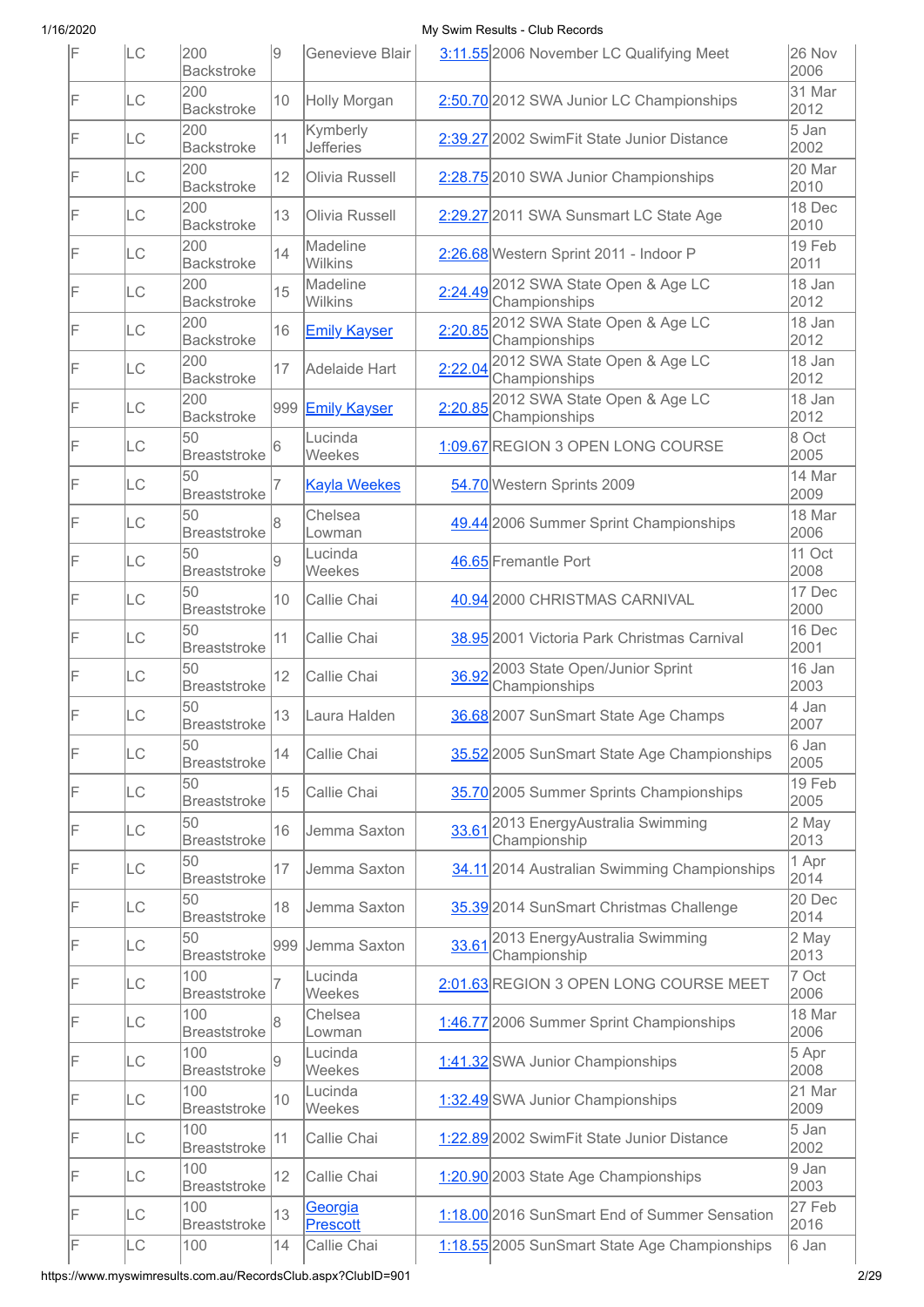|    |           | <b>Breaststroke</b>        |     |                                   |         |                                                                | 2005           |
|----|-----------|----------------------------|-----|-----------------------------------|---------|----------------------------------------------------------------|----------------|
| F  | LC        | 100<br><b>Breaststroke</b> | 15  | Jemma Saxton                      |         | 1:15.36 2012 Australian Age Championships                      | 11 Apr<br>2012 |
| IF | LC        | 100<br><b>Breaststroke</b> | 16  | Jemma Saxton                      |         | 1:12.61 2013 EnergyAustralia Swimming<br>Championship          | 27 Apr<br>2013 |
| IF | LC        | 100<br><b>Breaststroke</b> | 17  | Jemma Saxton                      |         | 1:14.28 2014 SWA State Open & Age LC<br>Championships          | 20 Jan<br>2014 |
| IF | LC        | 100<br><b>Breaststroke</b> | 17  | Jemma Saxton                      |         | 1:14.28 2014 SWA State Open & Age LC<br>Championships          | 20 Jan<br>2014 |
| IF | LC        | 100<br><b>Breaststroke</b> | 18  | Jemma Saxton                      |         | 1:15.50 2014 SunSmart Christmas Challenge                      | 21 Dec<br>2014 |
| IF | LC        | 100<br><b>Breaststroke</b> |     | 999 Jemma Saxton                  |         | 1:12.61 2013 Energy Australia Swimming<br>Championship         | 27 Apr<br>2013 |
| IF | LC        | 200<br><b>Breaststroke</b> |     | Lucinda<br>Weekes                 |         | 3:26.18 Fremantle Port                                         | 11 Oct<br>2008 |
| IF | LC        | 200<br><b>Breaststroke</b> | 10  | Lucinda<br>Weekes                 |         | 3:16.38 Fremantle Port Meet 2009                               | 17 Oct<br>2009 |
| IF | LC        | 200<br><b>Breaststroke</b> | 11  | Callie Chai                       |         | 3:00.34 2002 SwimFit State Junior Distance                     | 5 Jan<br>2002  |
| IF | LC        | 200<br><b>Breaststroke</b> | 12  | Callie Chai                       |         | 2:56.28 2003 State Age Championships                           | 9 Jan<br>2003  |
| IF | LC        | 200<br><b>Breaststroke</b> | 13  | <b>Georgia</b><br><b>Prescott</b> |         | 2:45.81 2016 SunSmart End of Summer Sensation                  | 27 Feb<br>2016 |
| IF | LC        | 200<br><b>Breaststroke</b> | 14  | Laura Halden                      |         | 2:47.13 2008 SunSmart Swimming WA Cham                         | 11 Jan<br>2008 |
| F  | LC        | 200<br><b>Breaststroke</b> | 15  | Laura Halden                      |         | 2:39.26 2009 Telstra Australian Swimming<br>Championship       | 17 Mar<br>2009 |
| F  | LC        | 200<br><b>Breaststroke</b> | 16  | Jemma Saxton                      | 2:36.85 | 2013 EnergyAustralia Swimming<br>Championship                  | 30 Apr<br>2013 |
| IF | LC        | 200<br><b>Breaststroke</b> | 17  | Chelsea<br><b>Sanders</b>         |         | 2:40.16 2012 Australian Age Championships                      | 11 Apr<br>2012 |
| F  | LC        | 200<br><b>Breaststroke</b> | 18  | Jemma Saxton                      |         | 2:43.81 2014 SunSmart Christmas Challenge                      | 19 Dec<br>2014 |
| IF | <b>LC</b> | 200<br><b>Breaststroke</b> |     | 999 Jemma Saxton                  |         | 2:36.85 2013 EnergyAustralia Swimming<br>Championship          | 30 Apr<br>2013 |
| IF | LC        | 50 Butterfly               | 7   | Olivia Russell                    |         | 49.30 2005 Arena Super LC Meet                                 | 18 Sep<br>2005 |
| F  | LC        | 50 Butterfly               | 8   | Genevieve Blair                   |         | 42.08 2006 Summer Sprint Championships                         | 18 Mar<br>2006 |
| F  | LC        | 50 Butterfly               | 9   | <b>Jazmin Walsh</b>               |         | 39.15 Officials Pentathlon LC                                  | 10 Dec<br>2016 |
| F  | LC        | 50 Butterfly               | 10  | Kymberly<br><b>Jefferies</b>      | 34.97   | SwimFit State Open & Junior<br>Championships                   | 27 Jan<br>2001 |
| F  | LC        | 50 Butterfly               | 11  | Kymberly<br><b>Jefferies</b>      |         | 31.39 2002 SwimFit State Open/Junior Sprints                   | 25 Jan<br>2002 |
| F  | LC        | 50 Butterfly               | 12  | Kymberly<br><b>Jefferies</b>      |         | 30.07 2003 Summer Sprints                                      | 15 Mar<br>2003 |
| F  | LC        | 50 Butterfly               | 13  | Kymberly<br><b>Jefferies</b>      |         | 30.49 2004 SunSmart State Open/Junior<br>Championships         | 15 Jan<br>2004 |
| F  | LC        | 50 Butterfly               | 14  | Kymberly<br><b>Jefferies</b>      |         | 30.01 2005 SunSmart State Age Championships                    | 6 Jan<br>2005  |
| F  | LC        | 50 Butterfly               | 15  | Jemma Saxton                      |         | 31.14 2011 SWA LC Qualifying Meet                              | 9 Oct<br>2011  |
| F  | LC        | 50 Butterfly               | 16  | Chelsea<br><b>Sanders</b>         |         | 30.47 2011 SWA State Open LC Champio                           | 21 Jan<br>2011 |
| F  | LC        | 50 Butterfly               | 17  | <b>Beatrice Wilson</b>            |         | 30.95 <sup>2013</sup> SWA State Open & Age LC<br>Championships | 21 Jan<br>2013 |
| F  | LC        | 50 Butterfly               | 18  | Caris Dempster                    |         | 31.95 2009 Harvey Open Carnival                                | 31 Jan<br>2009 |
| F  | LC        | 50 Butterfly               | 999 | Kymberly<br><b>Jefferies</b>      |         | 30.01 2005 SunSmart State Age Championships                    | 6 Jan<br>2005  |
| IF | LC        | 100 Butterfly 8            |     | Genevieve Blair                   | 1:41.74 | 2005-6 SunSmart State Junior Distance<br>Championships         | 17 Dec<br>2005 |
|    |           |                            |     |                                   |         |                                                                |                |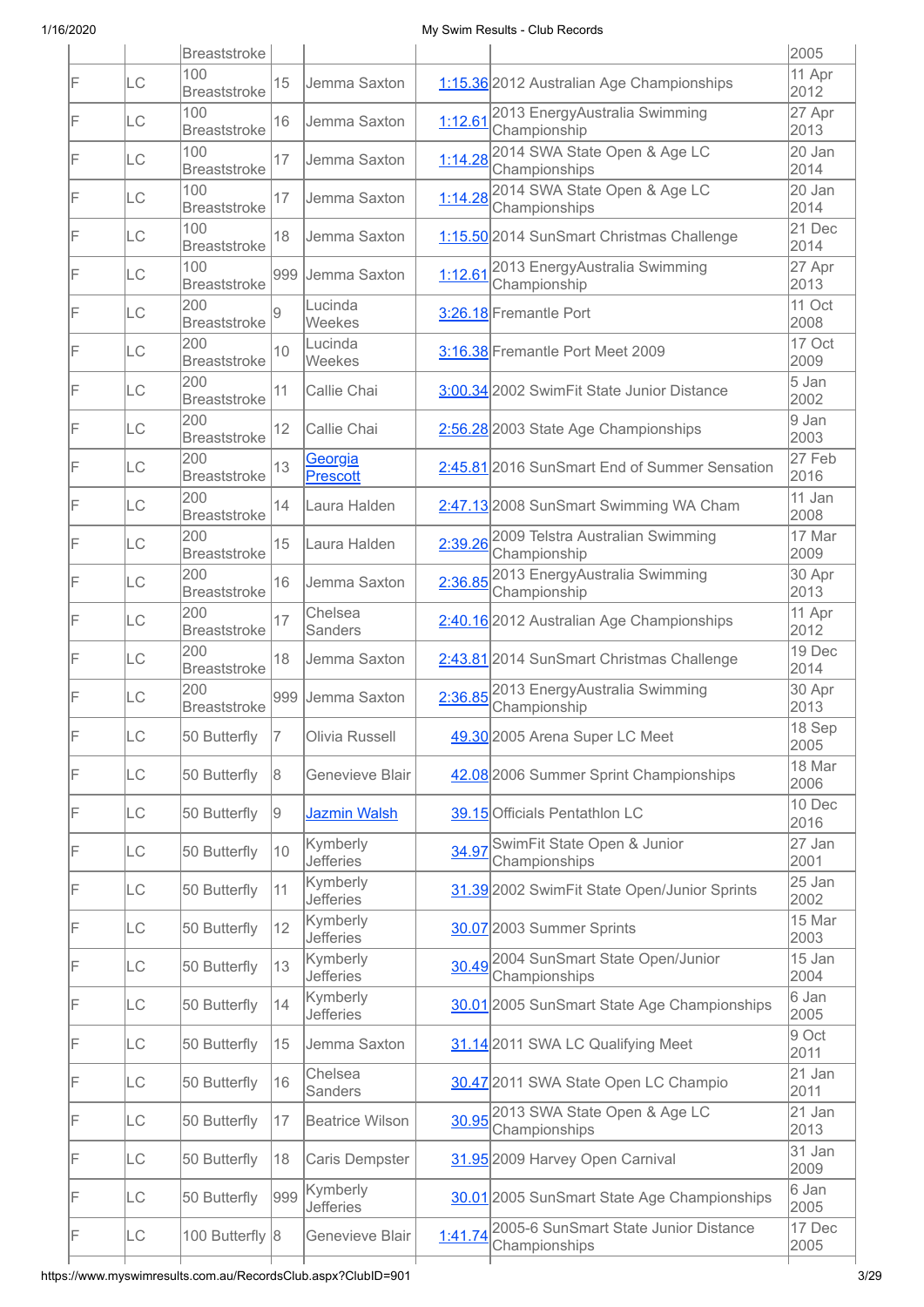| IF | LC        | 100 Butterfly 9   |              | Grace<br>Alexander             |         | 1:28.98 2009 SWA LC Qualifying Meet No                | 10 Oct<br>2009  |
|----|-----------|-------------------|--------------|--------------------------------|---------|-------------------------------------------------------|-----------------|
| F  | <b>LC</b> | 100 Butterfly 10  |              | Kymberly<br><b>Jefferies</b>   | 1:19.84 | SwimFit State Open & Junior<br>Championships          | 27 Jan<br>2001  |
| IF | <b>LC</b> | 100 Butterfly 11  |              | Kymberly<br><b>Jefferies</b>   |         | 1:09.00 2002 Drug Free Sprints                        | 9 Mar<br>2002   |
| F  | LC        | 100 Butterfly 12  |              | Kymberly<br><b>Jefferies</b>   |         | 1:07.24 2003 State Age Championships                  | 9 Jan<br>2003   |
| F  | LC        | 100 Butterfly 13  |              | Kymberly<br><b>Jefferies</b>   |         | 1:05.08 2004 Australian Age Championships             | 14 Apr<br>2004  |
| F  | LC        | 100 Butterfly 14  |              | Kymberly<br><b>Jefferies</b>   |         | 1:05.73 2005 SunSmart State Age Championships         | 6 Jan<br>2005   |
| IF | LC        | 100 Butterfly 15  |              | <b>Kayla Weekes</b>            |         | 1:04.90 2017 GHF Australian Age Championships         | 16 Apr<br>2017  |
| F  | <b>LC</b> | 100 Butterfly 16  |              | <b>Kayla Weekes</b>            |         | 1:04.97 2018 GHF Australian Age Championships         | 25 Apr<br>2018  |
| F  | <b>LC</b> | 100 Butterfly 17  |              | <b>Kayla Weekes</b>            | 1:03.87 | 2019 SunSmart Club Premierships B<br><b>Division</b>  | 2 Mar<br>2019   |
| IF | <b>LC</b> | 100 Butterfly 18  |              | Caris Dempster                 |         | 1:05.83 2009 Australian Age Championships             | 13 Apr<br>2009  |
| IF | LC        | 100 Butterfly 18  |              | Caris Dempster                 |         | 1:05.83 2009 Australian Age Championships             | 13 Apr<br>2009  |
| F  | <b>LC</b> | 100 Butterfly 999 |              | <b>Kayla Weekes</b>            |         | 1:03.87 2019 SunSmart Club Premierships B<br>Division | 2 Mar<br>2019   |
| F  | LC        | 200 Butterfly 10  |              | Natalie SMITH                  |         | 3:18.24 2001 Fremantle Port Meet                      | 11 Nov<br>2001  |
| F  | LC        | 200 Butterfly 11  |              | Lucy Morrison                  |         | 2:49.77 2003-4 SunSmart State Junior Distance         | 13 Dec<br>2003  |
| IF | LC        | 200 Butterfly 12  |              | Kymberly<br><b>Jefferies</b>   | 2:36.64 | 2002-2003 State Junior Distance<br>Championships      | 21 Dec<br>2002  |
| F  | LC        | 200 Butterfly 13  |              | Kymberly<br><b>Jefferies</b>   |         | 2:29.69 2004 SunSmart State Age Championships         | 8 Jan<br>2004   |
| F  | LC        | 200 Butterfly 14  |              | Kymberly<br><b>Jefferies</b>   |         | 2:25.99 2004 October Distance Qualifying Meet         | 10 Oct<br>2004  |
| F  | <b>LC</b> | 200 Butterfly 15  |              | <b>Kayla Weekes</b>            |         | 2:21.82 2017 GHF Australian Age Championships         | 16 Apr<br>2017  |
| F  | LC        | 200 Butterfly 16  |              | <b>Kayla Weekes</b>            |         | 2:22.85 SunSmart WA State Age Championships           | 18 Dec<br>2017  |
| F  | LC        | 200 Butterfly 17  |              | <b>Kayla Weekes</b>            |         | 2:22.61 South Shore Super Sprint - Team Challenge     | $9$ Feb<br>2019 |
| F  | LC        | 200 Butterfly 18  |              | Caris Dempster                 |         | 2:23.49 2009 Australian Age Championships             | 13 Apr<br>2009  |
| F  | <b>LC</b> | 200 Butterfly 18  |              | Caris Dempster                 |         | 2:23.49 2009 Australian Age Championships             | 13 Apr<br>2009  |
| F  | <b>LC</b> |                   |              | 200 Butterfly 999 Kayla Weekes |         | 2:21.82 2017 GHF Australian Age Championships         | 16 Apr<br>2017  |
| F  | <b>LC</b> | 50 Freestyle 6    |              | Lucinda<br>Weekes              |         | 57.17 REGION 3 OPEN LONG COURSE                       | 8 Oct<br>2005   |
| F  | <b>LC</b> | 50 Freestyle      | 17           | Desiree Bavich                 |         | 41.83 2000 Drug Free Sprint Championships             | 11 Mar<br>2000  |
| F  | <b>LC</b> | 50 Freestyle 8    |              | Kymberly<br><b>Jefferies</b>   |         | 36.61 1999 Drug Free Sprints                          | 13 Mar<br>1999  |
| F  | LC        | 50 Freestyle 9    |              | Kymberly<br><b>Jefferies</b>   |         | 33.73 1999/2000 B Grade Premiership                   | 30 Jan<br>2000  |
| F  | LC        | 50 Freestyle      | $ 10\rangle$ | Lauren Moore                   |         | 31.70 SwimFit State Open & Junior<br>Championships    | 27 Jan<br>2001  |
| F  | LC        | 50 Freestyle  11  |              | Kymberly<br><b>Jefferies</b>   |         | 29.26 2002 Australian Age Championships               | 9 Apr<br>2002   |
| F  | LC        | 50 Freestyle      | 12           | Lauren Moore                   |         | 28.49 2003 Fisher & Paykel Australian Age             | 26 Apr<br>2003  |
| F  | LC        | 50 Freestyle 13   |              | Kymberly<br><b>Jefferies</b>   |         | 27.82 2004 Australian Age Championships               | 14 Apr<br>2004  |
| F  | LC        | 50 Freestyle      | 14           | Jaime Prescott                 |         | 27.13 2015 GHF Australian Age Championships           | 16 Apr          |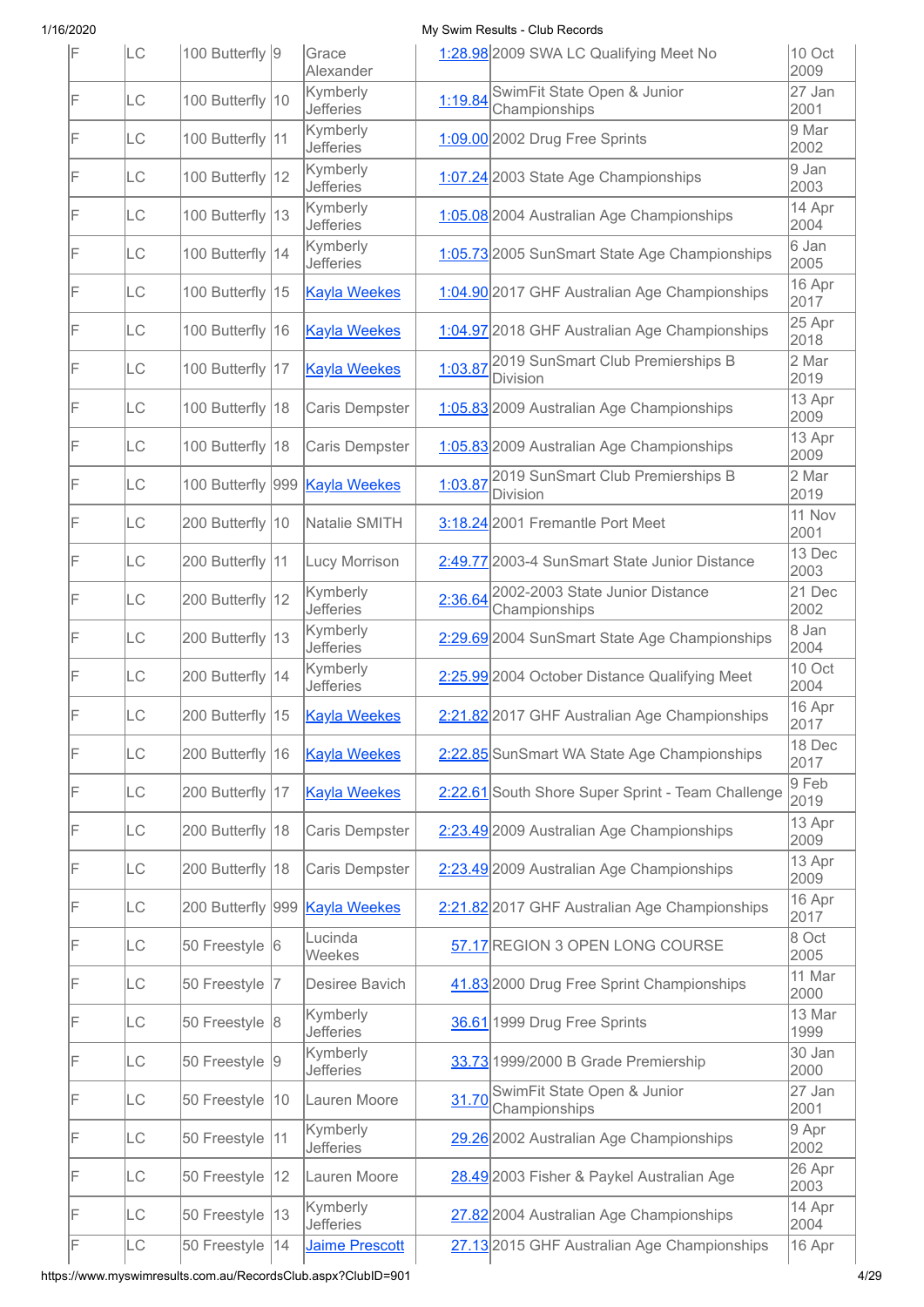|    |           |                  |     |                              |         |                                                       | 2015                        |
|----|-----------|------------------|-----|------------------------------|---------|-------------------------------------------------------|-----------------------------|
| IF | LC        | 50 Freestyle     | 15  | <b>Beatrice Wilson</b>       |         | 27.65 2011 SWA Sunsmart LC State Age                  | 18 Dec<br>2010              |
| F  | <b>LC</b> | 50 Freestyle     | 16  | <b>Beatrice Wilson</b>       |         | 27.58 2012 EnergyAustralia Swimming<br>Championships  | 21 Mar<br>2012              |
| F  | <b>LC</b> | 50 Freestyle     | 117 | Adelaide Hart                | 25.91   | 2012 EnergyAustralia Swimming<br>Championships        | 21 Mar<br>2012              |
| IF | LC        | 50 Freestyle     | 18  | Adelaide Hart                | 25.79   | 2013 EnergyAustralia Swimming<br>Championship         | 2 May<br>2013               |
| IF | LC        | 50 Freestyle     |     | 999 Adelaide Hart            |         | 25.79 2013 EnergyAustralia Swimming<br>Championship   | 2 May<br>2013               |
| F  | <b>LC</b> | 100<br>Freestyle |     | Chelsea<br>Lowman            |         | 1:40.05 City Of Perth Classic                         | 7 Nov<br>2004               |
| IF | LC        | 100<br>Freestyle | 8   | Jazmin Walsh                 |         | 1:23.09 2015 Mandurah LC Challenge                    | 29 Nov<br>2015              |
| IF | LC        | 100<br>Freestyle | 9   | Desiree Bavich               |         | 1:17.66 2002 SwimFit State Junior Distance            | 5 Jan<br>2002               |
| IF | LC        | 100<br>Freestyle | 10  | Lauren Moore                 | 1:08.73 | SwimFit State Open & Junior<br>Championships          | 27 Jan<br>2001              |
| IF | LC        | 100<br>Freestyle | 11  | Lauren Moore                 |         | 1:04.07 2002 Drug Free Sprints                        | 9 Mar<br>2002               |
| IF | LC        | 100<br>Freestyle | 12  | Kymberly<br><b>Jefferies</b> |         | 1:01.91 2003 Summer Sprints                           | 15 Mar<br>2003              |
| IF | LC        | 100<br>Freestyle | 13  | Kymberly<br><b>Jefferies</b> |         | 1:00.79 2004 Australian Age Championships             | 14 Apr<br>2004              |
| IF | LC        | 100<br>Freestyle | 14  | <b>Jaime Prescott</b>        |         | 58.03 2015 GHF Australian Age Championships           | 15 Apr<br>2015              |
| F  | <b>LC</b> | 100<br>Freestyle | 15  | <b>Emily Kayser</b>          |         | 59.52 2011 SWA Sunsmart LC State Age                  | 18 Dec<br>2010              |
| F  | LC        | 100<br>Freestyle | 16  | Adelaide Hart                |         | 58.81 2011 West Coast Dorsogna Cup                    | 3 Dec<br>2011               |
| IF | LC        | 100<br>Freestyle | 17  | Adelaide Hart                | 56.11   | 2012 EnergyAustralia Swimming<br>Championships        | 19 Mar<br>2012              |
| IF | <b>LC</b> | 100<br>Freestyle | 18  | Adelaide Hart                | 56.57   | 2013 EnergyAustralia Swimming<br>Championship         | 30 Apr<br>2013              |
| F  | LC        | 100<br>Freestyle |     | 999 Adelaide Hart            |         | 56.11 2012 EnergyAustralia Swimming<br>Championships  | 19 Mar<br>2012              |
| IF | LC        | 200<br>Freestyle | 7   | Olivia Russell               |         | 3:27.90 2005 Arena Super LC Meet                      | 18 Sep<br>2005              |
| IF | <b>LC</b> | 200<br>Freestyle | 8   | Petrea Stregas               |         | 3:16.58 2005 Arena Super LC Meet                      | 18 Sep<br>2005              |
| F  | <b>LC</b> | 200<br>Freestyle | 9   | Desiree Bavich               |         | 2:47.13 2002 SwimFit State Junior Distance            | 5 Jan<br>2002               |
| F  | LC        | 200<br>Freestyle | 10  | Lauren Moore                 | 2:29.26 | SwimFit State Open & Junior<br>Championships          | 27 Jan<br>2001              |
| F  | LC        | 200<br>Freestyle | 11  | Lauren Moore                 |         | 2:24.22 2001 Fremantle Port Meet                      | 11 Nov<br>2001              |
| F  | LC        | 200<br>Freestyle | 12  | Lauren Moore                 |         | 2:13.40 2003 Fisher & Paykel Australian Age           | 26 Apr<br>2003              |
| F  | LC        | 200<br>Freestyle | 13  | Lauren Moore                 |         | 2:13.44 2004 SunSmart State Age Championships         | 8 Jan<br>2004               |
| F  | LC        | 200<br>Freestyle | 14  | <b>Emily Kayser</b>          |         | 2:08.53 Fremantle Port Meet 2010                      | 16 Oct<br>2010              |
| F  | <b>LC</b> | 200<br>Freestyle | 15  | <b>Emily Kayser</b>          |         | 2:06.85 2011 SWA Sunsmart LC State Age                | 18 Dec<br>2010              |
| F  | LC        | 200<br>Freestyle | 16  | <b>Emily Kayser</b>          |         | 2:04.48 2012 SWA State Open & Age LC<br>Championships | 17 Jan<br>2012              |
| F  | LC        | 200<br>Freestyle | 17  | Adelaide Hart                |         | 2:06.66 2012 SWA State Open & Age LC<br>Championships | 17 Jan<br>2012              |
| F  | <b>LC</b> | 200<br>Freestyle | 18  | <b>Emily Kayser</b>          |         | 2:06.73 Breakers Big Splash                           | 9 Mar<br>2014               |
| F  | LC        | 200<br>Freestyle | 999 | <b>Emily Kayser</b>          |         | 2:04.48 2012 SWA State Open & Age LC<br>Championships | $\overline{17}$ Jan<br>2012 |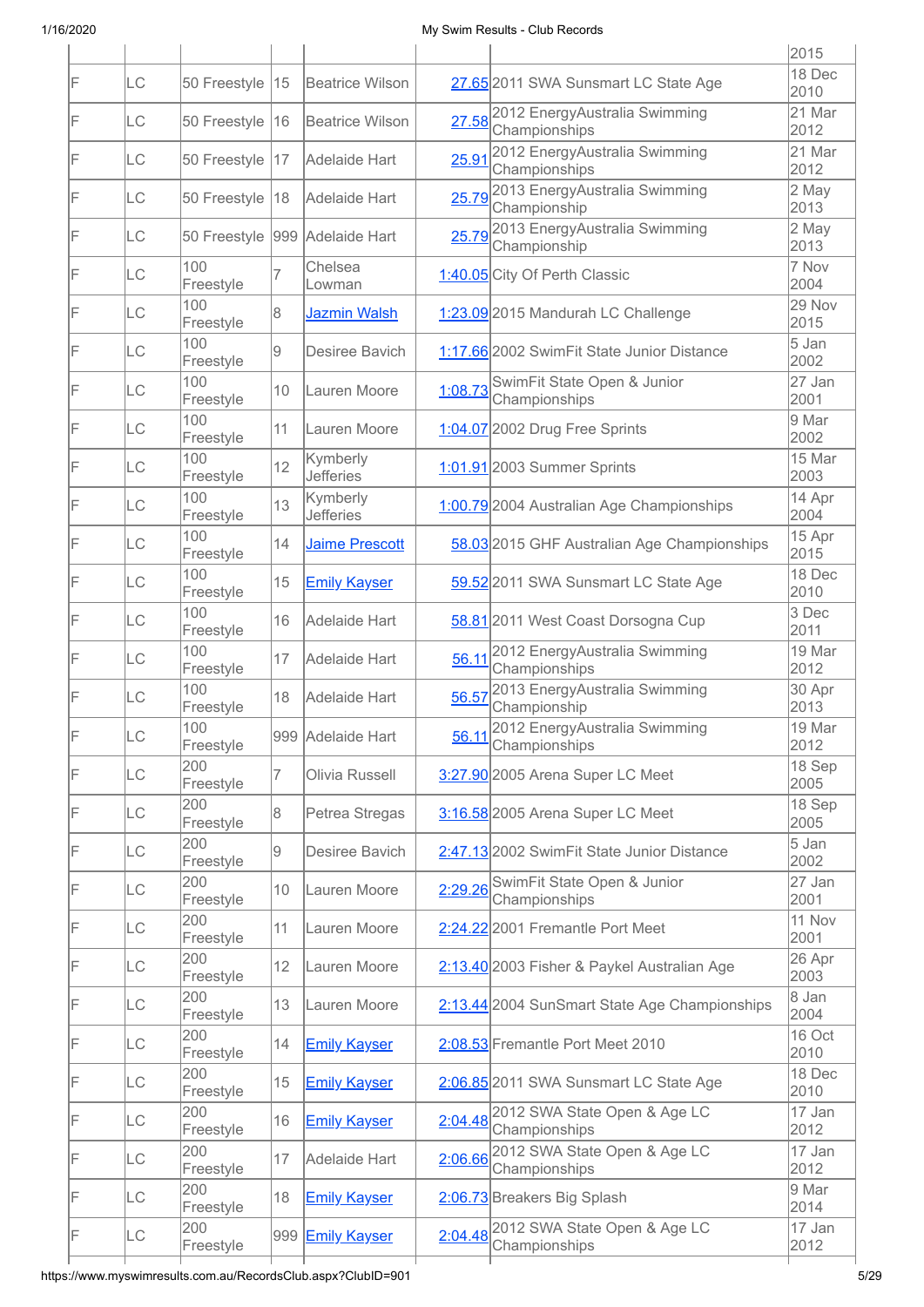| IF | <b>LC</b> | 400<br>Freestyle  | 10  | Lauren Moore                 |         | 5:21.91 2000 CHRISTMAS CARNIVAL                        | 17 Dec<br>2000        |
|----|-----------|-------------------|-----|------------------------------|---------|--------------------------------------------------------|-----------------------|
| IF | LC        | 400<br>Freestyle  | 11  | Lauren Moore                 |         | 4:58.69 2001 AA Distance Meet                          | 3 Nov<br>2001         |
| IF | LC        | 400<br>Freestyle  | 12  | Kymberly<br><b>Jefferies</b> |         | 4:41.20 2003 City of Perth - ASCTA Meet                | 8 Mar<br>2003         |
| IF | LC        | 400<br>Freestyle  | 13  | <b>Emily Kayser</b>          |         | 4:30.53 2009 Australian Age Championships              | 13 Apr<br>2009        |
| IF | LC        | 400<br>Freestyle  | 13  | <b>Emily Kayser</b>          |         | 4:30.53 2009 Australian Age Championships              | 13 Apr<br>2009        |
| IF | LC        | 400<br>Freestyle  | 14  | <b>Emily Kayser</b>          |         | 4:26.28 2010 Australian Age Championsh                 | 5 Apr<br>2010         |
| IF | LC        | 400<br>Freestyle  | 14  | <b>Emily Kayser</b>          |         | 4:26.28 2010 Australian Age Championships              | $5$ Apr<br>2010       |
| F  | LC        | 400<br>Freestyle  | 15  | <b>Emily Kayser</b>          |         | 4:22.17 2011 Australian Age Championsh                 | 20 Apr<br>2011        |
| IF | LC        | 400<br>Freestyle  | 15  | <b>Emily Kayser</b>          |         | 4:22.17 2011 Australian Age Championships              | 18 Apr<br>2011        |
| IF | LC        | 400<br>Freestyle  | 16  | <b>Emily Kayser</b>          | 4:18.79 | 2012 SWA State Open & Age LC<br>Championships          | 21 Jan<br>2012        |
| IF | LC        | 400<br>Freestyle  | 17  | <b>Emily Kayser</b>          |         | 4:26.20 2013 GHSF Australian Age Championships         | 8 Apr<br>2013         |
| F  | LC        | 400<br>Freestyle  | 17  | <b>Emily Kayser</b>          | 4:26.20 | 2013 EnergyAustralia Swimming<br>Championship          | 26 Apr<br>2013        |
| F  | LC        | 400<br>Freestyle  | 18  | <b>Emily Kayser</b>          | 4:22.62 | 2014 GHSF Australian Age & MC<br>Championships         | 14 Apr<br>2014        |
| F  | LC        | 400<br>Freestyle  | 999 | <b>Emily Kayser</b>          | 4:18.79 | 2012 SWA State Open & Age LC<br>Championships          | 21 Jan<br>2012        |
| IF | LC        | 800<br>Freestyle  | 12  | Lauren Moore                 |         | 9:53.82 2002 Hancock FMF AA Distance Meet              | 2 Nov<br>2002         |
| F  | LC        | 800<br>Freestyle  | 13  | <b>Emily Kayser</b>          |         | 9:13.94 2009 Australian Age Championships              | 13 Apr<br>2009        |
| IF | LC        | 800<br>Freestyle  | 13  | <b>Emily Kayser</b>          |         | 9:13.94 2009 Australian Age Championships              | 13 Apr<br>2009        |
| IF | LC        | 800<br>Freestyle  | 14  | <b>Emily Kayser</b>          |         | 9:03.23 2010 Australian Age Championsh                 | 5 Apr<br>2010         |
| F  | LC        | 800<br>Freestyle  | 14  | <b>Emily Kayser</b>          |         | 9:03.23 2010 Australian Age Championships              | 5 Apr<br>2010         |
| F  | LC        | 800<br>Freestyle  | 15  | <b>Emily Kayser</b>          |         | 8:57.09 2011 SWA Sunsmart LC State Age                 | 18 Dec<br>2010        |
| F  | LC        | 800<br>Freestyle  | 16  | <b>Emily Kayser</b>          |         | 8:46.12 2012 SWA State Open & Age LC<br>Championships  | 19 Jan<br>2012        |
| F  | LC        | 800<br>Freestyle  | 17  | <b>Emily Kayser</b>          |         | 8:47.08 2013 GHSF Australian Age Championships         | 12 Apr<br>2013        |
| F  | LC        | 800<br>Freestyle  | 18  | <b>Emily Kayser</b>          |         | 8:58.89 2014 GHSF Australian Age & MC<br>Championships | 14 Apr<br>2014        |
| F  | LC        | 800<br>Freestyle  | 999 | <b>Emily Kayser</b>          |         | 8:46.12 2012 SWA State Open & Age LC<br>Championships  | 19 Jan<br>2012        |
| F  | LC        | 1500<br>Freestyle | 11  | <b>Bianca Petite</b>         |         | 23:41.34 SSPW LC Meet                                  | 26 Oct<br>2013        |
| F  | LC        | 1500<br>Freestyle | 12  | <b>Emily Kayser</b>          |         | 19:28.38 2008 City of Perth Classic LC                 | 18 Oct<br>2008        |
| F  | LC        | 1500<br>Freestyle | 13  | <b>Emily Kayser</b>          |         | 17:56.13 2009 HFMF Distance Meet                       | 24 Oct<br>2009        |
| F  | LC        | 1500<br>Freestyle | 14  | Kelly Aitken-Fox             |         | 19:18.04 2010 City of Perth Classic LC                 | 9 Oct<br>2010         |
| F  | LC        | 1500<br>Freestyle | 15  | <b>Emily Kayser</b>          |         | 17:22.99 SWA LC Qualifying Meet No2                    | <b>20 Nov</b><br>2010 |
| F  | LC        | 1500<br>Freestyle | 16  | <b>Emily Kayser</b>          |         | 17:07.48 2011 West Coast Dorsogna Cup                  | 3 Dec<br>2011         |
| F  | LC        | 1500<br>Freestyle | 17  | Caris Dempster               |         | 18:38.67 Pacific School Games 2008 Swim                | 1 Dec<br>2008         |
| IF | LC        | 1500              |     | 999 Emily Kayser             |         | 17:07.48 2011 West Coast Dorsogna Cup                  | 3 Dec                 |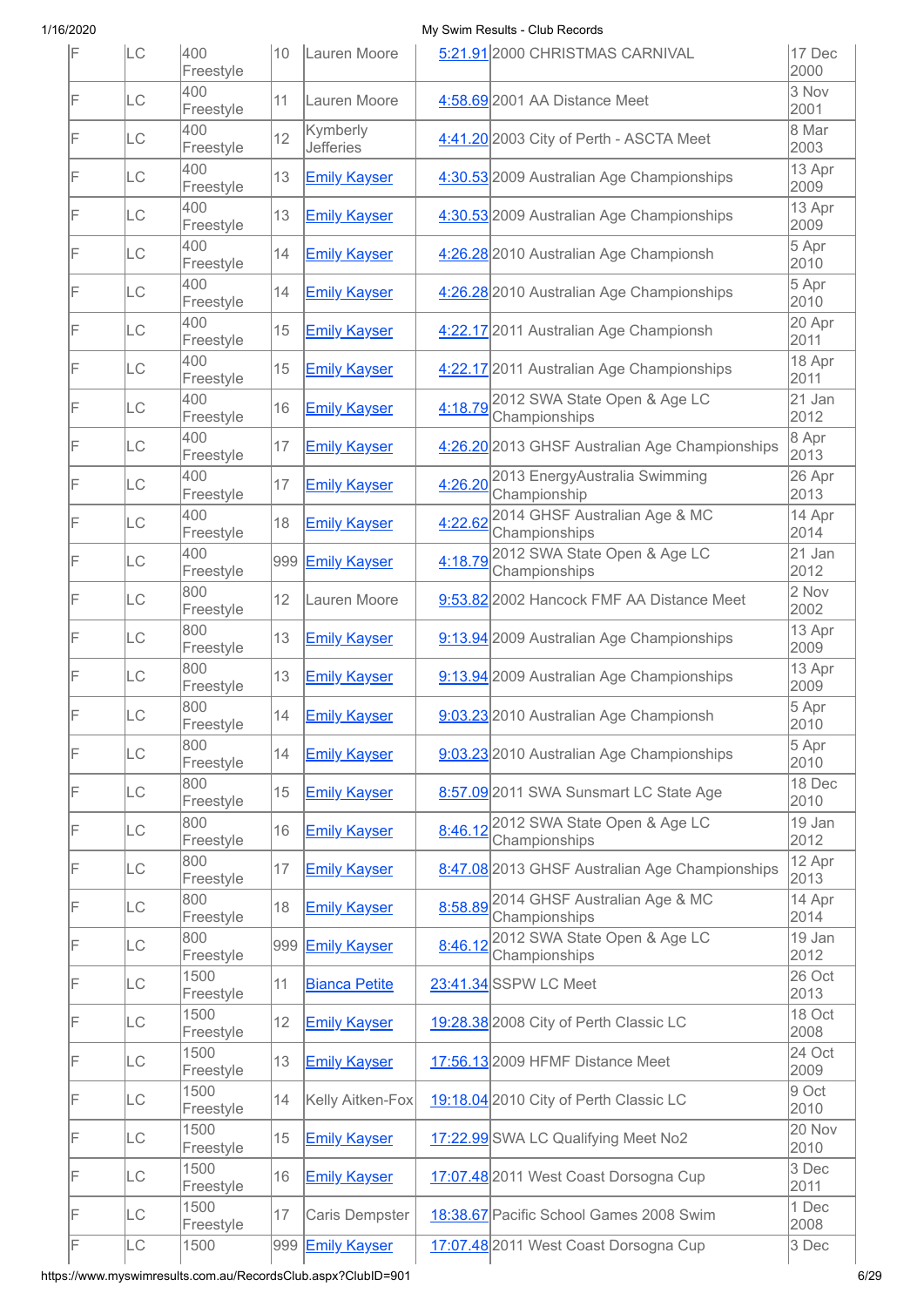|    |           | Freestyle         |     |                              |          |                                                               | 2011           |
|----|-----------|-------------------|-----|------------------------------|----------|---------------------------------------------------------------|----------------|
| F  | LC        | 200 Medley        | 17  | Olivia Russell               |          | 3:46.38 2005 Arena Super LC Meet                              | 18 Sep<br>2005 |
| IF | LC        | 200 Medley        | 8   | Petrea Stregas               |          | 3:30.60 2005 City Of Perth LC Classic                         | 30 Oct<br>2005 |
| F  | LC        | 200 Medley        | 19  | Jazmin Walsh                 |          | 3:13.10 Officials Pentathlon LC                               | 10 Dec<br>2016 |
| F  | LC        | 200 Medley        | 10  | Lauren Moore                 | 2:50.68  | SwimFit State Open & Junior<br>Championships                  | 27 Jan<br>2001 |
| IF | LC        | 200 Medley        | 11  | Kymberly<br><b>Jefferies</b> |          | 2:42.37 2002 SwimFit State Junior Distance                    | 5 Jan<br>2002  |
| F  | LC        | 200 Medley        | 12  | Olivia Russell               |          | 2:34.99 2010 SWA Junior Championships                         | 20 Mar<br>2010 |
| IF | <b>LC</b> | 200 Medley        | 13  | Caris Dempster               |          | 2:32.69 City Of Perth Classic                                 | 7 Nov<br>2004  |
| IF | LC        | 200 Medley        | 14  | Lauren Moore                 |          | 2:31.09 2005 SunSmart State Age Championships                 | 6 Jan<br>2005  |
| IF | LC        | 200 Medley        | 15  | Jemma Saxton                 |          | 2:25.09 2012 Australian Age Championships                     | 14 Apr<br>2012 |
| IF | LC        | 200 Medley        | 16  | Jemma Saxton                 | 2:22.71  | 2013 EnergyAustralia Swimming<br>Championship                 | 26 Apr<br>2013 |
| F  | LC        | 200 Medley        | 17  | Jemma Saxton                 | 2:26.31  | 2014 GHSF Australian Age & MC<br>Championships                | 14 Apr<br>2014 |
| IF | LC        | 200 Medley        | 18  | Jemma Saxton                 |          | 2:26.52 2014 SunSmart Christmas Challenge                     | 20 Dec<br>2014 |
| IF | LC        | 200 Medley        | 999 | Jemma Saxton                 | 2:22.71  | 2013 EnergyAustralia Swimming<br>Championship                 | 26 Apr<br>2013 |
| F  | LC        | 400 Medley        | 11  | Lauren Moore                 |          | 6:04.96 2001 October LC Qualifying Meet                       | 13 Oct<br>2001 |
| F  | <b>LC</b> | 400 Medley        | 12  | Lauren<br>Hancock            |          | 5:37.91 2003 November LC Qualifying Meet                      | 16 Nov<br>2003 |
| F  | LC        | 400 Medley        | 13  | Lauren Moore                 | 5:26.33  | 2004 SunSmart State Open/Junior<br>Championships              | 15 Jan<br>2004 |
| F  | LC        | 400 Medley        | 14  | Caris Dempster               |          | 5:19.52 2005 November LC Qualifying Meet                      | 27 Nov<br>2005 |
| F  | LC        | 400 Medley        | 15  | Jemma Saxton                 |          | 5:07.17 2012 SWA State Open & Age LC<br>Championships         | 18 Jan<br>2012 |
| F  | LC        | 400 Medley        |     | 999 Jemma Saxton             | 5:07.17  | 2012 SWA State Open & Age LC<br>Championships                 | 18 Jan<br>2012 |
| IF | OW        | 500<br>Freestyle  | 14  | <b>Isabella Weston</b>       |          | 9:00.00 Swimming WA OWS 1718 #7 - Sorrento                    | 26 Jan<br>2018 |
| F  | OW        | 500<br>Freestyle  | 999 | Isabella Weston              |          | 9:00.00 Swimming WA OWS 1718 #7 - Sorrento                    | 26 Jan<br>2018 |
| F  | OW        | 1050<br>Freestyle | 15  | <b>Emily Rahaley</b>         |          | 17:43.80 OWS Series Round 1                                   | 26 Oct<br>2019 |
| F  | <b>OW</b> | 1050<br>Freestyle | 999 | <b>Emily Rahaley</b>         |          | 17:43.80 OWS Series Round 1                                   | 26 Oct<br>2019 |
| F  | <b>OW</b> | 1250<br>Freestyle | 14  | <b>Abbey Grosse</b>          |          | 19:47.66 2011-2012 SWA OWS Round 5 - Leighton<br><b>Beach</b> | 2 Jan<br>2012  |
| F  | <b>OW</b> | 1250<br>Freestyle | 15  | <b>Emily Rahaley</b>         |          | 20:13.40 OWS Series Round 2                                   | 9 Nov<br>2019  |
| F  | <b>OW</b> | 1250<br>Freestyle | 16  | Lauren Huddy                 | 21:39.31 | Swimming WA Open Water Series Round 8<br>- Rockingham         | 3 Mar<br>2014  |
| F  | <b>OW</b> | 1250<br>Freestyle |     | 999 Abbey Grosse             | 19:47.66 | 2011-2012 SWA OWS Round 5 - Leighton<br><b>Beach</b>          | 2 Jan<br>2012  |
| F  | <b>OW</b> | 2500<br>Freestyle | 14  | Abbey Grosse                 | 38:37.00 | 2011-2012 SWA OWS Round 6 - Sorrento<br>Beach                 | 29 Jan<br>2012 |
| F  | OW        | 2500<br>Freestyle | 15  | <b>Brae</b><br>Landsborough  |          | 41:36.20 OWS Round 8 Sorrento                                 | 26 Jan<br>2019 |
| F  | <b>OW</b> | 2500<br>Freestyle |     | 999 Abbey Grosse             | 38:37.00 | 2011-2012 SWA OWS Round 6 - Sorrento<br><b>Beach</b>          | 29 Jan<br>2012 |
| F  | <b>OW</b> | 5000<br>Freestyle | 12  | Jessica<br>Romano            |          | 1:24:35.00 2010 SWA OWS Rd 4 Champion Lakes                   | 12 Dec<br>2010 |
|    |           |                   |     |                              |          |                                                               |                |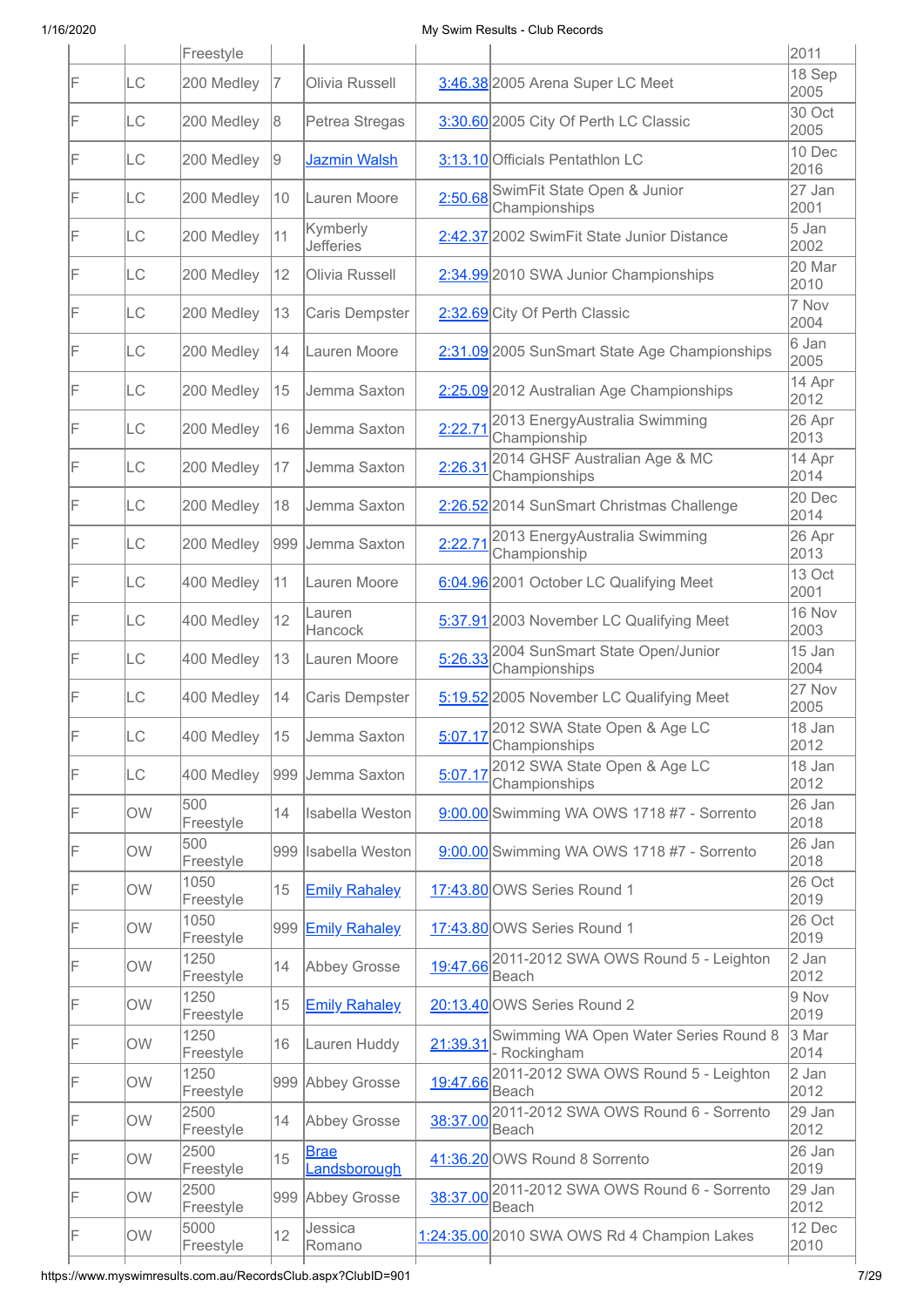| IF | OW        | 5000<br>Freestyle        | 15  |                              |       | Niamh Doherty   1:25:46.50 Round 7 - BHP Billiton - Swim the Swan     | 1 Feb<br>2015  |
|----|-----------|--------------------------|-----|------------------------------|-------|-----------------------------------------------------------------------|----------------|
| F  | OW        | 5000<br>Freestyle        | 16  | Niamh Doherty                |       | 1:26:28.50 OWS Round 13 - Swim the Swan                               | 7 Feb<br>2016  |
| IF | <b>OW</b> | 5000<br>Freestyle        | 17  | Caris Dempster               |       | 1:03:13.41 2008 Australian Age Open Water                             | 14 Apr<br>2008 |
| F  | OW        | 5000<br>Freestyle        | 18  | Caris Dempster               |       | 1:03:14.00 2009 Open water Championships                              | 28 Feb<br>2009 |
| F  | <b>OW</b> | 5000<br>Freestyle        | 18  | Caris Dempster               |       | 1:03:14.00 2009 Open water Championships                              | 28 Feb<br>2009 |
| IF | <b>OW</b> | 5000<br>Freestyle        | 999 | Caris Dempster               |       | 1:03:13.41 2008 Australian Age Open Water                             | 14 Apr<br>2008 |
| IF | SC        | 25<br><b>Backstroke</b>  | 6   | Chelsea<br>Lowman            |       | 27.14 2004 Merredin/Moora/Northam Open SC                             | 20 Jun<br>2004 |
| F  | SC        | 25<br><b>Backstroke</b>  | 7   | <b>Sigrid De Vries</b>       |       | 20.88 2000 Wanneroo Breakers Pentathlon                               | 19 Aug<br>2000 |
| F  | <b>SC</b> | 25<br><b>Backstroke</b>  | 8   | <b>Sigrid De Vries</b>       |       | 19.49 2001 Wanneroo Breakers Pentathlon                               | 18 Aug<br>2001 |
| F  | SC        | 25<br><b>Backstroke</b>  | 9   | <b>Sigrid De Vries</b>       |       | 18.46 2002 Wanneroo Breakers Pentathlon                               | 13 Jul<br>2002 |
| IF | SC        | 25<br><b>Backstroke</b>  | 999 | <b>Sigrid De Vries</b>       |       | 18.46 2002 Wanneroo Breakers Pentathlon                               | 13 Jul<br>2002 |
| F  | SC        | 50<br><b>Backstroke</b>  | 7   | Olivia Russell               |       | 48.30 2005 Hancock FMF State Open & Junior SC 25 Jun<br>Championships | 2005           |
| F  | SC        | 50<br><b>Backstroke</b>  | 8   | <b>Sigrid De Vries</b>       |       | 41.02 2001 State Winter SC Championships                              | 1 Sep<br>2001  |
| F  | SC        | 50<br><b>Backstroke</b>  | 9   | <b>Sigrid De Vries</b>       |       | 37.14 2002 Hancock FMF State SC                                       | 16 Aug<br>2002 |
| F  | SC        | 50<br><b>Backstroke</b>  | 10  | <b>Sigrid De Vries</b>       |       | 36.11 2003 Hancock FMF Open/Junior Sprint SC                          | 21 Jun<br>2003 |
| F  | SC        | 50<br><b>Backstroke</b>  | 11  | Kymberly<br><b>Jefferies</b> |       | 32.64 2002 SLD SC Sprint Carnival                                     | 29 Jun<br>2002 |
| F  | <b>SC</b> | 50<br><b>Backstroke</b>  | 12  | Olivia Russell               |       | 30.86 2010 HFMF State Age SC Champio                                  | 24 Jul<br>2010 |
| F  | <b>SC</b> | 50<br><b>Backstroke</b>  | 13  | Olivia Russell               |       | 30.89 2011 SWA SC Qual Meet No 1                                      | 29 May<br>2011 |
| F  | SC        | 50<br><b>Backstroke</b>  | 14  | Renee Palmer                 |       | 30.79 2012 SWA Short Course Block-Buster                              | 18 Aug<br>2012 |
| F  | <b>SC</b> | 50<br><b>Backstroke</b>  | 15  | Renee Palmer                 |       | 29.90 2013 SWA State Open & Age SC<br>Championships                   | 14 Jul<br>2013 |
| F  | SC        | 50<br><b>Backstroke</b>  | 16  | Renee Palmer                 | 30.47 | 2014 SWA State Open & Age SC<br>Championships                         | 5 Oct<br>2014  |
| F  | SC        | 50<br><b>Backstroke</b>  | 17  | Adelaide Hart                |       | 27.77 2012 EnergyAustralia Short Course                               | 16 Sep<br>2012 |
| F  | <b>SC</b> | 50<br><b>Backstroke</b>  | 18  | Adelaide Hart                |       | 27.33 2013 Australian Short Course<br>Championships                   | 25 Aug<br>2013 |
| F  | SC        | 50<br><b>Backstroke</b>  |     | 999 Adelaide Hart            |       | 27.33 2013 Australian Short Course<br>Championships                   | 25 Aug<br>2013 |
| F  | <b>SC</b> | 100<br><b>Backstroke</b> | 7   | Chelsea<br>Lowman            |       | 1:40.31 2005 July SC Age Qualifying Meet                              | 23 Jul<br>2005 |
| F  | <b>SC</b> | 100<br><b>Backstroke</b> | 8   | Chelsea<br>Lowman            |       | 1:30.80 2006 Hancock FMF Age SC Championships                         | 2 Sep<br>2006  |
| F  | <b>SC</b> | 100<br><b>Backstroke</b> | 9   | <b>Sigrid De Vries</b>       |       | 1:22.74 2002 Mandurah SC                                              | 20 Jul<br>2002 |
| F  | SC        | 100<br><b>Backstroke</b> | 10  | Lucy Daly                    |       | 1:15.00 2003 Hancock FMF State Age SC                                 | 12 Sep<br>2003 |
| F  | SC        | 100<br><b>Backstroke</b> | 11  | Olivia Russell               |       | 1:11.47 2009 HFMF State Age SC Champio                                | 22 Aug<br>2009 |
| IF | SC        | 100<br><b>Backstroke</b> | 12  | Olivia Russell               |       | 1:06.19 2010 HFMF State Age SC Champio                                | 24 Jul<br>2010 |
| F  | <b>SC</b> | 100<br><b>Backstroke</b> | 13  | Olivia Russell               |       | 1:06.79 2011 SWA SC Qual Meet No 1                                    | 29 May<br>2011 |
| IF | SC        | 100                      | 14  | Jaime Prescott               |       | 1:07.62 South Lake Dolphins SC Carnival 2015                          | 13 Jun         |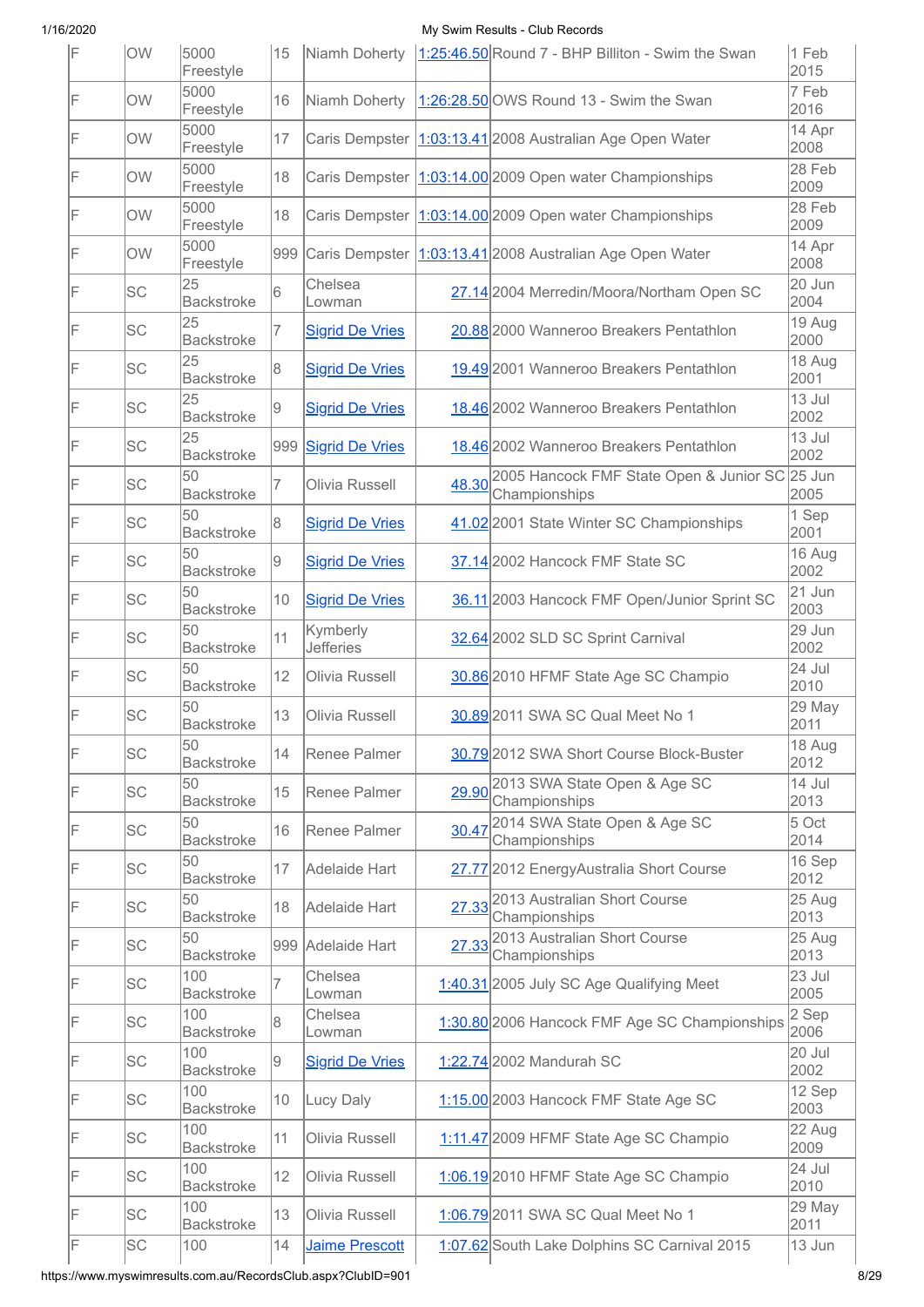|    |           | <b>Backstroke</b>         |     |                                  |         |                                                                       | 2015             |
|----|-----------|---------------------------|-----|----------------------------------|---------|-----------------------------------------------------------------------|------------------|
| IF | <b>SC</b> | 100<br><b>Backstroke</b>  | 15  | Renee Palmer                     | 1:04.52 | 2013 SWA State Open & Age SC<br>Championships                         | 12 Jul<br>2013   |
| F  | SC        | 100<br><b>Backstroke</b>  | 16  | <b>Emily Kayser</b>              | 1:04.29 | 2012 Southlake Dolphins Short Course<br>Meet                          | 9 Jun<br>2012    |
| IF | SC        | 100<br><b>Backstroke</b>  | 17  | Adelaide Hart                    |         | 1:00.87 2012 EnergyAustralia Short Course                             | 12 Sep<br>2012   |
| IF | <b>SC</b> | 100<br><b>Backstroke</b>  | 18  | Adelaide Hart                    | 59.71   | 2013 Australian Short Course<br>Championships                         | 24 Aug<br>2013   |
| IF | SC        | 100<br><b>Backstroke</b>  |     | 999 Adelaide Hart                | 59.71   | 2013 Australian Short Course<br>Championships                         | 24 Aug<br>2013   |
| IF | <b>SC</b> | 200<br><b>Backstroke</b>  | 8   | Genevieve Blair                  |         | 3:34.44 2005 July SC Age Qualifying Meet                              | 23 Jul<br>2005   |
| IF | SC        | 200<br><b>Backstroke</b>  | 10  | <b>Sigrid De Vries</b>           |         | 2:46.49 2003 August SC Qualifying Meet                                | $9$ Aug<br>2003  |
| IF | <b>SC</b> | 200<br><b>Backstroke</b>  | 11  | Olivia Russell                   |         | 2:33.01 2009 HFMF State Open & Junior                                 | 4 Jul<br>2009    |
| IF | SC        | 200<br><b>Backstroke</b>  | 12  | Olivia Russell                   |         | 2:22.75 2010 HFMF State Age SC Champio                                | 24 Jul<br>2010   |
| IF | <b>SC</b> | 200<br><b>Backstroke</b>  | 13  | Olivia Russell                   |         | 2:26.06 2011 Southlake Dolphins Sprint Carnival                       | 11 Jun<br>2011   |
| IF | <b>SC</b> | 200<br><b>Backstroke</b>  | 14  | <b>Emily Kayser</b>              |         | 2:19.76 2010 HFMF State Age SC Champio                                | 24 Jul<br>2010   |
| F  | <b>SC</b> | 200<br><b>Backstroke</b>  | 15  | <b>Jasmine</b><br><b>Mueller</b> |         | 2:18.39 2019 State Open & Age SC Championships                        | $6$ Sep<br>2019  |
| F  | SC        | 200<br><b>Backstroke</b>  | 16  | Renee Palmer                     |         | 2:20.63 Lazers Short Course Blast                                     | 14 Jun<br>2014   |
| IF | <b>SC</b> | 200<br><b>Backstroke</b>  | 17  | Tessa Lawrence                   |         | 2:24.98 2013 SWA State Open & Age SC<br>Championships                 | 11 Jul<br>2013   |
| F  | SC        | 200<br><b>Backstroke</b>  | 18  | Adelaide Hart                    | 2:12.45 | 2013 Australian Short Course<br>Championships                         | $23$ Aug<br>2013 |
| IF | <b>SC</b> | 200<br><b>Backstroke</b>  |     | 999 Adelaide Hart                |         | 2:12.45 <sup>2013</sup> Australian Short Course<br>Championships      | 23 Aug<br>2013   |
| IF | SC        | 25<br><b>Breaststroke</b> | 6   | Chelsea<br>Lowman                |         | 28.41 2004 Merredin/Moora/Northam Open SC                             | 20 Jun<br>2004   |
|    | SC        | 25<br>Breaststroke        |     | Chelsea<br>Lowman                |         | 23.39 2005 Wanneroo Breakers Pentathlon                               | 30 Jul<br>2005   |
| F  | SC        | 25<br><b>Breaststroke</b> |     | Lucinda<br>Weekes                |         | 22.40 Breakers Pentathlon 2007                                        | 15 Sep<br>2007   |
| F  | SC        | 25<br><b>Breaststroke</b> |     | <b>Sigrid De Vries</b>           |         | 22.22 2002 Wanneroo Breakers Pentathlon                               | 13 Jul<br>2002   |
| IF | SC        | 25<br><b>Breaststroke</b> | 999 | <b>Sigrid De Vries</b>           |         | 22.22 2002 Wanneroo Breakers Pentathlon                               | 13 Jul<br>2002   |
| F  | <b>SC</b> | 50<br>Breaststroke        |     | Chelsea<br>Lowman                | 52.44   | 2005 Hancock FMF State Open & Junior SC 25 Jun<br>Championships       | 2005             |
| F  | SC        | 50<br><b>Breaststroke</b> |     | Chelsea<br>Lowman                |         | 46.10 2006 Hancock FMF State Open & Junior SC 22 Jul<br>Championships | 2006             |
| F  | <b>SC</b> | 50<br><b>Breaststroke</b> | 9   | Desiree Bavich                   |         | 45.19 2002 Hancock FMF State SC                                       | 16 Aug<br>2002   |
| F  | SC        | 50<br><b>Breaststroke</b> | 10  | Lucinda<br>Weekes                |         | 40.90 2009 HFMF State Open & Junior                                   | 4 Jul<br>2009    |
| IF | <b>SC</b> | 50<br><b>Breaststroke</b> | 11  | Callie Chai                      |         | 38.67 2001 Mandurah SC Meet                                           | $21$ Jul<br>2001 |
| F  | SC        | 50<br><b>Breaststroke</b> | 12  | Georgia<br><b>Prescott</b>       | 35.91   | 2015 West Australian Newspaper Junior SC<br>Cham                      | 26 Sep<br>2015   |
| F  | <b>SC</b> | 50<br><b>Breaststroke</b> | 13  | Laura Halden                     |         | 35.99 2006 Hancock FMF Age SC Championships                           | 2 Sep<br>2006    |
| IF | SC        | 50<br><b>Breaststroke</b> | 14  | Laura Halden                     |         | 34.93 2007 HFM Age Short Course Cham                                  | 11 Oct<br>2007   |
| IF | <b>SC</b> | 50<br>Breaststroke        | 14  | Laura Halden                     |         | 34.93 2007 HFM Age Short Course Cham                                  | 11 Oct<br>2007   |
| IF | SC        | 50<br><b>Breaststroke</b> | 15  | Jemma Saxton                     |         | 34.07 2011 HFMF State SC Championships                                | 17 Jul<br>2011   |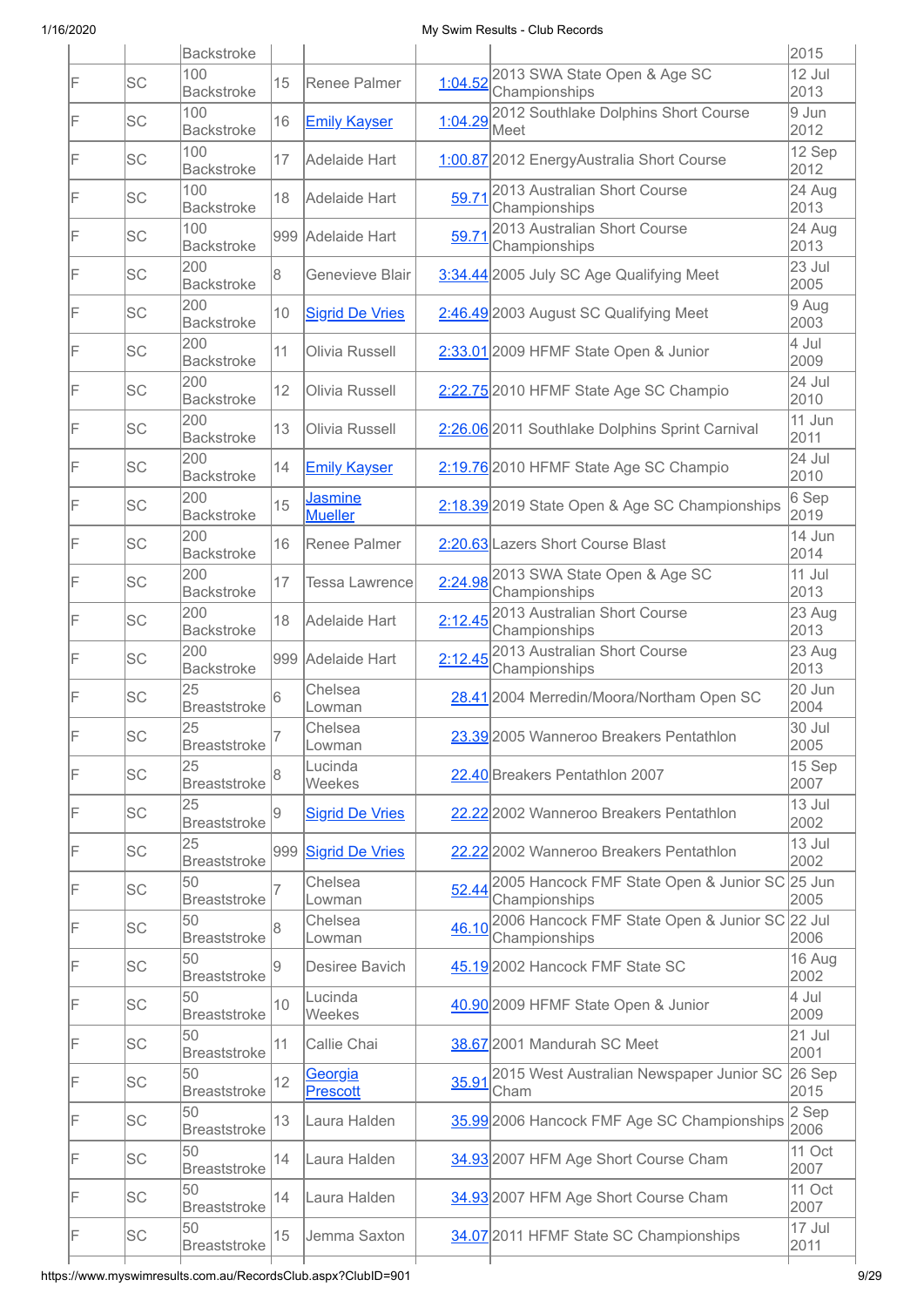| IF | <b>SC</b> | 50<br><b>Breaststroke</b>  | 16  | Jemma Saxton               |         | 33.86 2012 EnergyAustralia Short Course                        | 12 Sep<br>2012  |
|----|-----------|----------------------------|-----|----------------------------|---------|----------------------------------------------------------------|-----------------|
| IF | SC        | 50<br><b>Breaststroke</b>  | 17  | Jemma Saxton               |         | 33.63 <sup>2013</sup> Australian Short Course<br>Championships | 25 Aug<br>2013  |
| F  | SC        | 50<br><b>Breaststroke</b>  | 18  | Jemma Saxton               | 33.47   | 2014 SWA State Open & Age SC<br>Championships                  | 2 Oct<br>2014   |
| F  | SC        | 50<br><b>Breaststroke</b>  |     | 999 Jemma Saxton           | 33.47   | 2014 SWA State Open & Age SC<br>Championships                  | 2 Oct<br>2014   |
| F  | SC        | 100<br><b>Breaststroke</b> | 7   | <b>Sigrid De Vries</b>     |         | 1:59.39 2000 "AB" August SC Meet                               | 12 Aug<br>2000  |
| F  | <b>SC</b> | 100<br><b>Breaststroke</b> | 8   | Chelsea<br>Lowman          |         | 1:41.78 2006 Hancock FMF Age SC Championships                  | 2 Sep<br>2006   |
| F  | SC        | 100<br><b>Breaststroke</b> | 9   | <b>Bronte Weekes</b>       |         | 1:43.09 2006 Hancock FMF Age SC Championships                  | 2 Sep<br>2006   |
| IF | SC        | 100<br><b>Breaststroke</b> | 10  | Lucinda<br>Weekes          |         | 1:28.50 2009 HFMF State Open & Junior                          | 4 Jul<br>2009   |
| IF | SC        | 100<br><b>Breaststroke</b> | 11  | Callie Chai                |         | 1:22.49 2001 State Winter SC Championships                     | 1 Sep<br>2001   |
| IF | SC        | 100<br><b>Breaststroke</b> | 12  | Callie Chai                |         | 1:18.54 2002 Hancock FMF State SC                              | 16 Aug<br>2002  |
| F  | SC        | 100<br><b>Breaststroke</b> | 13  | Georgia<br><b>Prescott</b> |         | 1:16.18 2016 WAN State Open and Age SC<br>Championships        | $9$ Sep<br>2016 |
| F  | SC        | 100<br><b>Breaststroke</b> | 14  | Laura Halden               |         | 1:16.83 2007 HFM State Open& Junior SC                         | 19 Jul<br>2007  |
| IF | SC        | 100<br><b>Breaststroke</b> | 15  | Jemma Saxton               |         | 1:13.26 2011 HFMF State SC Championships                       | 17 Jul<br>2011  |
| F  | <b>SC</b> | 100<br><b>Breaststroke</b> | 16  | Jemma Saxton               |         | 1:12.02 2012 SWA Short Course Block-Buster                     | 18 Aug<br>2012  |
| F  | SC        | 100<br><b>Breaststroke</b> | 17  | Jemma Saxton               |         | 1:11.38 2013 Australian Short Course<br>Championships          | 23 Aug<br>2013  |
| F  | SC        | 100<br><b>Breaststroke</b> | 18  | Jemma Saxton               |         | 1:12.09 2014 SWA Short Course Trials                           | 23 Aug<br>2014  |
| F  | SC        | 100<br><b>Breaststroke</b> | 999 | Jemma Saxton               |         | 1:11.38 2013 Australian Short Course<br>Championships          | 23 Aug<br>2013  |
| F  | SC        | 200<br><b>Breaststroke</b> |     | Chelsea<br>Lowman          |         | 3:54.80 2005 July SC Age Qualifying Meet                       | 23 Jul<br>2005  |
| F  | SC        | 200<br><b>Breaststroke</b> | 8   | Petrea Stregas             |         | 3:52.53 2005 July SC Age Qualifying Meet                       | 23 Jul<br>2005  |
| F  | <b>SC</b> | 200<br><b>Breaststroke</b> | 9   | <b>Taylor Kroyer</b>       |         | 3:43.80 2012 SWA State Short Course<br>Championships           | 12 Jul<br>2012  |
| F  | SC        | 200<br><b>Breaststroke</b> | 10  | Lucinda<br>Weekes          |         | 3:17.21 2009 SWA Short Course Qualifyi                         | 25 Jul<br>2009  |
| F  | <b>SC</b> | 200<br><b>Breaststroke</b> | 11  | Lucinda<br>Weekes          |         | 3:00.34 2010 HFMF Junior SC Championsh                         | 21 Aug<br>2010  |
| F  | <b>SC</b> | 200<br><b>Breaststroke</b> | 12  | Georgia<br>Prescott        |         | 2:45.89 2015 West Aust State Open & Age SC<br>Champs           | 10 Sep<br>2015  |
| F  | SC        | 200<br><b>Breaststroke</b> | 13  | Georgia<br><b>Prescott</b> | 2:43.00 | 2016 WAN State Open and Age SC<br>Championships                | 9 Sep<br>2016   |
| F  | SC        | 200<br><b>Breaststroke</b> | 14  | Laura Halden               |         | 2:44.74 2007 HFM Age Short Course Cham                         | 11 Oct<br>2007  |
| F  | SC        | 200<br><b>Breaststroke</b> | 14  | Laura Halden               |         | 2:44.74 2007 HFM Age Short Course Cham                         | 11 Oct<br>2007  |
| F  | <b>SC</b> | 200<br><b>Breaststroke</b> | 15  | Jemma Saxton               |         | 2:36.33 2011 HFMF State SC Championships                       | 16 Jul<br>2011  |
| F  | <b>SC</b> | 200<br><b>Breaststroke</b> | 16  | Jemma Saxton               |         | 2:33.7222012 EnergyAustralia Short Course                      | 16 Sep<br>2012  |
| F  | <b>SC</b> | 200<br><b>Breaststroke</b> | 17  | Jemma Saxton               | 2:33.53 | 2013 Australian Short Course<br>Championships                  | 24 Aug<br>2013  |
| F  | SC        | 200<br><b>Breaststroke</b> | 18  | Jemma Saxton               | 2:33.56 | 2014 SWA State Open & Age SC<br>Championships                  | 4 Oct<br>2014   |
| F  | SC        | 200<br><b>Breaststroke</b> |     | 999 Jemma Saxton           |         | 2:33.53 2013 Australian Short Course<br>Championships          | 24 Aug<br>2013  |
| F  | SC        | 25 Butterfly               | 6   | Chelsea                    |         | 26.49 2004 Wanneroo Breakers Pentathlon                        | 26 Jun          |

https://www.myswimresults.com.au/RecordsClub.aspx?ClubID=901 10/29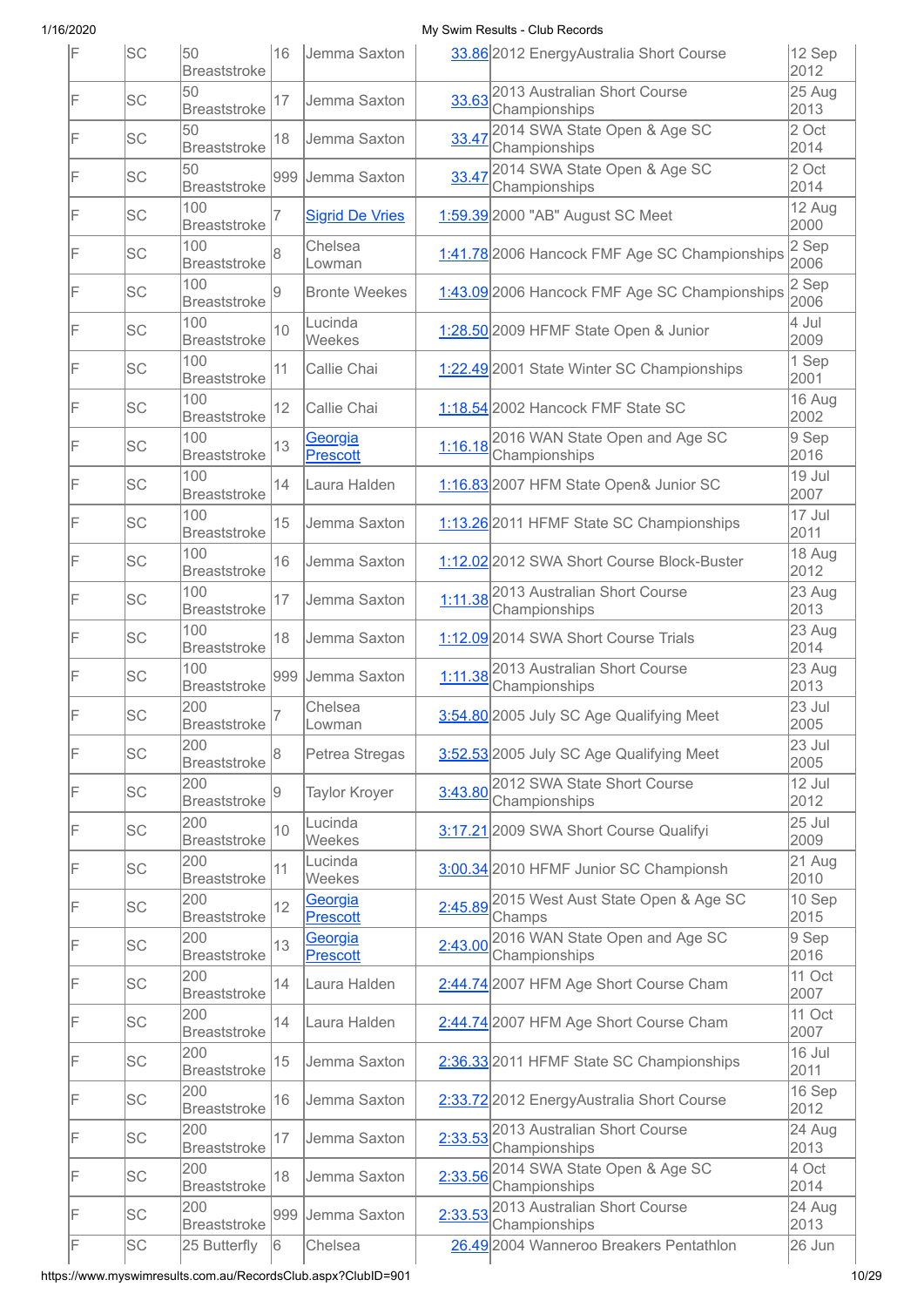|    |           |                  |     | Lowman                         |         |                                                          | 2004           |
|----|-----------|------------------|-----|--------------------------------|---------|----------------------------------------------------------|----------------|
| F  | <b>SC</b> | 25 Butterfly     | 17  | <b>Sigrid De Vries</b>         |         | 20.24 2000 Wanneroo Breakers Pentathlon                  | 19 Aug<br>2000 |
| F  | SC        | 25 Butterfly     | 8   | <b>Sigrid De Vries</b>         |         | 18.43 2001 Wanneroo Breakers Pentathlon                  | 18 Aug<br>2001 |
| IF | <b>SC</b> | 25 Butterfly     | 9   | <b>Sigrid De Vries</b>         |         | 16.77 2002 Wanneroo Breakers Pentathlon                  | 13 Jul<br>2002 |
| IF | <b>SC</b> | 25 Butterfly     | 999 | <b>Sigrid De Vries</b>         |         | 16.77 2002 Wanneroo Breakers Pentathlon                  | 13 Jul<br>2002 |
| IF | <b>SC</b> | 50 Butterfly     | 7   | Olivia Russell                 | 48.01   | 2005 Hancock FMF State Open & Junior SC<br>Championships | 25 Jun<br>2005 |
| IF | <b>SC</b> | 50 Butterfly     | 18  | Desiree Bavich                 |         | 40.97 2001 State Winter SC Championships                 | 1 Sep<br>2001  |
| IF | SC        | 50 Butterfly     | 9   | <b>Sigrid De Vries</b>         |         | 38.90 2002 Hancock FMF State SC                          | 16 Aug<br>2002 |
| F  | SC        | 50 Butterfly     | 10  | Kymberly<br><b>Jefferies</b>   |         | 34.15 2001 Region 3 June SC Meet                         | 17 Jun<br>2001 |
| IF | SC        | 50 Butterfly     | 11  | Kymberly<br><b>Jefferies</b>   |         | 30.67 2002 Region 3 SC Meet                              | 16 Jun<br>2002 |
| F  | <b>SC</b> | 50 Butterfly     | 12  | Kymberly<br><b>Jefferies</b>   |         | 30.11 2003 Hancock FMF Open/Junior Sprint SC             | 21 Jun<br>2003 |
| IF | <b>SC</b> | 50 Butterfly     | 13  | Kymberly<br><b>Jefferies</b>   |         | 30.56 2004 Merredin/Moora/Northam Open SC                | 20 Jun<br>2004 |
| IF | <b>SC</b> | 50 Butterfly     | 14  | Kymberly<br><b>Jefferies</b>   |         | 30.03 2004 Hancock FMF SC Championships                  | 13 Aug<br>2004 |
| IF | SC        | 50 Butterfly     | 15  | <b>Kayla Weekes</b>            |         | 29.73 2016 WAN Short Course Qualifying Meet #2           | 29 Jul<br>2016 |
| IF | <b>SC</b> | 50 Butterfly     | 16  | Anna HITOMI                    |         | 32.09 2009 HFMF State Open & Junior                      | 4 Jul<br>2009  |
| IF | SC        | 50 Butterfly     | 17  | <b>Adelaide Hart</b>           | 27.84   | 2012 SWA State Short Course<br>Championships             | 13 Jul<br>2012 |
| F  | <b>SC</b> | 50 Butterfly     | 18  | Adelaide Hart                  |         | 29.39 2013 SWA SC Qualifying Meet                        | 2 Jun<br>2013  |
| IF | <b>SC</b> | 50 Butterfly     |     | 999 Adelaide Hart              | 27.84   | 2012 SWA State Short Course<br>Championships             | 13 Jul<br>2012 |
| IF | <b>SC</b> | 100 Butterfly 8  |     | Chelsea<br>Lowman              |         | 1:39.12 2006 Hancock FMF Age SC Championships            | 2 Sep<br>2006  |
| F  | <b>SC</b> | 100 Butterfly 9  |     | <b>Emily Kayser</b>            | 1:27.35 | 2005 Hancock FMF State Age SC<br>Championships           | 20 Aug<br>2005 |
| IF | <b>SC</b> | 100 Butterfly 10 |     | <b>Sigrid De Vries</b>         |         | 1:20.66 2003 August SC Qualifying Meet                   | 9 Aug<br>2003  |
| F  | SC        | 100 Butterfly 11 |     | Kymberly<br><b>Jefferies</b>   |         | 1:07.58 2002 SLD SC Sprint Carnival                      | 29 Jun<br>2002 |
| F  | SC        | 100 Butterfly 12 |     | Kymberly<br><b>Jefferies</b>   |         | 1:06.80 2002 Hancock FMF State SC                        | 16 Aug<br>2002 |
| F  | <b>SC</b> | 100 Butterfly 13 |     | Kymberly<br><b>Jefferies</b>   |         | 1:05.41 2004 Merredin/Moora/Northam Open SC              | 20 Jun<br>2004 |
| F  | <b>SC</b> | 100 Butterfly 14 |     | Kymberly<br><b>Jefferies</b>   |         | 1:04.79 2004 Hancock FMF SC Championships                | 13 Aug<br>2004 |
| F  | <b>SC</b> | 100 Butterfly 15 |     | <b>Kayla Weekes</b>            |         | 1:04.89 2016 WAN State Open and Age SC<br>Championships  | 9 Sep<br>2016  |
| F  | SC        | 100 Butterfly 16 |     | <b>Kayla Weekes</b>            | 1:04.14 | Swimming WA State Open and Age SC<br>Champs              | 1 Sep<br>2017  |
| F  | SC        | 100 Butterfly 16 |     | <b>Kayla Weekes</b>            | 1:04.14 | Swimming WA State Open and Age SC<br>Champs              | 1 Sep<br>2017  |
| F  | SC        | 100 Butterfly 17 |     | <b>Kayla Weekes</b>            |         | 1:04.74 2018 SWA State Age SC Championships              | 25 Aug<br>2018 |
| F  | SC        | 100 Butterfly 18 |     | <b>Kayla Weekes</b>            |         | 1:04.38 2019 State Open & Age SC Championships           | 6 Sep<br>2019  |
| IF | SC        |                  |     | 100 Butterfly 999 Kayla Weekes | 1:04.14 | Swimming WA State Open and Age SC<br>Champs              | 1 Sep<br>2017  |
| IF | <b>SC</b> |                  |     | 100 Butterfly 999 Kayla Weekes | 1:04.14 | Swimming WA State Open and Age SC<br>Champs              | 1 Sep<br>2017  |
|    |           |                  |     |                                |         |                                                          |                |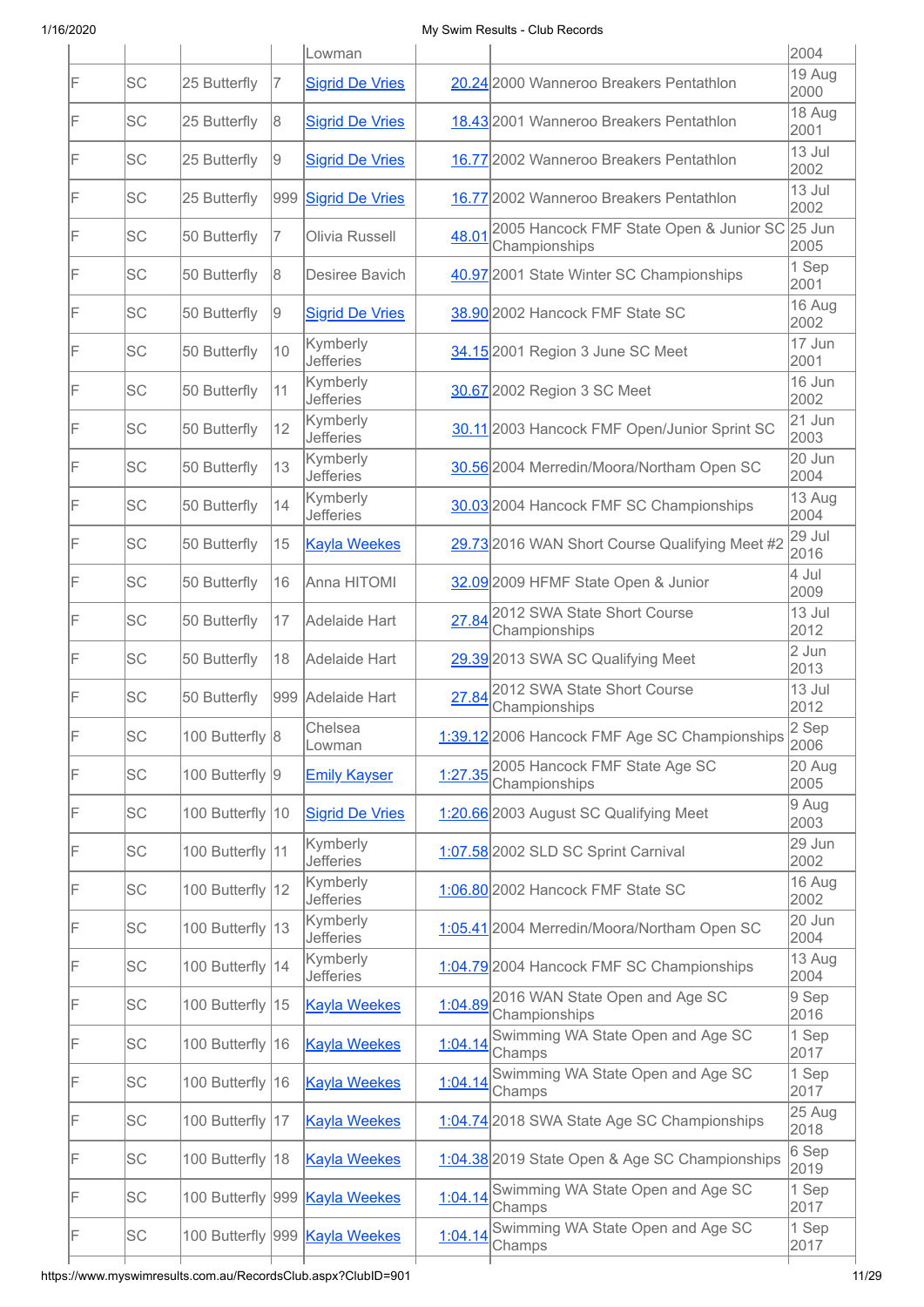| IF | <b>SC</b> | 200 Butterfly 11 |              | Natalie SMITH                         |         | 2:45.52 2002 August SC Qualifying Meet                  | 2 Aug<br>2002    |
|----|-----------|------------------|--------------|---------------------------------------|---------|---------------------------------------------------------|------------------|
| F  | <b>SC</b> | 200 Butterfly 12 |              | Kymberly<br><b>Jefferies</b>          |         | 2:29.54 2002 August SC Qualifying Meet                  | 2 Aug<br>2002    |
| F  | SC        | 200 Butterfly 13 |              | Natalie SMITH                         |         | 2:32.94 2004 July SC Qualifying Meet                    | 3 Jul<br>2004    |
| F  | SC        | 200 Butterfly 14 |              | <b>Kayla Weekes</b>                   |         | 2:20.18 2015 West Aust State Open & Age SC<br>Champs    | 10 Sep<br>2015   |
| F  | SC        | 200 Butterfly 15 |              | <b>Kayla Weekes</b>                   |         | 2:23.69 2016 WAN State Open and Age SC<br>Championships | 9 Sep<br>2016    |
| F  | SC        | 200 Butterfly 16 |              | <b>Kayla Weekes</b>                   |         | 2:18.16 Swimming WA State Open and Age SC<br>Champs     | 1 Sep<br>2017    |
| F  | SC        | 200 Butterfly 17 |              | Caris Dempster                        |         | 2:21.18 2008 HFMF State Age Short Course                | 30 Aug<br>2008   |
| F  | <b>SC</b> | 200 Butterfly 18 |              | <b>Kayla Weekes</b>                   |         | 2:23.85 2019 State Open & Age SC Championships          | 6 Sep<br>2019    |
| F  | <b>SC</b> |                  |              | 200 Butterfly 999 <b>Kayla Weekes</b> |         | 2:18.16 Swimming WA State Open and Age SC<br>Champs     | 1 Sep<br>2017    |
| F  | SC        | 25 Freestyle 6   |              | Chelsea<br>Lowman                     |         | 21.46 2004 Wanneroo Breakers Pentathlon                 | 26 Jun<br>2004   |
| F  | SC        | 25 Freestyle     | 17.          | Desiree Bavich                        |         | 18.08 REGION 3 Open Short Course Meet                   | 18 Jun<br>2000   |
| F  | SC        | 25 Freestyle 8   |              | Desiree Bavich                        |         | 16.75 2001 Wanneroo Breakers Pentathlon                 | 18 Aug<br>2001   |
| F  | <b>SC</b> | 25 Freestyle 9   |              | <b>Sigrid De Vries</b>                |         | 16.11 2002 Wanneroo Breakers Pentathlon                 | 13 Jul<br>2002   |
| F  | SC        | 25 Freestyle     |              | 999 Sigrid De Vries                   |         | 16.11 2002 Wanneroo Breakers Pentathlon                 | 13 Jul<br>2002   |
| F  | <b>SC</b> | 50 Freestyle 6   |              | Chelsea<br>Lowman                     |         | 53.15 2004 Merredin/Moora/Northam Open SC               | 20 Jun<br>2004   |
| F  | <b>SC</b> | 50 Freestyle  7  |              | Chelsea<br>Lowman                     |         | 42.09 2005 Southlake Dolphins SC Sprint Carnival        | 11 Jun<br>2005   |
| F  | <b>SC</b> | 50 Freestyle 8   |              | Desiree Bavich                        |         | 35.51 2001 State Winter SC Championships                | 1 Sep<br>2001    |
| F  | SC        | 50 Freestyle 9   |              | <b>Sigrid De Vries</b>                |         | 33.72 2002 Hancock FMF State SC                         | 16 Aug<br>2002   |
| F  | <b>SC</b> | 50 Freestyle     | $ 10\rangle$ | Kymberly<br><b>Jefferies</b>          |         | 32.01 2001 Region 3 June SC Meet                        | 17 Jun<br>2001   |
| F  | <b>SC</b> | 50 Freestyle     | 11           | Kymberly<br><b>Jefferies</b>          |         | 29.00 2002 SLD SC Sprint Carnival                       | 29 Jun<br>2002   |
| F  | SC        | 50 Freestyle     | 12           | Kymberly<br><b>Jefferies</b>          |         | 27.95 2003 Hancock FMF Open/Junior Sprint SC            | $21$ Jun<br>2003 |
| F  | SC        | 50 Freestyle     | 13           | Lucy Morrison                         |         | 27.78 2005 Hancock FMF State Age SC<br>Championships    | 20 Aug<br>2005   |
| F  | SC        | 50 Freestyle     | 14           | Jaime Prescott                        |         | 26.69 South Lake Dolphins SC Carnival 2015              | 13 Jun<br>2015   |
| F  | <b>SC</b> | 50 Freestyle     | 15           | <b>Beatrice Wilson</b>                |         | 27.10 2010 HFMF State Age SC Champio                    | 24 Jul<br>2010   |
| F  | SC        | 50 Freestyle     | 16           | <b>Jaime Prescott</b>                 |         | 27.39 2017 Perth City SC Classic                        | 24 Jun<br>2017   |
| F  | SC        | 50 Freestyle     | 17           | Adelaide Hart                         | 25.69   | 2012 SWA State Short Course<br>Championships            | 12 Jul<br>2012   |
| F  | SC        | 50 Freestyle     | 18           | Adelaide Hart                         | 25.41   | 2013 Australian Short Course<br>Championships           | 24 Aug<br>2013   |
| F  | <b>SC</b> | 50 Freestyle     |              | 999 Adelaide Hart                     | 25.41   | 2013 Australian Short Course<br>Championships           | 24 Aug<br>2013   |
| F  | <b>SC</b> | 100<br>Freestyle | 7            | Chelsea<br>Lowman                     |         | 1:35.06 2005 July SC Age Qualifying Meet                | 23 Jul<br>2005   |
| F  | SC        | 100<br>Freestyle | 8            | Desiree Bavich                        |         | 1:18.13 2001 Mandurah SC Meet                           | $21$ Jul<br>2001 |
| F  | SC        | 100<br>Freestyle | 9            | <b>Emily Kayser</b>                   | 1:15.61 | 2005 Hancock FMF State Age SC<br>Championships          | 20 Aug<br>2005   |
| F  | SC        | 100              | 10           | Lucy Daly                             |         | 1:07.49 2003 Hancock FMF State Age SC                   | 12 Sep           |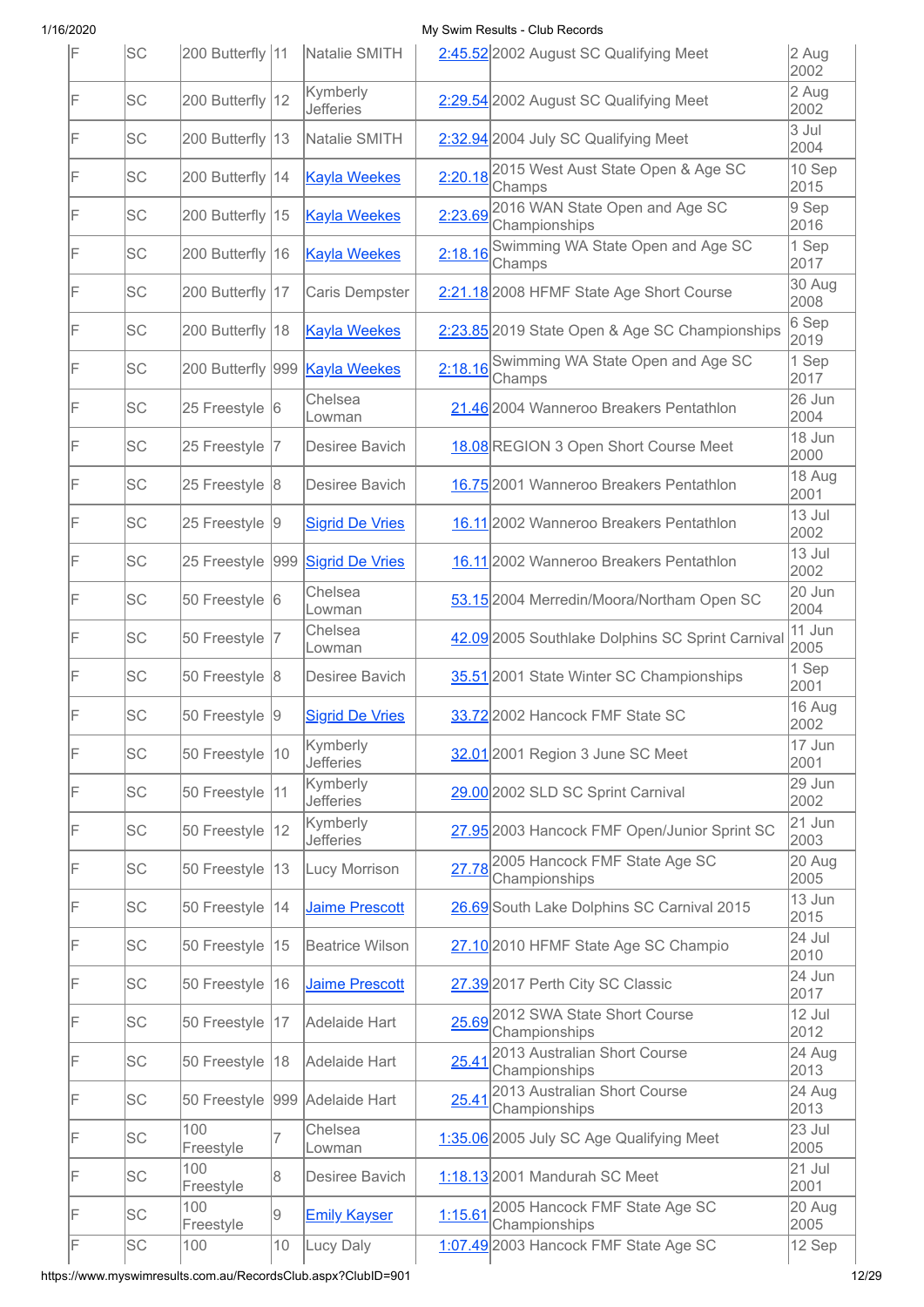|    |           | Freestyle        |                |                              |         |                                                       | 2003                       |
|----|-----------|------------------|----------------|------------------------------|---------|-------------------------------------------------------|----------------------------|
| IF | SC        | 100<br>Freestyle | 11             | Lauren Moore                 |         | 1:04.61 2001 State Winter SC Championships            | $\overline{1}$ Sep<br>2001 |
| IF | <b>SC</b> | 100<br>Freestyle | 12             | Kymberly<br><b>Jefferies</b> |         | 1:00.54 2002 Hancock FMF State SC                     | 16 Aug<br>2002             |
| IF | <b>SC</b> | 100<br>Freestyle | 13             | Kymberly<br><b>Jefferies</b> |         | 59.94 2003 Hancock FMF State Age SC                   | 12 Sep<br>2003             |
| IF | <b>SC</b> | 100<br>Freestyle | 14             | <b>Jaime Prescott</b>        | 57.45   | 2015 West Australian Newspaper SC<br>Challenge        | 22 Aug<br>2015             |
| IF | SC        | 100<br>Freestyle | 15             | Jaime Prescott               |         | 59.00 2016 WAN Short Course Qualifying Meet #2        | 29 Jul<br>2016             |
| IF | <b>SC</b> | 100<br>Freestyle | 16             | <b>Emily Kayser</b>          | 58.34   | 2012 Southlake Dolphins Short Course<br>Meet          | 9 Jun<br>2012              |
| IF | SC        | 100<br>Freestyle | 17             | Adelaide Hart                |         | 56.49 2012 EnergyAustralia Short Course               | 13 Sep<br>2012             |
| IF | SC        | 100<br>Freestyle | 18             | Adelaide Hart                | 55.24   | 2013 Australian Short Course<br>Championships         | 23 Aug<br>2013             |
| IF | SC        | 100<br>Freestyle |                | 999 Adelaide Hart            | 55.24   | 2013 Australian Short Course<br>Championships         | 23 Aug<br>2013             |
| IF | <b>SC</b> | 200<br>Freestyle | $\overline{7}$ | Chelsea<br>Lowman            |         | 3:17.32 2005 July SC Age Qualifying Meet              | 23 Jul<br>2005             |
| IF | <b>SC</b> | 200<br>Freestyle | 8              | <b>Emily Kayser</b>          |         | 3:07.47 2004 July SC Qualifying Meet                  | 3 Jul<br>2004              |
| F  | <b>SC</b> | 200<br>Freestyle | 9              | <b>Jazmin Walsh</b>          |         | 2:43.28 2016 WAN Junior SC Championships              | 24 Sep<br>2016             |
| F  | SC        | 200<br>Freestyle | 10             | Lucy Daly                    |         | 2:27.91 2003 Hancock FMF State Age SC                 | $12$ Sep<br>2003           |
| IF | SC        | 200<br>Freestyle | 11             | Lauren Moore                 |         | 2:19.24 2001 State Winter SC Championships            | 1 Sep<br>2001              |
| F  | SC        | 200<br>Freestyle | 12             | Caris Dempster               |         | 2:15.12 2003 Hancock FMF State Age SC                 | 12 Sep<br>2003             |
| IF | SC        | 200<br>Freestyle | 13             | <b>Emily Kayser</b>          |         | 2:07.74 2009 HFMF State Age SC Champio                | 22 Aug<br>2009             |
| IF | SC        | 200<br>Freestyle | 14             | <b>Jaime Prescott</b>        | 2:04.12 | 2015 West Australian Newspaper SC<br>Challenge        | 22 Aug<br>2015             |
| IF | SC        | 200<br>Freestyle | $15-15$        | <b>Emily Kayser</b>          |         | 2:04.59 2011 HFMF State SC Championships              | $17$ Jul<br>2011           |
| F  | <b>SC</b> | 200<br>Freestyle | 16             | <b>Emily Kayser</b>          |         | 2:04.40 2012 EnergyAustralia Short Course             | 16 Sep<br>2012             |
| F  | SC        | 200<br>Freestyle | 17             | <b>Emily Kayser</b>          |         | 2:04.63 2013 Australian Short Course<br>Championships | 25 Aug<br>2013             |
| F  | <b>SC</b> | 200<br>Freestyle | 18             | Adelaide Hart                | 2:06.82 | Western Sprint Stroke Extravaganza Senior             | 23 Jun<br>2013             |
| F  | SC        | 200<br>Freestyle | 999            | Jaime Prescott               | 2:04.12 | 2015 West Australian Newspaper SC<br>Challenge        | 22 Aug<br>2015             |
| F  | SC        | 400<br>Freestyle | 10             | Lucy Daly                    |         | 5:19.27 2003 August SC Qualifying Meet                | 9 Aug<br>2003              |
| F  | SC        | 400<br>Freestyle | 11             | <b>Emily Kayser</b>          |         | 4:58.53 2007 HFM Age Short Course Cham                | 11 Oct<br>2007             |
| F  | SC        | 400<br>Freestyle | 11             | <b>Emily Kayser</b>          |         | 4:58.53 2007 HFM Age Short Course Cham                | 11 Oct<br>2007             |
| F  | SC        | 400<br>Freestyle | 12             | <b>Emily Kayser</b>          |         | 4:42.04 2008 SWA Short Course Qualifyi                | 14 Jun<br>2008             |
| F  | SC        | 400<br>Freestyle | 13             | <b>Emily Kayser</b>          |         | 4:22.92 2009 HFMF State Age SC Champio                | 22 Aug<br>2009             |
| F  | SC        | 400<br>Freestyle | 14             | <b>Emily Kayser</b>          |         | 4:17.69 2010 HFMF State Age SC Champio                | 24 Jul<br>2010             |
| F  | SC        | 400<br>Freestyle | 15             | <b>Emily Kayser</b>          |         | 4:15.42 2011 HFMF State SC Championships              | 15 Jul<br>2011             |
| F  | SC        | 400<br>Freestyle | 16             | <b>Emily Kayser</b>          |         | 4:19.68 2012 Southlake Dolphins Short Course<br>Meet  | 9 Jun<br>2012              |
| F  | <b>SC</b> | 400<br>Freestyle | 17             | <b>Emily Kayser</b>          |         | 4:17.28 2013 Australian Short Course<br>Championships | 24 Aug<br>2013             |
|    |           |                  |                |                              |         |                                                       |                            |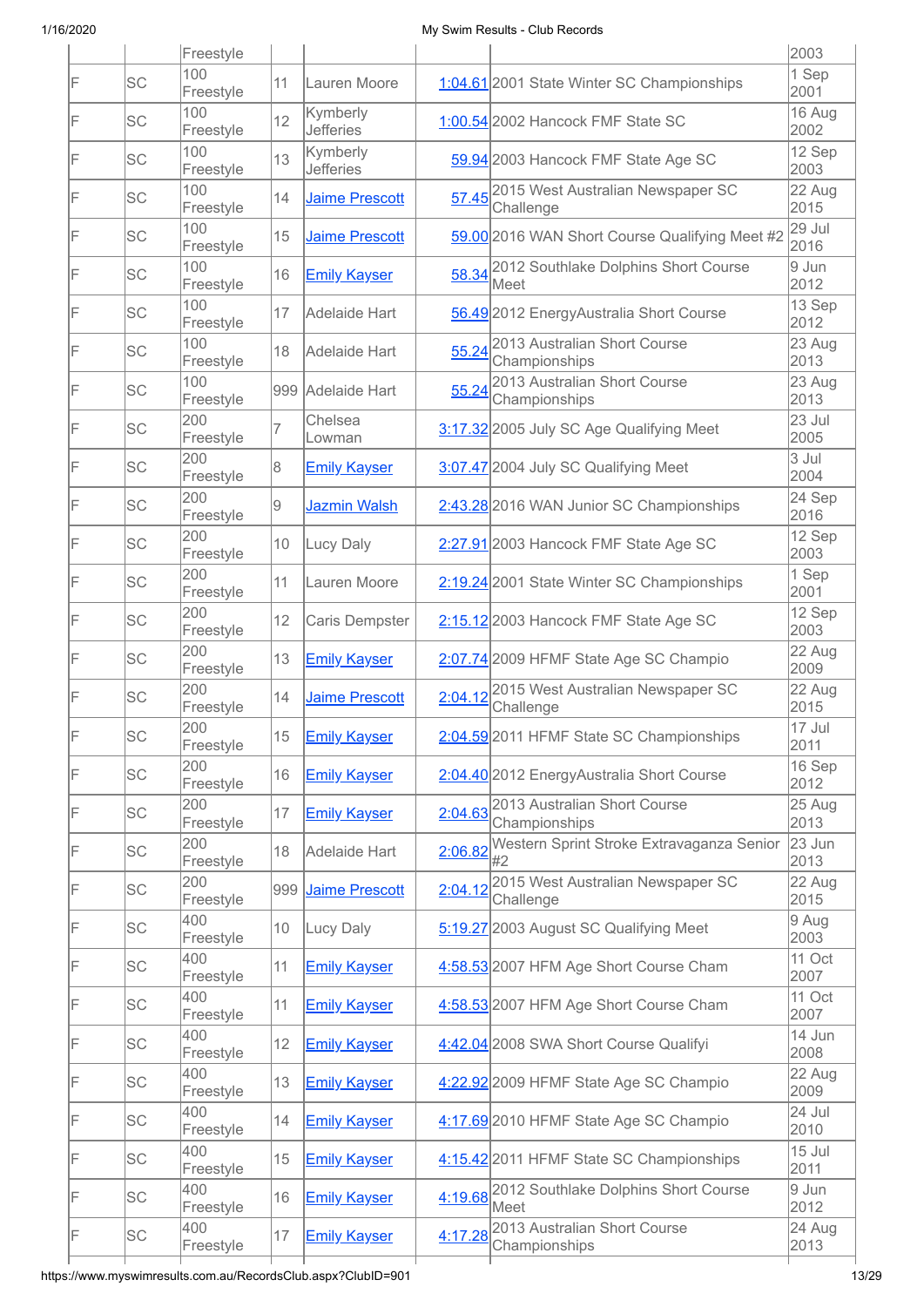| F | lsc       | 400<br>Freestyle  |    | 999 Emily Kayser             |         | 4:15.42 2011 HFMF State SC Championships               | 15 Jul<br>2011 |
|---|-----------|-------------------|----|------------------------------|---------|--------------------------------------------------------|----------------|
| F | <b>SC</b> | 800<br>Freestyle  | 11 | <b>Bianca Petite</b>         |         | 11:33.33 2013 SWA Junior Short Course<br>Championships | 14 Sep<br>2013 |
| F | <b>SC</b> | 800<br>Freestyle  | 12 | Lauren<br>Hancock            |         | 9:53.76 2003 August SC Qualifying Meet                 | 9 Aug<br>2003  |
| F | <b>SC</b> | 800<br>Freestyle  | 13 | <b>Emily Kayser</b>          |         | 8:52.63 2009 HFMF State Age SC Champio                 | 22 Aug<br>2009 |
| F | <b>SC</b> | 800<br>Freestyle  | 14 | <b>Emily Kayser</b>          |         | 8:39.14 2010 HFMF State Age SC Champio                 | 24 Jul<br>2010 |
| F | <b>SC</b> | 800<br>Freestyle  | 15 | <b>Emily Kayser</b>          |         | 8:42.00 2011 Australian Short Course<br>Championships  | 1 Jul<br>2011  |
| F | <b>SC</b> | 800<br>Freestyle  | 17 | <b>Emily Kayser</b>          | 8:42.81 | 2013 Australian Short Course<br>Championships          | 23 Aug<br>2013 |
| F | <b>SC</b> | 800<br>Freestyle  |    | 999 Emily Kayser             |         | 8:39.14 2010 HFMF State Age SC Champio                 | 24 Jul<br>2010 |
| F | <b>SC</b> | 1500<br>Freestyle | 12 | <b>Bianca Petite</b>         |         | 21:52.55 2014 SWA SC Qualifying Meet No 1              | 1 Jun<br>2014  |
| F | <b>SC</b> | 1500<br>Freestyle | 13 | <b>Emily Kayser</b>          |         | 17:03.24 2009 HFMF State Age SC Champio                | 22 Aug<br>2009 |
| F | <b>SC</b> | 1500<br>Freestyle | 14 | <b>Emily Kayser</b>          |         | 16:32.00 2010 HFMF State Age SC Champio                | 24 Jul<br>2010 |
| F | <b>SC</b> | 1500<br>Freestyle | 17 | Caris Dempster               |         | 18:03.79 2008 SWA Short Course Qualifying              | 2 Aug<br>2008  |
| F | <b>SC</b> | 1500<br>Freestyle |    | 999 Emily Kayser             |         | 16:32.00 2010 HFMF State Age SC Champio                | 24 Jul<br>2010 |
| F | <b>SC</b> | 100 Medley        | 7  | Chelsea<br>Lowman            |         | 1:40.28 2005 Hancock FMF State Age SC<br>Championships | 20 Aug<br>2005 |
| F | SC        | 100 Medley        | 8  | Chelsea<br>Lowman            |         | 1:29.50 2006 Hancock FMF Age SC Championships          | 2 Sep<br>2006  |
| F | <b>SC</b> | 100 Medley        | 19 | <b>Sigrid De Vries</b>       |         | 1:24.12 2002 Hancock FMF State SC                      | 16 Aug<br>2002 |
| F | SC        | 100 Medley        | 10 | Kymberly<br><b>Jefferies</b> |         | 1:20.02 2001 Region 3 June SC Meet                     | 17 Jun<br>2001 |
| F | <b>SC</b> | 100 Medley        | 11 | Kymberly<br>Jefferies        |         | 1:11.25 2002 Region 3 SC Meet                          | 16 Jun<br>2002 |
| F | <b>SC</b> | 100 Medley        | 12 | Olivia Russell               |         | 1:10.41 2010 HFMF State Age SC Champio                 | 24 Jul<br>2010 |
| F | <b>SC</b> | 100 Medley        | 13 | Kymberly<br><b>Jefferies</b> |         | 1:09.40 2003 Hancock FMF State Age SC                  | 12 Sep<br>2003 |
| F | SC        | 100 Medley        | 14 | Caris Dempster               | 1:08.82 | 2005 Hancock FMF State Age SC<br>Championships         | 20 Aug<br>2005 |
| F | SC        | 100 Medley        | 15 | Madeline<br>Wilkins          |         | 1:09.38 2011 HFMF State SC Championships               | 16 Jul<br>2011 |
| F | <b>SC</b> | 100 Medley        | 16 | Laura Halden                 |         | 1:09.94 2009 HFMF State Age SC Champio                 | 22 Aug<br>2009 |
| F | <b>SC</b> | 100 Medley        | 17 | Adelaide Hart                |         | 1:02.20 2012 SWA State Short Course<br>Championships   | 13 Jul<br>2012 |
| F | <b>SC</b> | 100 Medley        | 18 | Adelaide Hart                |         | 1:05.69 2013 SWA SC Qualifying Meet                    | 1 Jun<br>2013  |
| F | <b>SC</b> | 100 Medley        |    | 999 Adelaide Hart            |         | 1:02.20 2012 SWA State Short Course<br>Championships   | 13 Jul<br>2012 |
| F | <b>SC</b> | 200 Medley        | 9  | <b>Kayla Weekes</b>          |         | 3:09.92 2011 SWA SC Qual Meet No 1                     | 29 May<br>2011 |
| F | SC        | 200 Medley        | 10 | <b>Sigrid De Vries</b>       |         | 2:50.22 2003 August SC Qualifying Meet                 | 9 Aug<br>2003  |
| F | SC        | 200 Medley        | 11 | Olivia Russell               |         | 2:37.71 2009 HFMF State Open & Junior                  | 4 Jul<br>2009  |
| F | SC        | 200 Medley        | 12 | Olivia Russell               |         | 2:32.38 2010 HFMF State Age SC Champio                 | 24 Jul<br>2010 |
| F | SC        | 200 Medley        | 13 | Lauren Moore                 |         | 2:27.43 2004 Aqua Attack SC Meet                       | 6 Mar<br>2004  |
|   | <b>SC</b> | 200 Medley        |    | Caris Dempster               |         |                                                        |                |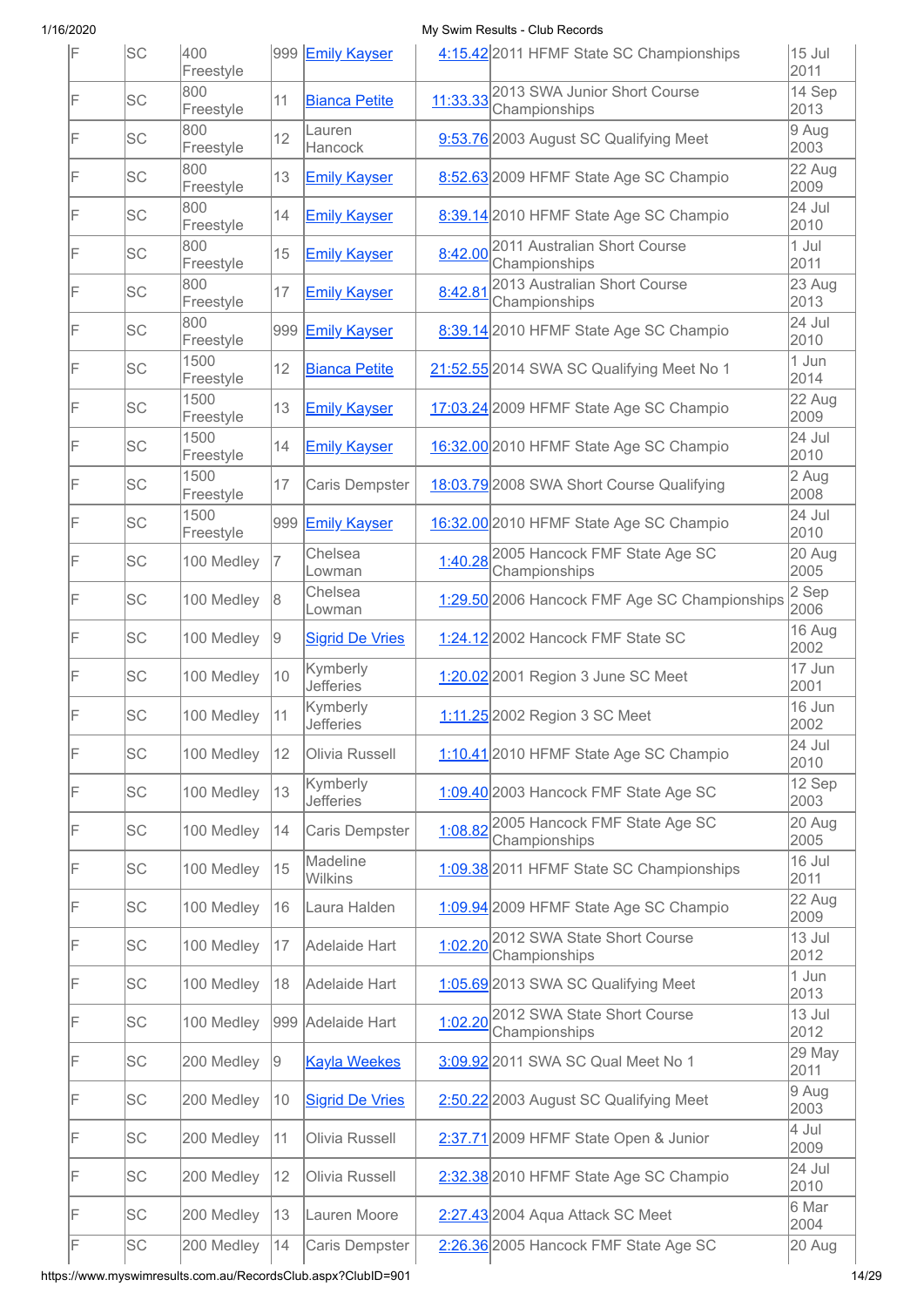|     |           |                          |     |                                 |         | Championships                                          | 2005             |
|-----|-----------|--------------------------|-----|---------------------------------|---------|--------------------------------------------------------|------------------|
| F   | SC        | 200 Medley               | 15  | Jemma Saxton                    |         | 2:21.21 2011 HFMF State SC Championships               | 15 Jul<br>2011   |
| IF  | SC        | 200 Medley               | 16  | Jemma Saxton                    |         | 2:20.87 2012 EnergyAustralia Short Course              | 15 Sep<br>2012   |
| IF  | <b>SC</b> | 200 Medley               | 17  | Adelaide Hart                   |         | 2:17.89 2012 SWA State Short Course<br>Championships   | 14 Jul<br>2012   |
| IF  | SC        | 200 Medley               | 18  | Jemma Saxton                    | 2:22.07 | 2014 SWA State Open & Age SC<br>Championships          | 5 Oct<br>2014    |
| F   | SC        | 200 Medley               |     | 999 Adelaide Hart               |         | 2:17.89 2012 SWA State Short Course<br>Championships   | 14 Jul<br>2012   |
| F   | SC        | 400 Medley               | 11  | <b>Sigrid De Vries</b>          |         | 5:43.16 2004 July SC Qualifying Meet                   | 3 Jul<br>2004    |
| F   | <b>SC</b> | 400 Medley               | 12  | <b>Sigrid De Vries</b>          |         | 5:28.11 2005 July SC Age Qualifying Meet               | 23 Jul<br>2005   |
| F   | <b>SC</b> | 400 Medley               | 14  | Caris Dempster                  |         | 5:07.02 2005 July SC Age Qualifying Meet               | 23 Jul<br>2005   |
| F   | SC        | 400 Medley               | 15  | Jemma Saxton                    |         | 5:07.59 2011 SWA SC Qual Meet No 1                     | 28 May<br>2011   |
| IF  | SC        | 400 Medley               | 16  | Jemma Saxton                    |         | 5:03.58 2012 SWA State Short Course<br>Championships   | 13 Jul<br>2012   |
| F   | <b>SC</b> | 400 Medley               | 999 | Jemma Saxton                    | 5:03.58 | 2012 SWA State Short Course<br>Championships           | 13 Jul<br>2012   |
| M   | LC        | 50<br><b>Backstroke</b>  | 5   | <b>Harley Osborne</b>           |         | 1:09.29 2006 Arena LC Meet                             | $24$ Sep<br>2006 |
| M   | LC        | 50<br><b>Backstroke</b>  | 6   | <b>Harley Osborne</b>           |         | 1:09.04 City Of Perth Classic                          | 5 Nov<br>2006    |
| M   | LC        | 50<br><b>Backstroke</b>  | 7   | <b>Mitchell Nel</b>             |         | 50.61 2015 Perth City LC Classic                       | 7 Nov<br>2015    |
| IM. | LC        | 50<br><b>Backstroke</b>  | 8   | <b>Mitchell Nel</b>             | 41.71   | 2016 HFMF Junior Long Course<br>Championships          | 15 Apr<br>2016   |
| M   | LC        | 50<br><b>Backstroke</b>  | 9   | <b>Mitchell Nel</b>             |         | 39.07 2016-17 Junior LC Championships                  | 7 Apr<br>2017    |
| M   | LC        | 50<br><b>Backstroke</b>  | 10  | Liam Bodey                      |         | 37.32 2003 Millennium Southwest Carnival               | 5 Jan<br>2003    |
| ΙM  | ILC       | 50<br><b>Backstroke</b>  | 11  | John Blaxill                    |         | 2005 SunSmart State Open/Junior<br>34.40 Championships | 13 Jan<br>2005   |
| M   | <b>LC</b> | 50<br><b>Backstroke</b>  | 12  | Fransiskus<br>Raymond           |         | 32.52 2013 Perth City Classic                          | 19 Oct<br>2013   |
| M   | LC        | 50<br><b>Backstroke</b>  | 13  | Jakeb Norman                    | 31.55   | 2005-06 SunSmart State Age<br>Championships            | 12 Jan<br>2006   |
| M   | LC        | 50<br><b>Backstroke</b>  | 14  | Ethan<br><b>HAMILTON</b>        |         | 30.42 2008 SWA Sprint Championships                    | 8 Mar<br>2008    |
| M   | LC        | 50<br><b>Backstroke</b>  | 15  | <u>James</u><br><b>Hansford</b> |         | 28.99 2013 SWA State Open & Age LC<br>Championships    | 24 Jan<br>2013   |
| M   | LC        | 50<br><b>Backstroke</b>  | 16  | <b>James</b><br><b>Hansford</b> | 27.81   | 2014 SWA State Open & Age LC<br>Championships          | 24 Jan<br>2014   |
| M   | LC        | 50<br><b>Backstroke</b>  | 17  | <b>James</b><br><b>Hansford</b> |         | 27.83 2014 SunSmart Christmas Challenge                | 19 Dec<br>2014   |
| IM. | LC        | 50<br><b>Backstroke</b>  | 17  | <b>James</b><br><b>Hansford</b> | 27.83   | 2015 SWA State Open & Age LC<br>Championships          | 23 Jan<br>2015   |
| IM. | LC        | 50<br><b>Backstroke</b>  | 18  | <b>James</b><br><b>Hansford</b> | 27.55   | 2016 Hancock Prospecting Australian<br>Champs          | 13 Apr<br>2016   |
| IM. | LC        | 50<br><b>Backstroke</b>  | 999 | <b>James</b><br><b>Hansford</b> | 27.03   | Hancock Prospecting WA Swimming<br>Championships       | 18 Jan<br>2019   |
| IM. | LC        | 100<br><b>Backstroke</b> | 7   | <b>Mitchell Nel</b>             |         | 1:48.67 2015 Bunbury Open Carnival                     | 1 Nov<br>2015    |
| M   | LC        | 100<br><b>Backstroke</b> | 8   | <b>Mitchell Nel</b>             |         | 1:32.53 SSPW LC Meet                                   | 29 Oct<br>2016   |
| IM. | LC        | 100<br><b>Backstroke</b> | 9   | <b>Mitchell Nel</b>             |         | 1:25.22 2016-17 Junior LC Championships                | 7 Apr<br>2017    |
| M   | LC        | 100<br><b>Backstroke</b> | 10  | Liam Bodey                      | 1:19.93 | 2002-2003 State Junior Distance<br>Championships       | 21 Dec<br>2002   |
|     |           |                          |     |                                 |         |                                                        |                  |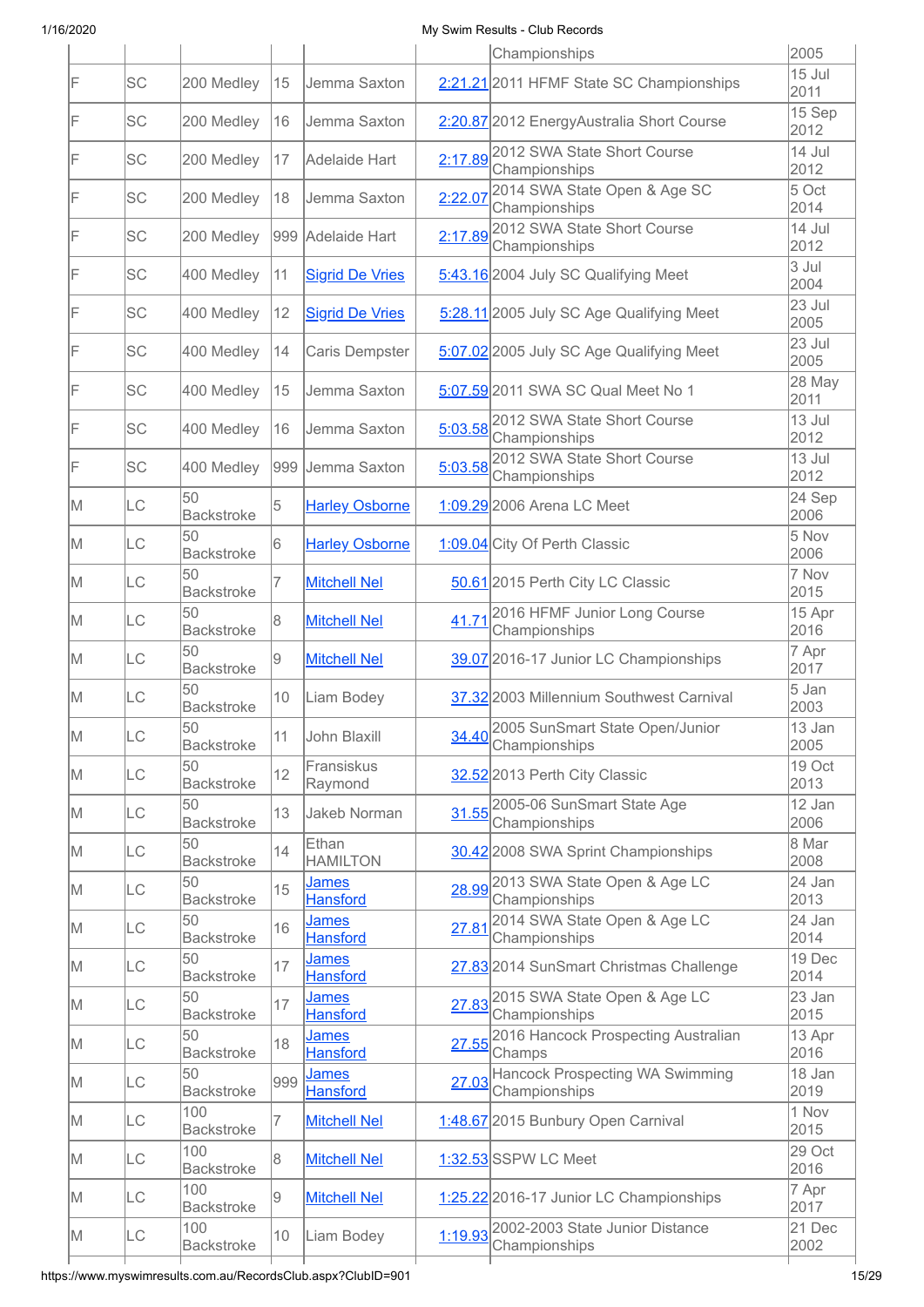| M  | LC  | 100<br><b>Backstroke</b>  | 11  | John Blaxill                    |         | 1:14.10 2004 SunSmart State Junior Distance<br>Championships | 18 Dec<br>2004 |
|----|-----|---------------------------|-----|---------------------------------|---------|--------------------------------------------------------------|----------------|
| M  | ILС | 100<br><b>Backstroke</b>  | 12  | Jakeb Norman                    |         | 1:08.65 2005 SunSmart State Age Championships                | 6 Jan<br>2005  |
| lΜ | LC  | 100<br><b>Backstroke</b>  | 13  | Jakeb Norman                    | 1:05.44 | 2006 Fisher & Paykel Australian Age<br>Championships         | 19 Apr<br>2006 |
| ΙM | LC  | 100<br><b>Backstroke</b>  | 14  | Jakeb Norman                    |         | 1:03.51 2007 Australian Age Championships                    | 11 Apr<br>2007 |
| M  | LC  | 100<br><b>Backstroke</b>  | 14  | Ethan<br><b>HAMILTON</b>        |         | 1:03.51 2008 Australian Age Championships                    | 9 Apr<br>2008  |
| lΜ | LC  | 100<br><b>Backstroke</b>  | 15  | James<br><b>Hansford</b>        |         | 59.83 2013 GHSF Australian Age Championships                 | 11 Apr<br>2013 |
| lΜ | LC  | 100<br><b>Backstroke</b>  | 16  | <b>James</b><br><b>Hansford</b> |         | 59.13 2014 SWA State Open & Age LC<br>Championships          | 20 Jan<br>2014 |
| lΜ | LC  | 100<br><b>Backstroke</b>  | 16  | <b>James</b><br><b>Hansford</b> | 59.13   | 2014 SWA State Open & Age LC<br>Championships                | 20 Jan<br>2014 |
| lΜ | LC  | 100<br><b>Backstroke</b>  | 17  | <b>James</b><br><b>Hansford</b> | 59.11   | 2015 SWA State Open & Age LC<br>Championships                | 20 Jan<br>2015 |
| M  | LC  | 100<br><b>Backstroke</b>  | 18  | <b>James</b><br><b>Hansford</b> | 59.20   | 2016 Hancock Prospecting Australian<br>Champs                | 8 Apr<br>2016  |
| lΜ | LC  | 100<br><b>Backstroke</b>  | 999 | James<br><b>Hansford</b>        | 58.43   | 2019 Hancock Prospecting Australian<br>Champs                | 7 Apr<br>2019  |
| M  | LC  | 200<br><b>Backstroke</b>  | 9   | Jordan Lake                     |         | 3:18.97 2004 Fremantle Port Carnival                         | 17 Oct<br>2004 |
| lΜ | LC  | 200<br><b>Backstroke</b>  | 10  | <b>Noah Dean</b>                |         | 2:46.04 2017 Perth City Long Course Classic                  | 11 Nov<br>2017 |
| M  | LC  | 200<br><b>Backstroke</b>  | 11  | John Blaxill                    |         | 2:37.89 2004 SunSmart State Junior Distance<br>Championships | 18 Dec<br>2004 |
| lΜ | LC  | 200<br><b>Backstroke</b>  | 12  | Jakeb Norman                    |         | 2:29.04 2005 SunSmart State Age Championships                | 6 Jan<br>2005  |
| lΜ | LC  | 200<br><b>Backstroke</b>  | 13  | Jakeb Norman                    |         | 2:23.95 2005-06 SunSmart State Age<br>Championships          | 12 Jan<br>2006 |
| lΜ | LC  | 200<br><b>Backstroke</b>  | 14  | Jakeb Norman                    |         | 2:18.46 2006-07 SunSmart Open & Junior                       | 11 Jan<br>2007 |
| M  | LC  | 200<br><b>Backstroke</b>  | 15  | <u>James</u><br><b>Hansford</b> |         | 2:11.55 2013 GHSF Australian Age Championships               | 8 Apr<br>2013  |
| M  | LC  | 200<br><b>Backstroke</b>  | 16  | <b>James</b><br><b>Hansford</b> | 2:09.76 | 2014 SWA State Open & Age LC<br>Championships                | 22 Jan<br>2014 |
| M  | LC  | 200<br><b>Backstroke</b>  | 17  | Jacson Robb                     | 2:10.74 | 2013 SWA State Open & Age LC<br>Championships                | 22 Jan<br>2013 |
| M  | LC  | 200<br><b>Backstroke</b>  | 18  | James<br><b>Hansford</b>        |         | 2:09.65 2016 SunSmart End of Summer Sensation                | 27 Feb<br>2016 |
| lΜ | LC  | 200<br><b>Backstroke</b>  | 999 | <u>James</u><br><b>Hansford</b> |         | 2:09.65 2016 SunSmart End of Summer Sensation                | 27 Feb<br>2016 |
| lΜ | LC  | 50<br><b>Breaststroke</b> | 7   | <b>Braden</b><br><b>TUCKER</b>  |         | 59.97 2002 Fremantle Port Meet                               | 10 Nov<br>2002 |
| lΜ | LC  | 50<br><b>Breaststroke</b> | 8   | Benjamin<br>Sashegyi            | 46.44   | 2000 REGION 3 LONG COURSE<br><b>TWILIGHT</b>                 | 14 Oct<br>2000 |
| M  | LC  | 50<br><b>Breaststroke</b> | 9   | Benjamin<br>Sashegyi            |         | 44.23 2001 Fremantle Port Meet                               | 11 Nov<br>2001 |
| lΜ | LC  | 50<br><b>Breaststroke</b> | 10  | Benjamin<br>Sashegyi            |         | 41.47 2002 Region 3 LC Twilight Meet                         | 12 Oct<br>2002 |
| M  | LC  | 50<br><b>Breaststroke</b> | 11  | Makea<br>Tangaroa               |         | 39.34 2004 Summer Sprint Championships                       | 13 Mar<br>2004 |
| M  | LC  | 50<br><b>Breaststroke</b> | 12  | Christian<br>Halliley           |         | 36.63 City Of Perth Classic                                  | 7 Nov<br>2004  |
| M  | LC  | 50<br><b>Breaststroke</b> | 13  | Makea<br>Tangaroa               | 34.47   | 2005-06 SunSmart State Age<br>Championships                  | 12 Jan<br>2006 |
| lΜ | LC  | 50<br><b>Breaststroke</b> | 14  | Christian<br>Halliley           |         | 33.85 City Of Perth Classic                                  | 5 Nov<br>2006  |
| M  | LC  | 50<br><b>Breaststroke</b> | 15  | <b>Rory Franks</b>              |         | 31.90 2011 SWA State Open LC Champio                         | 21 Jan<br>2011 |
| M  | LC  | 50                        | 16  | Rory Franks                     |         | 31.03 2012 EnergyAustralia Swimming                          | 20 Mar         |

https://www.myswimresults.com.au/RecordsClub.aspx?ClubID=901 16/29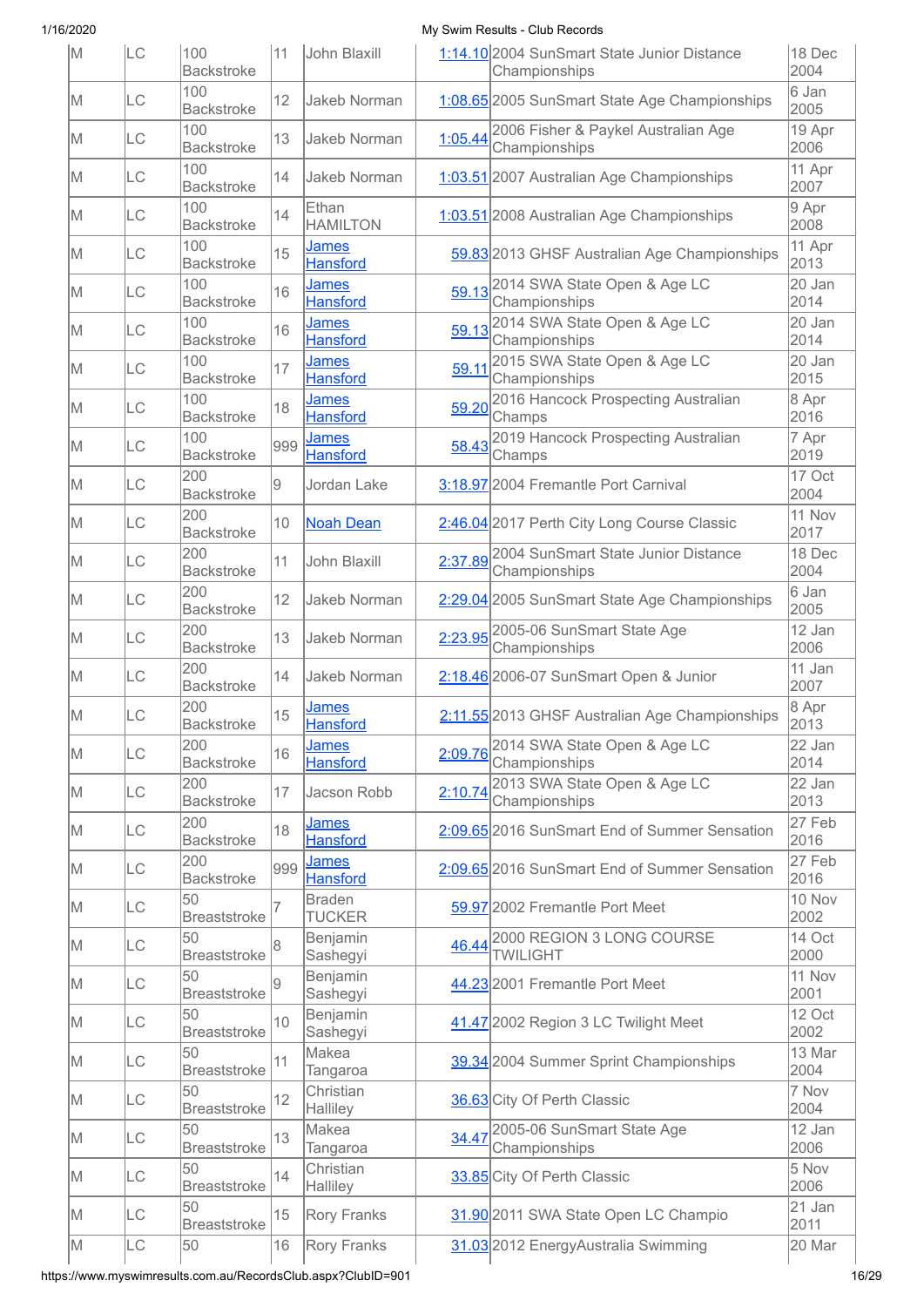|     |           | <b>Breaststroke</b>        |     |                       |         | Championships                                            | 2012           |
|-----|-----------|----------------------------|-----|-----------------------|---------|----------------------------------------------------------|----------------|
| M   | ILС       | 50<br><b>Breaststroke</b>  | 17  | Chisela<br>Kanchela   | 30.69   | 2005 SunSmart State Open/Junior<br>Championships         | 13 Jan<br>2005 |
| M   | LC        | 50<br><b>Breaststroke</b>  | 18  | Christian<br>Halliley |         | 32.07 2010 SunSmart State Age Champi                     | 18 Dec<br>2009 |
| M   | LC        | 50<br><b>Breaststroke</b>  | 999 | Chisela<br>Kanchela   | 30.69   | 2005 SunSmart State Open/Junior<br>Championships         | 13 Jan<br>2005 |
| M   | LC        | 100<br><b>Breaststroke</b> | 8   | Benjamin<br>Sashegyi  |         | 1:40.54 Rockingham LC Qualifier 2000                     | 19 Nov<br>2000 |
| M   | LC        | 100<br><b>Breaststroke</b> | 9   | Benjamin<br>Sashegyi  |         | 1:36.59 2001 November LC Qualifying                      | 18 Nov<br>2001 |
| M   | LC        | 100<br><b>Breaststroke</b> | 10  | Benjamin<br>Sashegyi  |         | 1:30.20 2002 City of Perth Classic                       | 29 Sep<br>2002 |
| M   | LC        | 100<br><b>Breaststroke</b> | 11  | Benjamin<br>Sashegyi  | 1:26.91 | 2002-2003 State Junior Distance<br>Championships         | 21 Dec<br>2002 |
| M   | LC        | 100<br><b>Breaststroke</b> | 12  | Christian<br>Halliley |         | 1:18.06 City Of Perth Classic                            | 7 Nov<br>2004  |
| M   | LC        | 100<br><b>Breaststroke</b> | 13  | Christian<br>Halliley |         | 1:12.66 2005 Sprints in Spring                           | 19 Nov<br>2005 |
| M   | LC        | 100<br><b>Breaststroke</b> | 14  | Christian<br>Halliley | 1:09.98 | 2006 Fisher & Paykel Australian Age<br>Championships     | 19 Apr<br>2006 |
| M   | <b>LC</b> | 100<br><b>Breaststroke</b> | 15  | <b>Rory Franks</b>    |         | 1:06.63 2011 Australian Age Championsh                   | 20 Apr<br>2011 |
| M   | LC        | 100<br><b>Breaststroke</b> | 15  | <b>Rory Franks</b>    |         | 1:06.63 2011 Australian Age Championships                | 18 Apr<br>2011 |
| M   | LC        | 100<br><b>Breaststroke</b> | 16  | <b>Rory Franks</b>    |         | 1:05.34 2012 Australian Age Championships                | 10 Apr<br>2012 |
| M   | LC        | 100<br><b>Breaststroke</b> | 17  | Chisela<br>Kanchela   |         | 1:08.73 2005 SunSmart State Age Championships            | 6 Jan<br>2005  |
| M   | LC        | 100<br><b>Breaststroke</b> | 18  | Christian<br>Halliley |         | 1:04.38 2010 Australian Age Championsh                   | 5 Apr<br>2010  |
| M   | LC        | 100<br><b>Breaststroke</b> | 18  | Christian<br>Halliley |         | 1:04.38 2010 Australian Age Championships                | 5 Apr<br>2010  |
| IM. | LC        | 100<br><b>Breaststroke</b> | 999 | Christian<br>Halliley |         | 1:04.16 2011 Telstra Australian S-Semi                   | 1 Apr<br>2011  |
| M   | LC        | 100<br><b>Breaststroke</b> | 999 | Christian<br>Halliley |         | 1:04.16 2011 Telstra Australian Swimming<br>Championship | 1 Apr<br>2011  |
| M   | <b>LC</b> | 200<br><b>Breaststroke</b> | 9   | Benjamin<br>Sashegyi  |         | 3:27.40 2001 AA Distance Meet                            | 3 Nov<br>2001  |
| IM. | LC        | 200<br><b>Breaststroke</b> | 10  | Benjamin<br>Sashegyi  |         | 3:07.98 2002 Hancock FMF AA Distance Meet                | 2 Nov<br>2002  |
| M   | LC        | 200<br><b>Breaststroke</b> | 11  | Benjamin<br>Sashegyi  |         | 3:04.81 2003 Fremantle Port Meet                         | 9 Nov<br>2003  |
| IM. | LC        | 200<br><b>Breaststroke</b> | 12  | Christian<br>Halliley |         | 2:43.74 2004 October Distance Qualifying Meet            | 10 Oct<br>2004 |
| IM. | LC        | 200<br><b>Breaststroke</b> | 13  | Christian<br>Halliley |         | 2:34.89 2005 Fremantle Port Swim Meet                    | 9 Oct<br>2005  |
| M   | LC        | 200<br><b>Breaststroke</b> | 14  | Christian             | 2:26.14 | 2006 Fisher & Paykel Australian Age<br>Championships     | 19 Apr<br>2006 |
| IM. | LC        | 200                        | 15  | Halliley<br>Christian |         | 2:22.59 2007 Australian Age Championships                | 11 Apr<br>2007 |
| M   | LC        | <b>Breaststroke</b><br>200 | 16  | Halliley<br>Christian |         | 2:18.67 2008 Australian Age Championships                | 9 Apr<br>2008  |
| M   | LC        | <b>Breaststroke</b><br>200 | 17  | Halliley<br>Christian |         | 2:23.74 Dorsogna Cup - West Coast Swim                   | 15 Nov         |
| M   | LC        | <b>Breaststroke</b><br>200 | 18  | Halliley<br>Christian |         | 2:16.26 2010 Australian Age Championsh                   | 2009<br>5 Apr  |
| IM. | LC        | <b>Breaststroke</b><br>200 | 18  | Halliley<br>Christian |         | 2:16.26 2010 Australian Age Championships                | 2010<br>5 Apr  |
| IM. | LC        | <b>Breaststroke</b><br>200 | 999 | Halliley<br>Christian |         | 2:15.12 2011 Telstra Australian Swimmi                   | 2010<br>1 Apr  |
| M   | LC        | <b>Breaststroke</b><br>200 | 999 | Halliley<br>Christian |         | 2:15.12 2011 Telstra Australian Swimming                 | 2011<br>1 Apr  |
|     |           | <b>Breaststroke</b>        |     | Halliley              |         | Championship                                             | 2011           |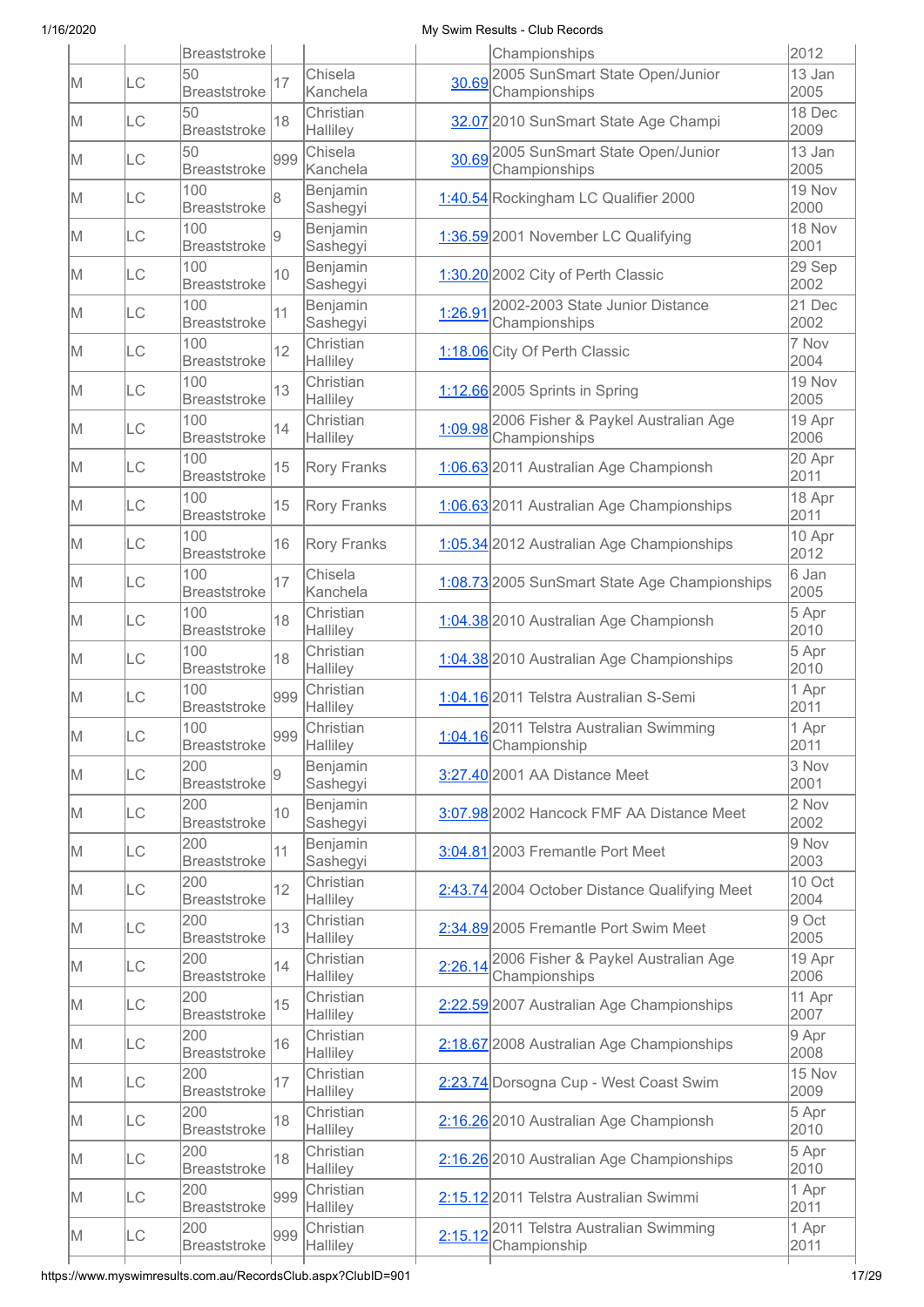| M   | <b>LC</b> | 50 Butterfly      | 17  | <b>Jack Paull</b>           |         | 57.60 2005 Arena Super LC Meet                       | 18 Sep<br>2005 |
|-----|-----------|-------------------|-----|-----------------------------|---------|------------------------------------------------------|----------------|
| M   | LC        | 50 Butterfly      | 8   | Benjamin<br>Sashegyi        | 41.96   | 2000 REGION 3 LONG COURSE<br><b>TWILIGHT</b>         | 14 Oct<br>2000 |
| M   | LC        | 50 Butterfly      | 9   | <b>Jack Paull</b>           |         | 37.13 DORSOGNA CHRISTMAS CUP 2007                    | 1 Dec<br>2007  |
| M   | LC        | 50 Butterfly      | 10  | <b>Nathan Mahney</b>        |         | 35.18 2015 HFF Junior Long Course<br>Championships   | 12 Apr<br>2015 |
| lΜ  | LC        | 50 Butterfly      | 11  | <b>Mathew</b><br>Vandenberg |         | 33.37 2013 HFMF Junior LC Championships              | 7 Apr<br>2013  |
| lΜ  | LC        | 50 Butterfly      | 12  | Fransiskus<br>Raymond       |         | 31.21 2013 Perth City Classic                        | 19 Oct<br>2013 |
| M   | <b>LC</b> | 50 Butterfly      | 13  | Jakeb Norman                |         | 29.34 2005-06 SunSmart State Age<br>Championships    | 12 Jan<br>2006 |
| M   | LC        | 50 Butterfly      | 14  | Jakeb Norman                |         | 27.77 2007 SunSmart State Age Champs                 | 4 Jan<br>2007  |
| lΜ  | LC        | 50 Butterfly      | 15  | Jakeb Norman                |         | 27.95 2008 SWA Sprint Championships                  | 8 Mar<br>2008  |
| M   | LC        | 50 Butterfly      | 16  | Sergey<br>Levkovskiy        |         | 27.49 South Shore Super Sprint - Team Challenge      | 9 Feb<br>2019  |
| M   | LC        | 50 Butterfly      | 17  | Jacob<br>Henderson          |         | 27.08 2009 SWA LC Qualifying Meet No                 | 10 Oct<br>2009 |
| M   | LC        | 50 Butterfly      | 18  | Jacob<br>Henderson          |         | 26.17 2011 Telstra Australian Swimmi                 | 1 Apr<br>2011  |
| M   | LC        | 50 Butterfly      | 18  | Jacob<br>Henderson          | 26.17   | 2011 Telstra Australian Swimming<br>Championship     | 1 Apr<br>2011  |
| M   | LC        | 50 Butterfly      | 999 | Jacob<br>Henderson          |         | 26.17 2011 Telstra Australian Swimmi                 | 1 Apr<br>2011  |
| M   | <b>LC</b> | 50 Butterfly      | 999 | Jacob<br>Henderson          | 26.17   | 2011 Telstra Australian Swimming<br>Championship     | 1 Apr<br>2011  |
| M   | LC        | 100 Butterfly 8   |     | <b>Jack Paull</b>           |         | 1:43.96 2006 November LC Qualifying Meet             | 26 Nov<br>2006 |
| lΜ  | LC        | 100 Butterfly 9   |     | <b>Jack Paull</b>           |         | 1:29.13 2007 Sprints in Spring                       | 17 Nov<br>2007 |
| M   | LC        | 100 Butterfly 10  |     | <b>Mathew</b><br>Vandenberg |         | 1:17.29 2012 SWA Junior LC Championships             | 1 Apr<br>2012  |
| M   | LC        | 100 Butterfly 11  |     | <b>Mathew</b><br>Vandenberg |         | 1:13.03 2013 SWA End of Summer Sensation             | 23 Mar<br>2013 |
| M   | LC        | 100 Butterfly 12  |     | <b>Mathew</b><br>Vandenberg | 1:06.67 | 2014 HFMF Junior Long Course<br>Championships        | 5 Apr<br>2014  |
| M   | LC        | 100 Butterfly 13  |     | <b>Mathew</b><br>Vandenberg |         | 1:01.88 2015 GHF Australian Age Championships        | 14 Apr<br>2015 |
| M   | LC        | 100 Butterfly 14  |     | <b>Mathew</b><br>Vandenberg |         | 1:01.51 2016 GHF Australian Age Championships        | 28 Mar<br>2016 |
| M   | LC        | 100 Butterfly 15  |     | <b>Mathew</b><br>Vandenberg |         | 1:00.35 2017 GHF Australian Age Championships        | 16 Apr<br>2017 |
| IM. | LC        | 100 Butterfly 16  |     | <b>Mathew</b><br>Vandenberg |         | 58.78 2018 GHF Australian Age Championships          | 25 Apr<br>2018 |
| M   | LC        | 100 Butterfly 17  |     | Ryan Weston                 |         | 57.14 2015/16 SunSmart Open & Age LC Champs          | 18 Dec<br>2015 |
| M   | LC        | 100 Butterfly 18  |     | Jacob<br>Henderson          |         | 56.22 2011 SWA Sunsmart LC State Age                 | 18 Dec<br>2010 |
| M   | LC        | 100 Butterfly 999 |     | Jacob<br>Henderson          |         | 56.22 2011 SWA Sunsmart LC State Age                 | 18 Dec<br>2010 |
| M   | LC        | 200 Butterfly 10  |     | <b>Jack Paull</b>           |         | 2:58.12 2008-09 LC Qualifying Meet Event             | 29 Nov<br>2008 |
| M   | LC        | 200 Butterfly 11  |     | <b>Mathew</b><br>Vandenberg |         | 2:35.51 2013 HFMF Junior LC Championships            | 7 Apr<br>2013  |
| M   | <b>LC</b> | 200 Butterfly 12  |     | <b>Mathew</b><br>Vandenberg | 2:25.73 | 2014 SWA State Open & Age LC<br>Championships        | 20 Jan<br>2014 |
| M   | LC        | 200 Butterfly 13  |     | <b>Mathew</b><br>Vandenberg |         | 2:14.54 2015 GHF Australian Age Championships        | 16 Apr<br>2015 |
| M   | LC        | 200 Butterfly 14  |     | <b>Mathew</b>               |         | 2:15.31 2015/16 SunSmart Open & Age LC Champs 18 Dec |                |

https://www.myswimresults.com.au/RecordsClub.aspx?ClubID=901 18/29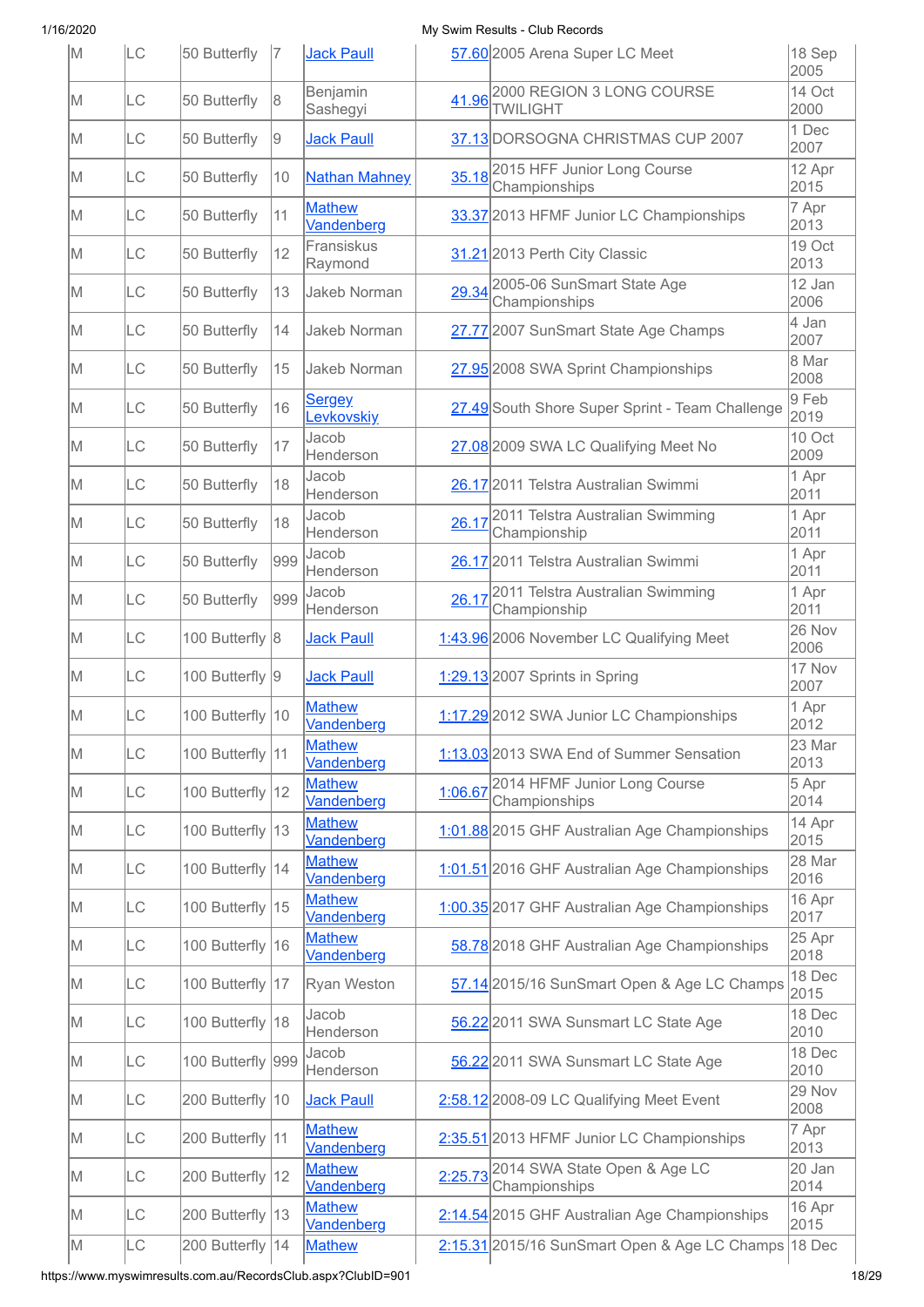|    |           |                   |              | Vandenberg                  |         |                                                       | 2015             |
|----|-----------|-------------------|--------------|-----------------------------|---------|-------------------------------------------------------|------------------|
| M  | LC        | 200 Butterfly 15  |              | <b>Mathew</b><br>Vandenberg |         | 2:10.15 2017 GHF Australian Age Championships         | $16$ Apr<br>2017 |
| M  | LC        | 200 Butterfly 16  |              | <b>Mathew</b><br>Vandenberg |         | 2:07.90 2018 GHF Australian Age Championships         | 21 Apr<br>2018   |
| M  | LC        | 200 Butterfly 17  |              | <b>Jack Paull</b>           |         | 2:10.28 2015 SWA State Open & Age LC<br>Championships | 20 Jan<br>2015   |
| ΙM | LC        | 200 Butterfly 999 |              | <b>Mathew</b><br>Vandenberg |         | 2:07.90 2018 GHF Australian Age Championships         | 21 Apr<br>2018   |
| ΙM | <b>LC</b> | 50 Freestyle 5    |              | <b>Harley Osborne</b>       |         | 1:00.76 2006 Arena LC Meet                            | 24 Sep<br>2006   |
| M  | LC        | 50 Freestyle 6    |              | <b>Harley Osborne</b>       |         | 59.43 City Of Perth Classic                           | 5 Nov<br>2006    |
| lΜ | LC        | 50 Freestyle  7   |              | <b>Mitchell Nel</b>         |         | 41.51 2015 Bunbury Open Carnival                      | 1 Nov<br>2015    |
| lΜ | LC        | 50 Freestyle 8    |              | <b>Mitchell Nel</b>         |         | 36.84 SSPW LC Meet                                    | 29 Oct<br>2016   |
| M  | <b>LC</b> | 50 Freestyle 9    |              | <b>Andrew Walker</b>        |         | 33.28 2006 Rockingham Sprint Carnival                 | 12 Feb<br>2006   |
| M  | LC        | 50 Freestyle 10   |              | Liam Bodey                  | 30.15   | 2003 State Open/Junior Sprint<br>Championships        | 16 Jan<br>2003   |
| M  | LC        | 50 Freestyle  11  |              | Liam Bodey                  | 29.21   | 2004 SunSmart State Open/Junior<br>Championships      | 15 Jan<br>2004   |
| M  | LC        | 50 Freestyle      | 12           | Jakeb Norman                |         | 28.21 2005 Summer Sprints Championships               | 19 Feb<br>2005   |
| lΜ | <b>LC</b> | 50 Freestyle      | $ 13\rangle$ | Jakeb Norman                | 26.42   | 2006 Fisher & Paykel Australian Age<br>Championships  | 19 Apr<br>2006   |
| M  | LC        | 50 Freestyle 14   |              | Jakeb Norman                |         | 26.12 2007 Australian Age Championships               | 11 Apr<br>2007   |
| lΜ | LC        | 50 Freestyle   15 |              | <b>Finn Vinicombe</b>       |         | 25.11 2019 HP Australian Age Championships            | 17 Apr<br>2019   |
| lΜ | LC        | 50 Freestyle 16   |              | Jakeb Norman                |         | 24.94 2009 Australian Age Championships               | 13 Apr<br>2009   |
| M  | <b>LC</b> | 50 Freestyle 16   |              | Jakeb Norman                |         | 24.94 2009 Australian Age Championships               | 13 Apr<br>2009   |
| M  | LC        | 50 Freestyle 17   |              | Ryan Weston                 |         | 24.70 2015/16 SunSmart Open & Age LC Champs           | 18 Dec<br>2015   |
| M  | LC        | 50 Freestyle      | 18           | Jacob<br>Henderson          |         | 24.55 2011 SWA Sunsmart LC State Age                  | 18 Dec<br>2010   |
| M  | LC        | 50 Freestyle      | 999          | Jacson Robb                 |         | 24.51 2015/16 SunSmart Open & Age LC Champs           | 18 Dec<br>2015   |
| M  | LC        | 100<br>Freestyle  | 7            | <b>Mitchell Nel</b>         |         | 1:40.49 2015 Bunbury Open Carnival                    | 1 Nov<br>2015    |
| M  | LC        | 100<br>Freestyle  | 8            | <b>Jack Paull</b>           |         | 1:22.07 2006 November LC Qualifying Meet              | 26 Nov<br>2006   |
| M  | LC        | 100<br>Freestyle  | 9            | Benjamin<br>Sashegyi        |         | 1:14.86 2001 November LC Qualifying                   | 18 Nov<br>2001   |
| M  | LC        | 100<br>Freestyle  | 10           | Liam Bodey                  | 1:06.85 | 2002-2003 State Junior Distance<br>Championships      | 21 Dec<br>2002   |
| M  | LC        | 100<br>Freestyle  | 11           | Liam Bodey                  |         | 1:05.18 2003-4 SunSmart State Junior Distance         | 13 Dec<br>2003   |
| M  | LC        | 100<br>Freestyle  | 12           | Jakeb Norman                |         | 1:01.79 2005 SunSmart State Age Championships         | 6 Jan<br>2005    |
| M  | LC        | 100<br>Freestyle  | 13           | Jakeb Norman                | 56.72   | 2006 Fisher & Paykel Australian Age<br>Championships  | 19 Apr<br>2006   |
| M  | <b>LC</b> | 100<br>Freestyle  | 14           | Jakeb Norman                |         | 55.96 2007 Australian Age Championships               | 11 Apr<br>2007   |
| M  | <b>LC</b> | 100<br>Freestyle  | 15           | Jakeb Norman                |         | 55.16 2008 Australian Age Championships               | 9 Apr<br>2008    |
| M  | LC        | 100<br>Freestyle  | 16           | Jakeb Norman                |         | 53.75 2009 Australian Age Championships               | 13 Apr<br>2009   |
| M  | LC        | 100<br>Freestyle  | 16           | Jakeb Norman                |         | 53.75 2009 Australian Age Championships               | 13 Apr<br>2009   |
|    |           |                   |              |                             |         |                                                       |                  |

https://www.myswimresults.com.au/RecordsClub.aspx?ClubID=901 19/29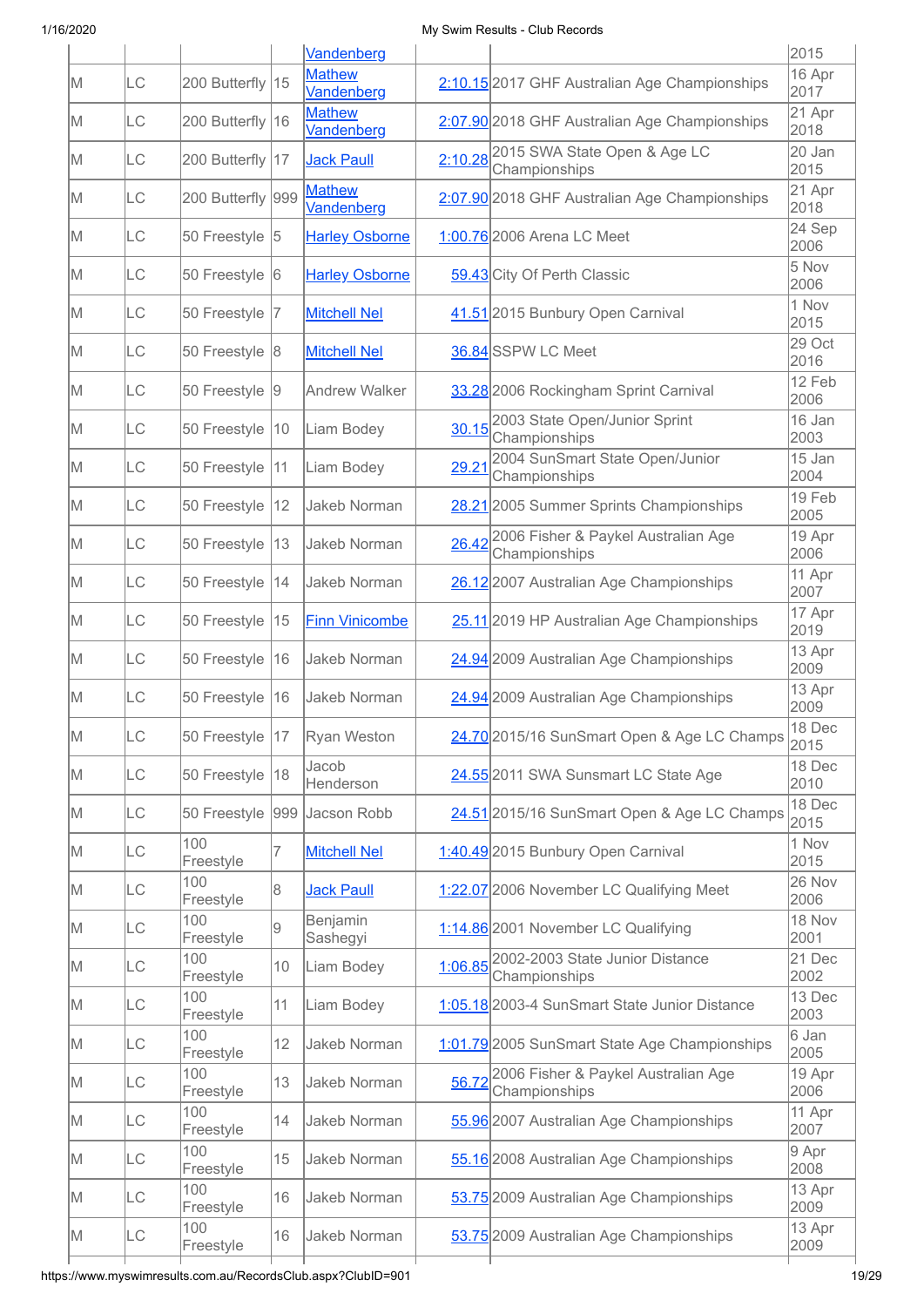| M   | LC        | 100<br>Freestyle | 17  | Jacson Robb                 |         | 53.79 2013 SWA State Open & Age LC<br>Championships          | 24 Jan<br>2013 |
|-----|-----------|------------------|-----|-----------------------------|---------|--------------------------------------------------------------|----------------|
| M   | LC        | 100<br>Freestyle | 17  | Jacson Robb                 |         | 53.79 2013 SWA State Open & Age LC<br>Championships          | 21 Jan<br>2013 |
| M   | LC        | 100<br>Freestyle | 18  | Jacob<br>Henderson          |         | 53.30 2011 SWA Sunsmart LC State Age                         | 18 Dec<br>2010 |
| M   | LC        | 100<br>Freestyle | 999 | Jacob<br>Henderson          |         | 53.30 2011 SWA Sunsmart LC State Age                         | 18 Dec<br>2010 |
| M   | LC        | 200<br>Freestyle | 8   | Jordan Lake                 |         | 3:19.64 2003 Fremantle Port Meet                             | 9 Nov<br>2003  |
| M   | LC        | 200<br>Freestyle | 9   | Jordan Lake                 | 2:42.71 | 2004 SunSmart State Junior Distance<br>Championships         | 18 Dec<br>2004 |
| M   | LC        | 200<br>Freestyle | 10  | Liam Bodey                  | 2:28.70 | 2002-2003 State Junior Distance<br>Championships             | 21 Dec<br>2002 |
| lΜ  | <b>LC</b> | 200<br>Freestyle | 11  | John Blaxill                | 2:24.16 | 2004 SunSmart State Junior Distance<br>Championships         | 18 Dec<br>2004 |
| M   | LC        | 200<br>Freestyle | 12  | <b>Mathew</b><br>Vandenberg | 2:18.23 | 2014 HFMF Junior Long Course<br>Championships                | 5 Apr<br>2014  |
| lΜ  | LC        | 200<br>Freestyle | 13  | Jakeb Norman                | 2:04.02 | 2006 Fisher & Paykel Australian Age<br>Championships         | 19 Apr<br>2006 |
| M   | LC        | 200<br>Freestyle | 14  | Jakeb Norman                |         | 2:02.41 2007 SunSmart State Age Champs                       | 4 Jan<br>2007  |
| M   | <b>LC</b> | 200<br>Freestyle | 15  | Jakeb Norman                |         | 2:00.53 2008 Australian Age Championships                    | 9 Apr<br>2008  |
| M   | LC        | 200<br>Freestyle | 16  | <b>Jakeb Norman</b>         |         | 1:56.21 2009 Australian Age Championships                    | 13 Apr<br>2009 |
| M   | LC        | 200<br>Freestyle | 16  | <b>Jakeb Norman</b>         |         | 1:56.21 2009 Australian Age Championships                    | 13 Apr<br>2009 |
| M   | LC        | 200<br>Freestyle | 17  | Ryan Kayser                 |         | 1:57.46 2008 SWA Long Course Qualifyin                       | 13 Sep<br>2008 |
| M   | LC        | 200<br>Freestyle | 18  | Ryan Kayser                 |         | 1:56.57 2010 SunSmart State Age Champi                       | 18 Dec<br>2009 |
| M   | LC        | 200<br>Freestyle | 999 | Ryan Kayser                 |         | 1:55.92 2010 SWA Summer Sensation                            | 19 Feb<br>2010 |
| M   | LC        | 400<br>Freestyle | 9   | Benjamin<br>Sashegyi        |         | 5:33.51 2001 October LC Qualifying Meet                      | 13 Oct<br>2001 |
| M   | LC        | 400<br>Freestyle | 10  | Benjamin<br>Sashegyi        |         | 5:05.62 2002 Hancock FMF AA Distance Meet                    | 2 Nov<br>2002  |
| M   | <b>LC</b> | 400<br>Freestyle | 11  | John Blaxill                | 5:01.61 | 2004 SunSmart State Junior Distance<br>Championships         | 18 Dec<br>2004 |
| M   | LC        | 400<br>Freestyle | 12  | <b>Mathew</b><br>Vandenberg |         | 4:48.26 2014 SWA End of Summer Sensation                     | 22 Mar<br>2014 |
| M   | LC        | 400<br>Freestyle | 13  | <b>Jakeb Norman</b>         |         | 4:24.93 2006 Fisher & Paykel Australian Age<br>Championships | 19 Apr<br>2006 |
| M   | LC        | 400<br>Freestyle | 14  | <b>Mathew</b><br>Vandenberg |         | 4:18.31 2016 GHF Australian Age Championships                | 31 Mar<br>2016 |
| M   | LC        | 400<br>Freestyle | 15  | <b>Mathew</b><br>Vandenberg |         | 4:15.41 Arena Swim Club Long Course Qualifier<br>Meet 2      | 11 Mar<br>2017 |
| M   | LC        | 400<br>Freestyle | 16  | <b>Mathew</b><br>Vandenberg |         | 4:11.45 Sunsmart End of Summer Sensation                     | 17 Feb<br>2018 |
| IM. | LC        | 400<br>Freestyle | 17  | Ryan Kayser                 |         | 4:14.52 2008 SunSmart Swimming WA Cham                       | 11 Jan<br>2008 |
| M   | LC        | 400<br>Freestyle | 18  | Ryan Kayser                 |         | 4:20.74 2009 SWA LC Qualifying Meet No                       | 10 Oct<br>2009 |
| M   | LC        | 400<br>Freestyle | 999 | <b>Mathew</b><br>Vandenberg |         | 4:11.45 Sunsmart End of Summer Sensation                     | 17 Feb<br>2018 |
| M   | LC        | 800<br>Freestyle | 11  | <b>Liam Doherty</b>         |         | 11:06.99 2015 HFF Junior Long Course<br>Championships        | 12 Apr<br>2015 |
| M   | LC        | 800<br>Freestyle | 12  | James<br>Sandford           |         | 10:26.66 SWA LC Qualifying Meet No2                          | 20 Nov<br>2010 |
| M   | <b>LC</b> | 800<br>Freestyle | 13  | Lachlan Belke               |         | 9:48.54 2014 SWA End of Summer Sensation                     | 21 Mar<br>2014 |
| M   | LC        | 800              | 999 | Lachlan Belke               |         | 9:48.54 2014 SWA End of Summer Sensation                     | 21 Mar         |

https://www.myswimresults.com.au/RecordsClub.aspx?ClubID=901 20/29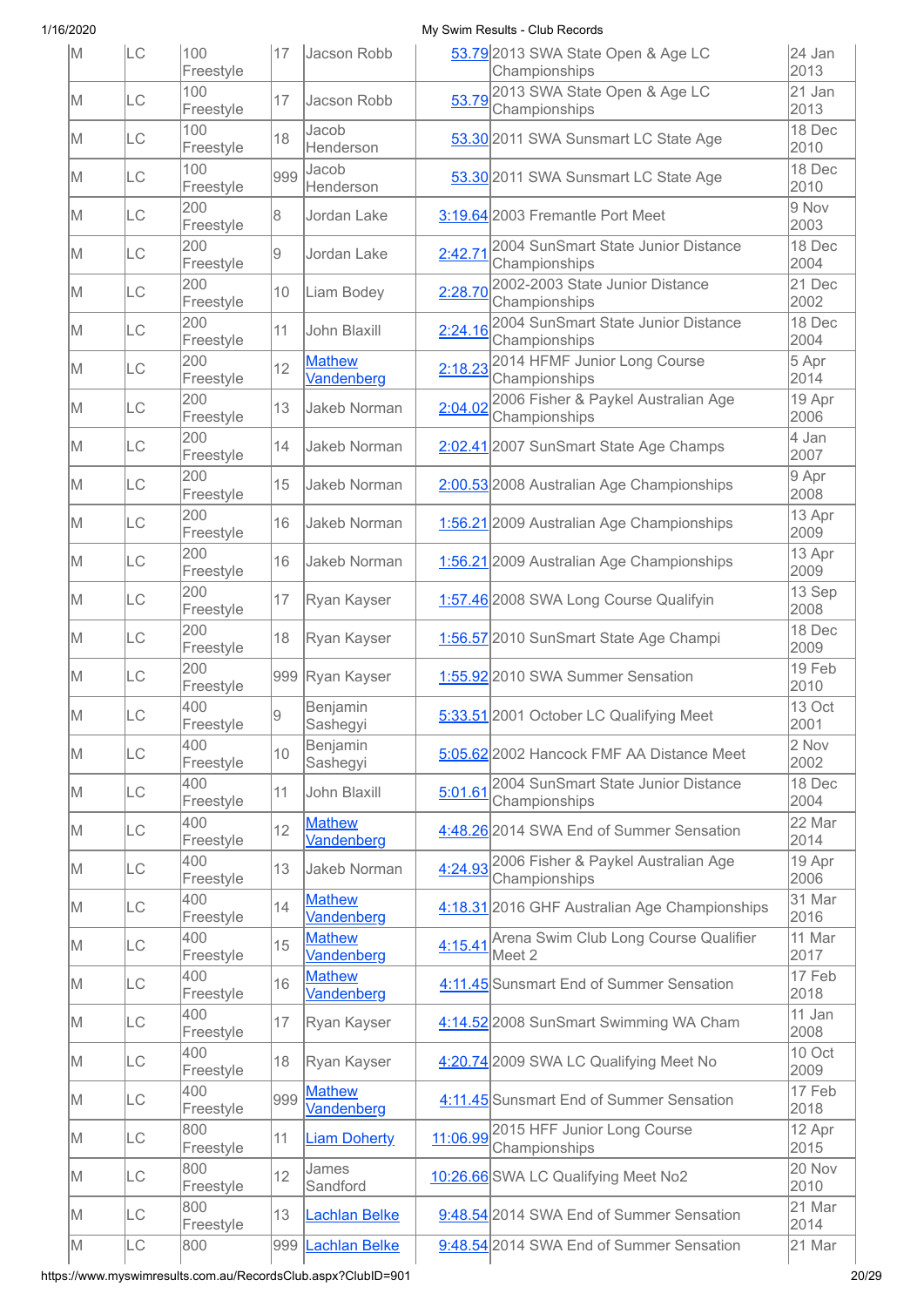|     |           | Freestyle         |     |                             |          |                                                         | 2014           |
|-----|-----------|-------------------|-----|-----------------------------|----------|---------------------------------------------------------|----------------|
| M   | LC        | 1500<br>Freestyle | 12  | Fransiskus<br>Raymond       | 23:41.14 | Western Sprint Swimming Club Sprint<br>Challenge        | 2 Mar<br>2013  |
| ΙM  | LC        | 1500<br>Freestyle | 13  | Ryan Kayser                 |          | 18:24.22 2004 November LC Qualifying Meet               | 14 Nov<br>2004 |
| M   | LC        | 1500<br>Freestyle | 14  | Ryan Kayser                 | 18:32.60 | 2005 SunSmart State Open/Junior<br>Championships        | 13 Jan<br>2005 |
| M   | LC        | 1500<br>Freestyle | 15  | <b>Mathew</b><br>Vandenberg |          | 17:04.64 SunSmart Long Course Qualifying Meet #3        | 25 Feb<br>2017 |
| M   | ILС       | 1500<br>Freestyle | 17  | Chisela<br>Kanchela         |          | 19:19.57 2004 October Distance Qualifying Meet          | 10 Oct<br>2004 |
| M   | LC        | 1500<br>Freestyle | 999 | <b>Mathew</b><br>Vandenberg |          | 17:04.64 SunSmart Long Course Qualifying Meet #3        | 25 Feb<br>2017 |
| ΙM  | LC        | 200 Medley        | 7   | <b>Jack Paull</b>           |          | 4:10.22 2005 Arena Super LC Meet                        | 18 Sep<br>2005 |
| IM. | LC        | 200 Medley        | 18  | Benjamin<br>Sashegyi        |          | 3:24.17 Rockingham LC Qualifier 2000                    | 19 Nov<br>2000 |
| IM. | LC        | 200 Medley        | 19  | Benjamin<br>Sashegyi        |          | 3:04.41 2001 AA Distance Meet                           | 3 Nov<br>2001  |
| ΙM  | LC        | 200 Medley        | 10  | Benjamin<br>Sashegyi        |          | 2:44.52 2002 Hancock FMF AA Distance Meet               | 2 Nov<br>2002  |
| M   | LC        | 200 Medley        | 11  | Benjamin<br>Sashegyi        | 2:46.75  | 2002-2003 State Junior Distance<br>Championships        | 21 Dec<br>2002 |
| M   | LC        | 200 Medley        | 12  | Jakeb Norman                | 2:38.83  | 2004 SunSmart State Junior Distance<br>Championships    | 18 Dec<br>2004 |
| IM. | LC        | 200 Medley        | 13  | <b>Lennard Booth</b>        | 2:27.83  | 2014 SWA State Open & Age LC<br>Championships           | 20 Jan<br>2014 |
| M   | LC        | 200 Medley        | 14  | Jakeb Norman                |          | 2:19.85 2007 SunSmart State Age Champs                  | 4 Jan<br>2007  |
| M   | LC        | 200 Medley        | 15  | Jakeb Norman                |          | 2:19.59 2008 SunSmart Swimming WA Cham                  | 11 Jan<br>2008 |
| M   | LC        | 200 Medley        | 16  | Christian<br>Halliley       |          | 2:17.05 2008 SunSmart Swimming WA Cham                  | 11 Jan<br>2008 |
| IM. | LC        | 200 Medley        | 17  | Ryan Kayser                 |          | 2:15.20 2008-09 LC Qualifying Meet Event                | 29 Nov<br>2008 |
| M   | LC        | 200 Medley        |     | 18 Ryan Kayser              |          | 2:13.16 2010 SunSmart State Age Champi                  | 18 Dec<br>2009 |
| M   | LC        | 200 Medley        |     | 999 Ryan Kayser             | 2:07.60  | 2012 EnergyAustralia Swimming<br>Championships          | 19 Mar<br>2012 |
| M   | LC        | 400 Medley        | 13  | Luke Powell                 |          | 5:34.99 2011 SWA LC Qualifying Meet                     | 7 Oct<br>2011  |
| IM. | LC        | 400 Medley        | 14  | <b>Jack Paull</b>           |          | 5:03.56 2012 SWA LC Qualifying Meet                     | 30 Sep<br>2012 |
| M   | LC        | 400 Medley        | 15  | <b>Jack Paull</b>           |          | 4:54.64 2013 SWA End of Summer Sensation                | 23 Mar<br>2013 |
| M   | LC        | 400 Medley        | 16  | <b>Jack Paull</b>           |          | 4:47.28 2014 SWA State Open & Age LC<br>Championships   | 22 Jan<br>2014 |
| M   | LC        | 400 Medley        | 16  | <b>Jack Paull</b>           |          | 4:47.28 2014 SWA State Open & Age LC<br>Championships   | 20 Jan<br>2014 |
| IM. | LC        | 400 Medley        | 17  | <b>Jack Paull</b>           | 4:55.62  | 2015 SWA State Open & Age LC<br>Championships           | 21 Jan<br>2015 |
| IM. | LC        | 400 Medley        | 17  | <b>Jack Paull</b>           | 4:55.62  | 2015 SWA State Open & Age LC<br>Championships           | 19 Jan<br>2015 |
| IM. | LC        | 400 Medley        |     | 999 Ryan Kayser             | 4:33.03  | 2012 SWA State Open & Age LC<br>Championships           | 19 Jan<br>2012 |
| M   | <b>OW</b> | 500<br>Freestyle  | 12  | <b>Tyler Weston</b>         |          | 8:49.00 Swimming WA OWS 1718 #7 - Sorrento              | 26 Jan<br>2018 |
| IM. | <b>OW</b> | 500<br>Freestyle  | 999 | <b>Tyler Weston</b>         |          | 8:49.00 Swimming WA OWS 1718 #7 - Sorrento              | 26 Jan<br>2018 |
| IM. | OW        | 1250<br>Freestyle | 11  | <b>Liam Doherty</b>         |          | 21:30.40 SWA Open Water Series Round 3 - Coogee         | 29 Nov<br>2014 |
| M   | <b>OW</b> | 1250<br>Freestyle | 12  | Jai Warren                  |          | 24:38.80 SWA Open Water Series - Round 1 -<br>Cottesloe | 2 Nov<br>2014  |
|     |           |                   |     |                             |          |                                                         |                |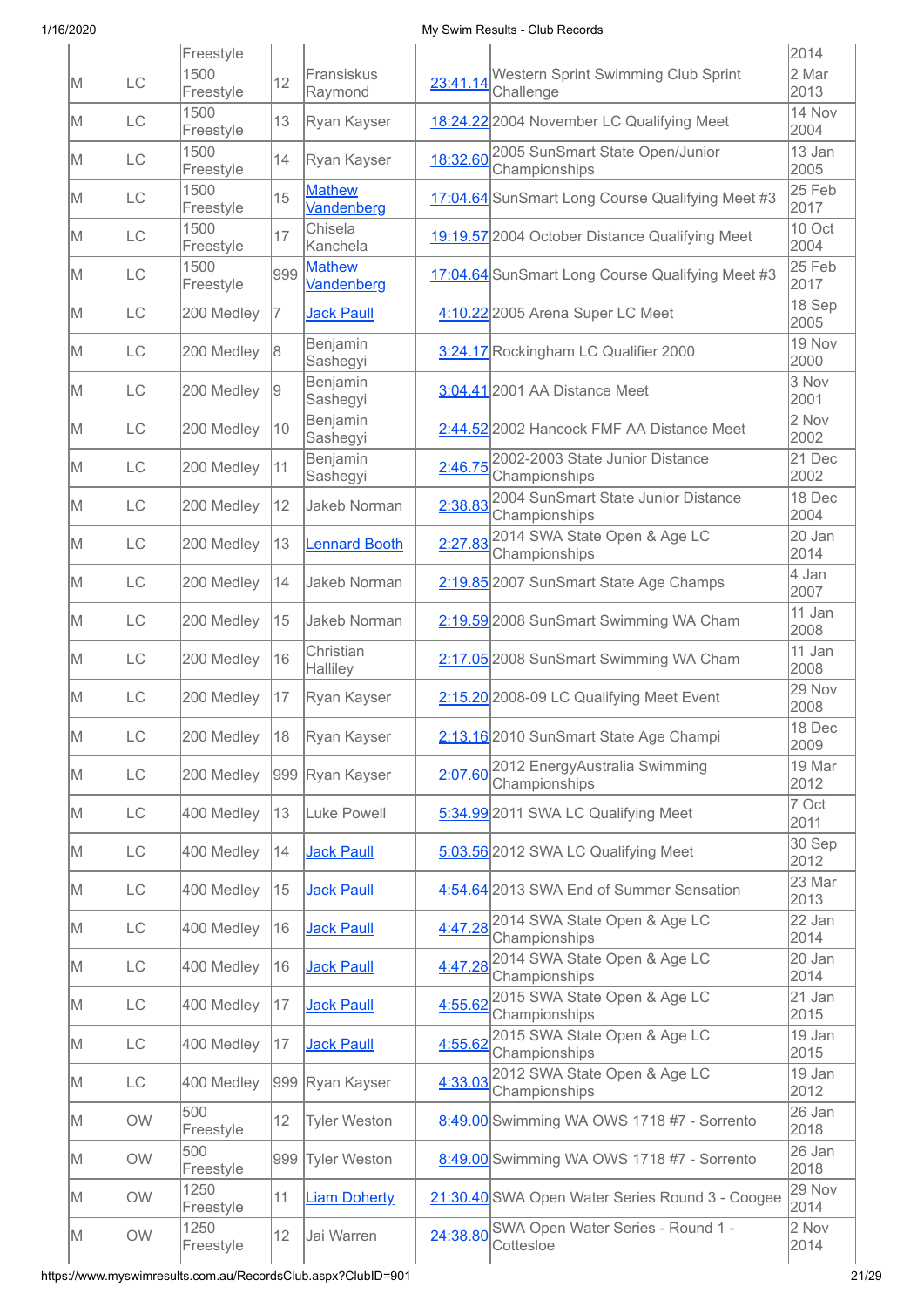| M   | OW        | 1250<br>Freestyle        |     | 999 Liam Doherty                |          | 21:30.40 SWA Open Water Series Round 3 - Coogee 29 Nov          | 2014                       |
|-----|-----------|--------------------------|-----|---------------------------------|----------|-----------------------------------------------------------------|----------------------------|
| M   | OW        | 2500<br>Freestyle        | 999 | <b>Rob Weir</b>                 | 36:26.00 | Swimming WA Open Water Series - Round                           | 31 Oct<br>2015             |
| IM. | <b>OW</b> | 5000<br>Freestyle        | 999 | <b>Rob Weir</b>                 |          | 1:20:43.50 OWS Round 3 - Coogee                                 | 24 Nov<br>2018             |
| M   | <b>SC</b> | 25<br><b>Backstroke</b>  | 5   | <b>Harley Osborne</b>           |          | 31.89 2006 Wanneroo Breakers Pentathlon                         | 1 Jul<br>2006              |
| M   | <b>SC</b> | 25<br><b>Backstroke</b>  | 6   | Hamish Blair                    |          | 27.92 2006 Wanneroo Breakers Pentathlon                         | 1 Jul<br>2006              |
| M   | <b>SC</b> | 25<br><b>Backstroke</b>  | 7   | Ryan Weston                     |          | 23.70 2006 Wanneroo Breakers Pentathlon                         | 1 Jul<br>2006              |
| M   | <b>SC</b> | 25<br><b>Backstroke</b>  | 8   | <b>Jakeb Norman</b>             |          | 20.58 2001 Region 3 June SC Meet                                | 17 Jun<br>2001             |
| lΜ  | <b>SC</b> | 25<br><b>Backstroke</b>  | 9   | Benjamin<br>Sashegyi            |          | 19.13 2001 Wanneroo Breakers Pentathlon                         | 18 Aug<br>2001             |
| M   | <b>SC</b> | 25<br><b>Backstroke</b>  | 999 | Benjamin<br>Sashegyi            |          | 19.13 2001 Wanneroo Breakers Pentathlon                         | 18 Aug<br>2001             |
| lΜ  | <b>SC</b> | 50<br><b>Backstroke</b>  | 7   | <b>Mitchell Nel</b>             | 46.97    | 2015 West Australian Newspaper Junior SC<br>Cham                | 26 Sep<br>2015             |
| M   | <b>SC</b> | 50<br><b>Backstroke</b>  | 8   | <b>Mitchell Nel</b>             |          | 39.11 2016 WAN Junior SC Championships                          | 24 Sep<br>2016             |
| ΙM  | SC        | 50<br><b>Backstroke</b>  | 9   | <b>Mitchell Nel</b>             |          | 37.46 Swimming WA Junior Short Course<br>Championships          | 23 Sep<br>2017             |
| M   | SC        | 50<br><b>Backstroke</b>  | 10  | Benjamin<br>Sashegyi            |          | 35.96 2002 Hancock FMF State SC                                 | 16 Aug<br>2002             |
| M   | <b>SC</b> | 50<br><b>Backstroke</b>  | 11  | Jakeb Norman                    |          | 33.69 2004 Hancock FMF SC Championships                         | 13 Aug<br>2004             |
| M   | <b>SC</b> | 50<br><b>Backstroke</b>  | 12  | Jakeb Norman                    | 31.14    | 2005 Hancock FMF State Open & Junior SC 25 Jun<br>Championships | 2005                       |
| M   | <b>SC</b> | 50<br><b>Backstroke</b>  | 13  | Fransiskus<br>Raymond           | 29.83    | 2014 SWA State Open & Age SC<br>Championships                   | 3 Oct<br>2014              |
| M   | <b>SC</b> | 50<br><b>Backstroke</b>  | 14  | Jakeb Norman                    |          | 29.39 2007 HFM State Open& Junior SC                            | 19 Jul<br>2007             |
| M   | <b>SC</b> | 50<br><b>Backstroke</b>  | 15  | James<br><b>Hansford</b>        | 27.49    | 2013 SWA State Open & Age SC<br>Championships                   | 14 Jul<br>2013             |
| M   | <b>SC</b> | 50<br><b>Backstroke</b>  | 16  | <b>James</b><br><b>Hansford</b> |          | 27.21 2014 SWA Short Course Trials                              | 24 Aug<br>2014             |
| IM. | SC        | 50<br><b>Backstroke</b>  | 17  | James<br><b>Hansford</b>        |          | 26.21 <sup>2015</sup> West Aust State Open & Age SC<br>Champs   | 10 Sep<br>2015             |
| IM. | SC        | 50<br><b>Backstroke</b>  | 999 | <b>James</b><br><b>Hansford</b> | 26.21    | 2015 West Aust State Open & Age SC<br>Champs                    | 10 Sep<br>2015             |
| M   | <b>SC</b> | 100<br><b>Backstroke</b> | 7   | <b>Mitchell Nel</b>             | 1:42.75  | 2015 West Australian Newspaper Junior SC<br>Cham                | 26 Sep<br>2015             |
| M   | <b>SC</b> | 100<br><b>Backstroke</b> | 8   | <b>Mitchell Nel</b>             | 1:27.21  | 2016 Peel Aquatic Club Short Course<br>Carnival                 | 28 Aug<br>2016             |
| IM. | <b>SC</b> | 100<br><b>Backstroke</b> | 9   | <b>Mitchell Nel</b>             | 1:20.20  | Swimming WA Short Course Junior<br>Challenge                    | 12 Aug<br>2017             |
| IM. | <b>SC</b> | 100<br><b>Backstroke</b> | 10  | Ethan<br><b>HAMILTON</b>        |          | 1:17.39 2004 Hancock FMF SC Championships                       | $13$ Aug<br>2004           |
| IM. | <b>SC</b> | 100<br><b>Backstroke</b> | 11  | Jakeb Norman                    |          | 1:11.64 2004 Hancock FMF SC Championships                       | 13 Aug<br>2004             |
| M   | <b>SC</b> | 100<br><b>Backstroke</b> | 12  | Jakeb Norman                    |          | 1:04.85 2005 Hancock FMF State Age SC<br>Championships          | 20 Aug<br>2005             |
| IM. | <b>SC</b> | 100<br><b>Backstroke</b> | 13  | Jakeb Norman                    |          | 1:02.82 2006 Hancock FMF Age SC Championships                   | $\overline{2}$ Sep<br>2006 |
| IM. | <b>SC</b> | 100<br><b>Backstroke</b> | 14  | <u>James</u><br><b>Hansford</b> | 59.91    | 2012 SWA State Short Course<br>Championships                    | 14 Jul<br>2012             |
| M   | <b>SC</b> | 100<br><b>Backstroke</b> | 15  | <b>James</b><br><b>Hansford</b> | 58.30    | 2013 Australian Short Course<br>Championships                   | 25 Aug<br>2013             |
| M   | <b>SC</b> | 100<br><b>Backstroke</b> | 16  | <u>James</u><br><b>Hansford</b> |          | 58.17 2014 SWA Short Course Trials                              | 23 Aug<br>2014             |
| M   | <b>SC</b> | 100                      | 17  | <b>James</b>                    |          | 55.81 2015 West Aust State Open & Age SC                        | 10 Sep                     |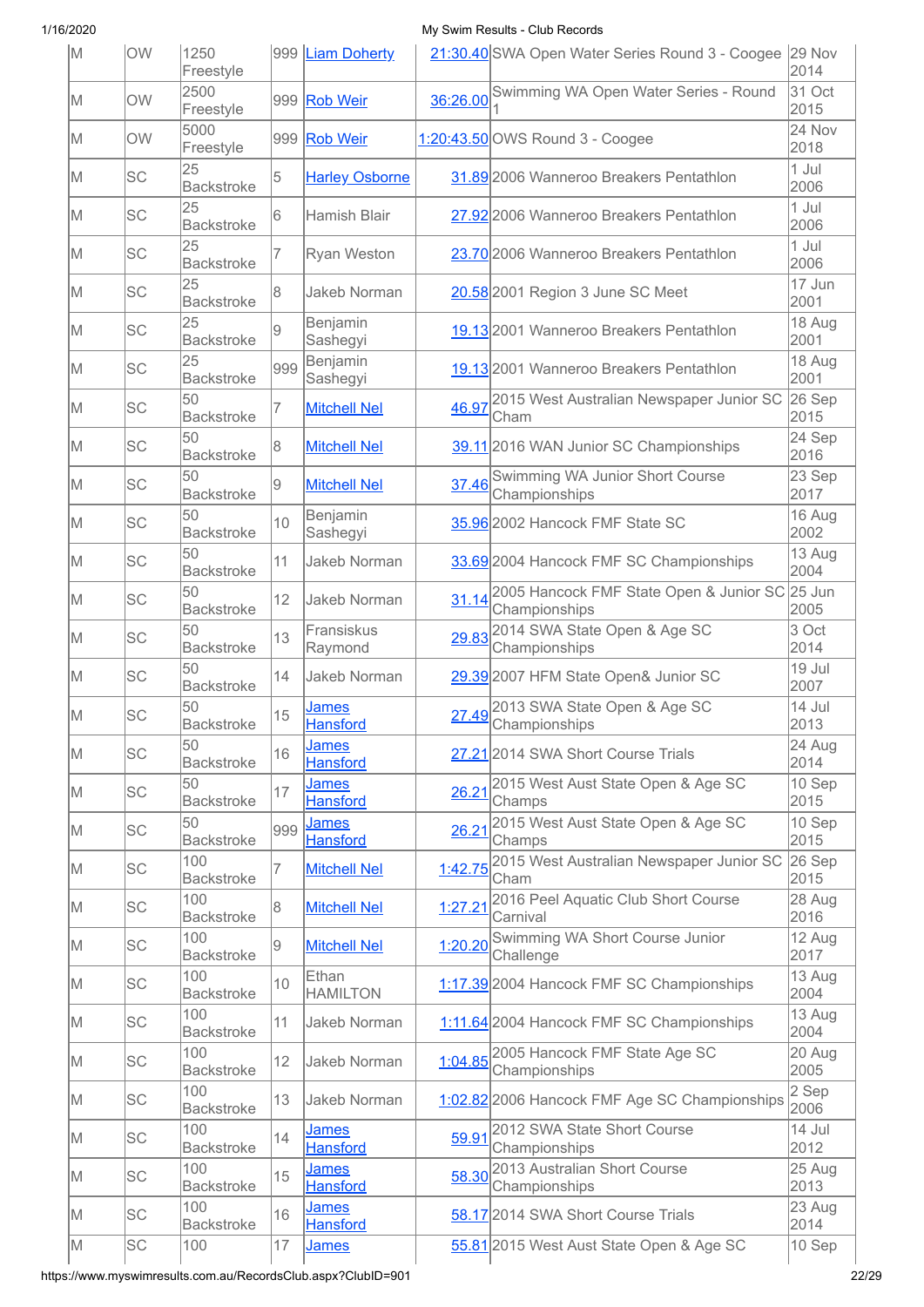|     |           | <b>Backstroke</b>          |                 | <b>Hansford</b>                 |         | Champs                                                   | 2015             |
|-----|-----------|----------------------------|-----------------|---------------------------------|---------|----------------------------------------------------------|------------------|
| IM. | <b>SC</b> | 100<br><b>Backstroke</b>   | 999             | James<br><b>Hansford</b>        | 55.81   | 2015 West Aust State Open & Age SC<br>Champs             | $10$ Sep<br>2015 |
| ΙM  | <b>SC</b> | 200<br><b>Backstroke</b>   | 9               | Theo Whitney                    |         | 3:36.80 2004 July SC Qualifying Meet                     | 3 Jul<br>2004    |
| M   | <b>SC</b> | 200<br><b>Backstroke</b>   | 10              | <b>Noah Dean</b>                | 2:38.43 | Swimming WA Junior Short Course<br>Championships         | 23 Sep<br>2017   |
| M   | <b>SC</b> | 200<br><b>Backstroke</b>   | 11              | <b>Jakeb Norman</b>             |         | 2:34.76 2004 Hancock FMF SC Championships                | 13 Aug<br>2004   |
| M   | <b>SC</b> | 200<br><b>Backstroke</b>   | 12              | Jakeb Norman                    |         | 2:19.78 2005 July SC Age Qualifying Meet                 | 23 Jul<br>2005   |
| M   | <b>SC</b> | 200<br><b>Backstroke</b>   | 13              | Jakeb Norman                    | 2:15.51 | 2006 Hancock FMF State Open & Junior SC<br>Championships | 22 Jul<br>2006   |
| lΜ  | <b>SC</b> | 200<br><b>Backstroke</b>   | 14              | <b>James</b><br><b>Hansford</b> | 2:11.52 | 2012 SWA State Short Course<br>Championships             | $11$ Jul<br>2012 |
| lΜ  | <b>SC</b> | 200<br><b>Backstroke</b>   | 15              | <b>James</b><br><b>Hansford</b> | 2:06.07 | 2013 Australian Short Course<br>Championships            | 24 Aug<br>2013   |
| ΙM  | <b>SC</b> | 200<br><b>Backstroke</b>   | 16              | Jacson Robb                     |         | 2:05.11 2012 SWA SC Qualifying Meet                      | 3 Jun<br>2012    |
| ΙM  | SC        | 200<br><b>Backstroke</b>   | 17              | <u>James</u><br><b>Hansford</b> |         | 2:02.44 2015 West Aust State Open & Age SC<br>Champs     | 10 Sep<br>2015   |
| M   | <b>SC</b> | 200<br><b>Backstroke</b>   | 999             | <u>James</u><br><b>Hansford</b> | 2:02.44 | 2015 West Aust State Open & Age SC<br>Champs             | 10 Sep<br>2015   |
| M   | <b>SC</b> | 25<br><b>Breaststroke</b>  | 5               | <b>Harley Osborne</b>           |         | 47.19 2006 Wanneroo Breakers Pentathlon                  | 1 Jul<br>2006    |
| M   | <b>SC</b> | 25<br><b>Breaststroke</b>  | 6               | Hamish Blair                    |         | 31.45 2006 Region 3 Open SC Carnival                     | 18 Jun<br>2006   |
| M   | <b>SC</b> | 25<br><b>Breaststroke</b>  |                 | Adam Tucker                     |         | 26.86 2004 Wanneroo Breakers Pentathlon                  | 26 Jun<br>2004   |
| lΜ  | <b>SC</b> | 25<br><b>Breaststroke</b>  | 8               | Kyle GODWIN                     |         | 23.52 2001 Region 3 June SC Meet                         | 17 Jun<br>2001   |
| M   | <b>SC</b> | 25<br><b>Breaststroke</b>  | 9               | Benjamin<br>Sashegyi            |         | 20.58 2001 Wanneroo Breakers Pentathlon                  | 18 Aug<br>2001   |
| IM. | <b>SC</b> | 25<br><b>Breaststroke</b>  | 999             | Benjamin<br>Sashegyi            |         | 20.58 2001 Wanneroo Breakers Pentathlon                  | 18 Aug<br>2001   |
| M   | SC        | 50<br><b>Breaststroke</b>  | $\vert 7 \vert$ | Adam Tucker                     |         | 58.45 2004 Merredin/Moora/Northam Open SC                | 20 Jun<br>2004   |
| M   | SC        | 50<br><b>Breaststroke</b>  | 18              | <b>Andrew Walker</b>            |         | 50.45 2005 Aqua Attack SC Meet                           | 19 Mar<br>2005   |
| M   | <b>SC</b> | 50<br><b>Breaststroke</b>  | 9               | Benjamin<br>Sashegyi            |         | 42.85 2001 State Winter SC Championships                 | 1 Sep<br>2001    |
| IM. | SC        | 50<br><b>Breaststroke</b>  | 10              | Benjamin<br>Sashegyi            |         | 39.67 2002 Hancock FMF State SC                          | 16 Aug<br>2002   |
| M   | SC        | 50<br><b>Breaststroke</b>  | 11              | Benjamin<br>Sashegyi            |         | 37.86 2003 Hancock FMF Open/Junior Sprint SC             | 21 Jun<br>2003   |
| M   | SC        | 50<br><b>Breaststroke</b>  | 12              | Christian<br>Halliley           |         | 36.09 2004 July SC Qualifying Meet                       | 3 Jul<br>2004    |
| M   | <b>SC</b> | 50<br><b>Breaststroke</b>  | 13              | <b>Rory Franks</b>              |         | 33.13 2009 HFMF State Age SC Champio                     | 22 Aug<br>2009   |
| IM. | <b>SC</b> | 50<br><b>Breaststroke</b>  | 14              | <b>Rory Franks</b>              |         | 31.32 2010 HFMF State Age SC Champio                     | 24 Jul<br>2010   |
| M   | <b>SC</b> | 50<br><b>Breaststroke</b>  | 15              | <b>Rory Franks</b>              | 30.42   | 2011 Australian Short Course<br>Championships            | 1 Jul<br>2011    |
| IM. | <b>SC</b> | 50<br><b>Breaststroke</b>  | 16              | <b>Rory Franks</b>              | 29.88   | 2012 SWA State Short Course<br>Championships             | 11 Jul<br>2012   |
| M   | <b>SC</b> | 50<br><b>Breaststroke</b>  | 17              | Chisela<br>Kanchela             |         | 31.02 2004 Southlake Dolphins SC Carnival                | 31 Jul<br>2004   |
| IM. | SC        | 50<br><b>Breaststroke</b>  | 999             | <b>Rory Franks</b>              |         | 29.88 2012 SWA State Short Course<br>Championships       | 11 Jul<br>2012   |
| IM. | SC        | 100<br><b>Breaststroke</b> |                 | <b>Jack Paull</b>               |         | 2:12.56 2005 July SC Age Qualifying Meet                 | 23 Jul<br>2005   |
| M   | <b>SC</b> | 100<br><b>Breaststroke</b> |                 | Adam Tucker                     |         | 1:45.36 2005 Hancock FMF State Age SC<br>Championships   | 20 Aug<br>2005   |
|     |           |                            |                 |                                 |         |                                                          |                  |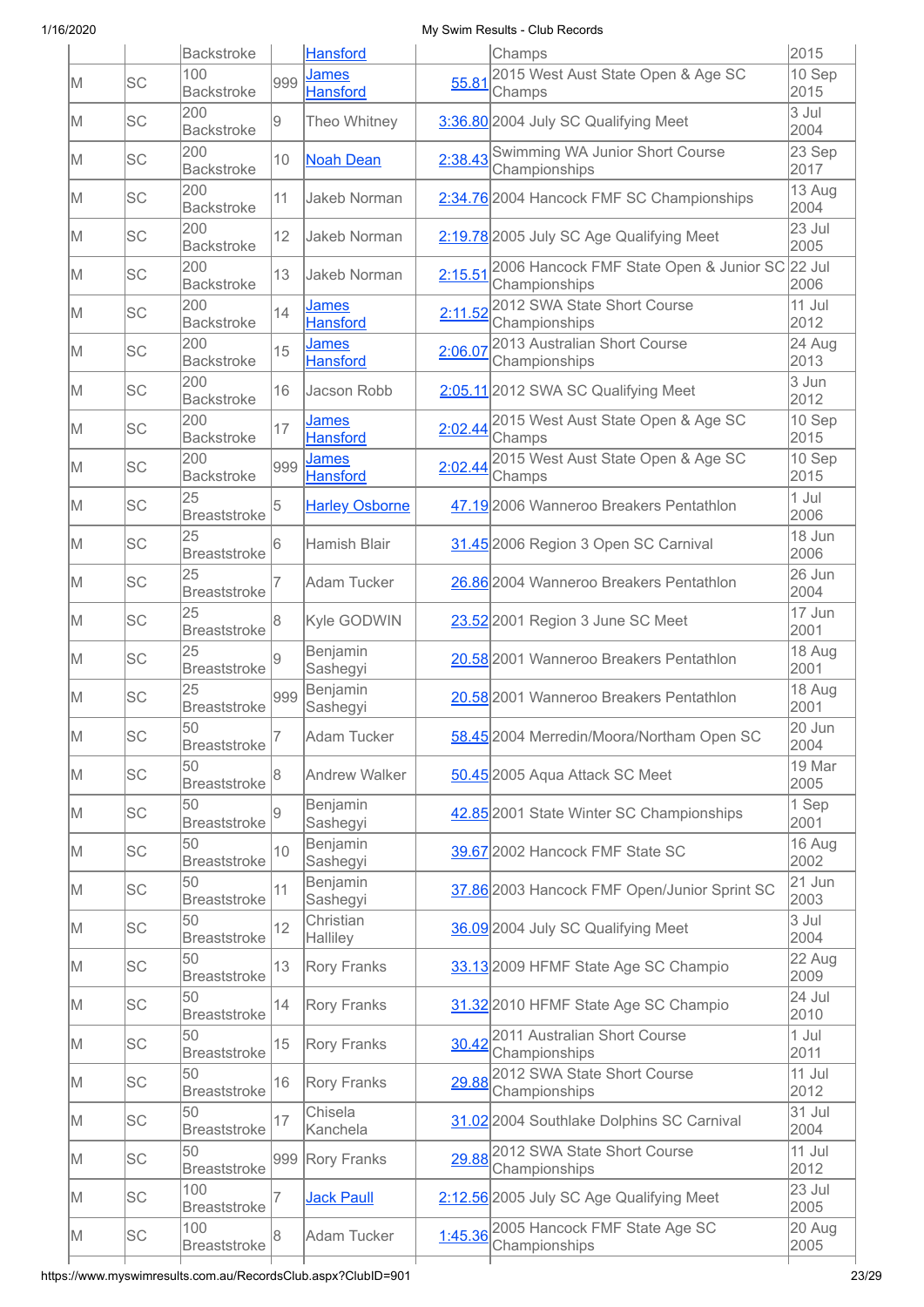| M   | lsc       | 100<br><b>Breaststroke</b> | 19  | Benjamin<br>Sashegyi              |         | 1:35.65 2001 August SC Qualifying Meet                                  | 11 Aug<br>2001   |
|-----|-----------|----------------------------|-----|-----------------------------------|---------|-------------------------------------------------------------------------|------------------|
| M   | <b>SC</b> | 100<br><b>Breaststroke</b> | 10  | Benjamin<br>Sashegyi              |         | 1:29.99 2002 Region 3 SC Meet                                           | 16 Jun<br>2002   |
| M   | SC        | 100<br><b>Breaststroke</b> | 11  | Benjamin<br>Sashegyi              |         | 1:21.68 2003 Hancock FMF State Age SC                                   | 12 Sep<br>2003   |
| M   | SC        | 100<br><b>Breaststroke</b> | 12  | Christian<br>Halliley             |         | 1:16.23 2004 Hancock FMF SC Championships                               | 13 Aug<br>2004   |
| M   | <b>SC</b> | 100<br><b>Breaststroke</b> | 13  | Christian<br>Halliley             | 1:10.14 | 2005 Hancock FMF State Age SC<br>Championships                          | 20 Aug<br>2005   |
| M   | <b>SC</b> | 100<br><b>Breaststroke</b> | 14  | Christian<br>Halliley             | 1:07.46 | 2006 Hancock FMF State Open & Junior SC 22 Jul<br>Championships         | 2006             |
| M   | <b>SC</b> | 100<br><b>Breaststroke</b> | 15  | Christian<br>Halliley             |         | 1:05.21 2007 Telstra Australian Short                                   | 29 Aug<br>2007   |
| M   | <b>SC</b> | 100<br><b>Breaststroke</b> | 16  | <b>Rory Franks</b>                | 1:04.46 | 2012 SWA State Short Course<br>Championships                            | 12 Jul<br>2012   |
| M   | <b>SC</b> | 100<br><b>Breaststroke</b> | 17  | Chisela<br>Kanchela               |         | 1:07.38 2004 Southlake Dolphins SC Carnival                             | 31 Jul<br>2004   |
| M   | <b>SC</b> | 100<br><b>Breaststroke</b> | 18  | Christian<br>Halliley             |         | 1:02.77 2010 Telstra Australian Short Course                            | 14 Jul<br>2010   |
| IM. | <b>SC</b> | 100<br><b>Breaststroke</b> | 18  | Christian<br>Halliley             |         | 1:02.77 2010 Telstra Australian Short Course                            | 14 Jul<br>2010   |
| M   | <b>SC</b> | 100<br><b>Breaststroke</b> | 999 | Christian<br>Halliley             |         | 1:02.77 2010 Telstra Australian Short Course                            | 14 Jul<br>2010   |
| M   | <b>SC</b> | 100<br><b>Breaststroke</b> | 999 | Christian<br>Halliley             |         | 1:02.77 2010 Telstra Australian Short Course                            | 14 Jul<br>2010   |
| M   | <b>SC</b> | 200<br><b>Breaststroke</b> | 8   | Adam Tucker                       |         | 3:53.96 2005 July SC Age Qualifying Meet                                | $23$ Jul<br>2005 |
| M   | <b>SC</b> | 200<br><b>Breaststroke</b> | 9   | Benjamin<br>Sashegyi              |         | 3:19.65 2001 August SC Qualifying Meet                                  | 11 Aug<br>2001   |
| M   | <b>SC</b> | 200<br><b>Breaststroke</b> | 10  | Samuel<br>Lowman                  |         | 3:31.58 2005 July SC Age Qualifying Meet                                | 23 Jul<br>2005   |
| M   | <b>SC</b> | 200<br>Breaststroke        | 11  | Benjamin<br>Sashegyi              |         | 2:56.80 2003 Hancock FMF State Age SC                                   | 12 Sep<br>2003   |
| M   | <b>SC</b> | 200<br><b>Breaststroke</b> | 12  | Christian<br>Halliley             |         | 2:39.99 2004 Hancock FMF SC Championships                               | 13 Aug<br>2004   |
| M   | <b>SC</b> | 200<br><b>Breaststroke</b> | 13  | Christian<br>Halliley             |         | 2:29.46 2005 Hancock FMF State Open & Junior SC 25 Jun<br>Championships | 2005             |
| IM. | SC        | 200<br><b>Breaststroke</b> | 14  | Christian<br>Halliley             |         | 2:22.81 2006 Hancock FMF Age SC Championships                           | 2 Sep<br>2006    |
| IM. | <b>SC</b> | 200<br><b>Breaststroke</b> | 15  | Christian<br>Halliley             |         | 2:16.99 2007 Telstra Australian Short                                   | 29 Aug<br>2007   |
| M   | SC        | 200<br><b>Breaststroke</b> | 16  | Christian<br>Halliley             |         | 2:18.67 2008 HFMF State Open & Junior                                   | 10 Jul<br>2008   |
| IM. | <b>SC</b> | 200<br><b>Breaststroke</b> | 17  | <b>Jared</b><br><b>Walkemeyer</b> |         | 2:46.57 2019 Peel Short Course Winter Challenge                         | 18 Aug<br>2019   |
| IM. | SC        | 200<br><b>Breaststroke</b> | 18  | Christian<br>Halliley             |         | 2:11.34 2010 Telstra Australian Short Course                            | 14 Jul<br>2010   |
| IM. | SC        | 200<br><b>Breaststroke</b> | 18  | Christian<br>Halliley             |         | 2:11.34 2010 Telstra Australian Short Course                            | 14 Jul<br>2010   |
| M   | <b>SC</b> | 200<br><b>Breaststroke</b> | 999 | Christian<br>Halliley             |         | 2:11.34 2010 Telstra Australian Short Course                            | 14 Jul<br>2010   |
| IM. | <b>SC</b> | 200<br><b>Breaststroke</b> | 999 | Christian<br>Halliley             |         | 2:11.34 2010 Telstra Australian Short Course                            | 14 Jul<br>2010   |
| IM. | SC        | 25 Butterfly               | 5   | <b>Harley Osborne</b>             |         | 37.17 2006 Wanneroo Breakers Pentathlon                                 | 1 Jul<br>2006    |
| IM. | <b>SC</b> | 25 Butterfly               | 16  | Hamish Blair                      |         | 30.47 2006 Region 3 Open SC Carnival                                    | 18 Jun<br>2006   |
| M   | SC        | 25 Butterfly               | 17  | <b>Jack Paull</b>                 |         | 25.29 2005 Wanneroo Breakers Pentathlon                                 | 30 Jul<br>2005   |
| M   | SC        | 25 Butterfly               | 8   | Dylan Bodey                       |         | 21.59 2003 Region 3 SC                                                  | 15 Jun<br>2003   |
| M   | SC        | 25 Butterfly               | 9   | <b>Jack Paull</b>                 |         | 17.14 Breakers Pentathlon 2007                                          | 15 Sep           |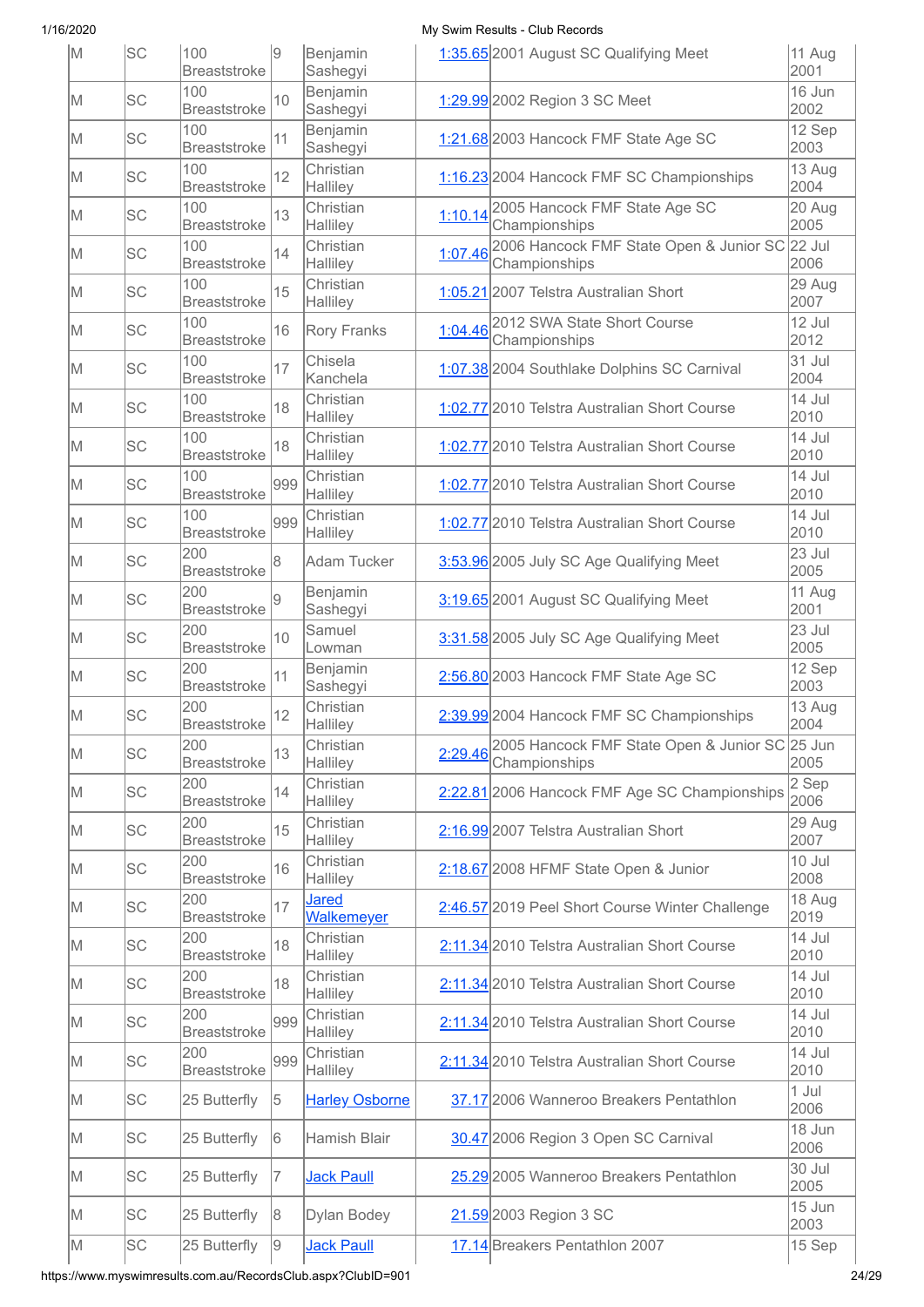|    |           |                   |     |                             |       |                                                                | 2007           |
|----|-----------|-------------------|-----|-----------------------------|-------|----------------------------------------------------------------|----------------|
| M  | <b>SC</b> | 25 Butterfly      | 999 | <b>Jack Paull</b>           |       | 17.14 Breakers Pentathlon 2007                                 | 15 Sep<br>2007 |
| lΜ | <b>SC</b> | 50 Butterfly      | 7   | <b>Mitchell Nel</b>         |       | 59.88 South Lake Dolphins SC Carnival 2015                     | 13 Jun<br>2015 |
| M  | <b>SC</b> | 50 Butterfly      | 8   | Jakeb Norman                |       | 43.33 2001 August SC Qualifying Meet                           | 11 Aug<br>2001 |
| M  | lsc       | 50 Butterfly      | 9   | Benjamin<br>Sashegyi        |       | 37.70 2001 State Winter SC Championships                       | 1 Sep<br>2001  |
| lΜ | <b>SC</b> | 50 Butterfly      | 10  | Benjamin<br>Sashegyi        |       | 34.19 2002 Hancock FMF State SC                                | 16 Aug<br>2002 |
| lΜ | <b>SC</b> | 50 Butterfly      | 11  | Benjamin<br>Sashegyi        |       | 32.84 2003 Hancock FMF Open/Junior Sprint SC                   | 21 Jun<br>2003 |
| lΜ | <b>SC</b> | 50 Butterfly      | 12  | Jakeb Norman                |       | 30.25 2005 Hancock FMF State Open & Junior SC<br>Championships | 25 Jun<br>2005 |
| M  | <b>SC</b> | 50 Butterfly      | 13  | Jakeb Norman                |       | 28.01 2006 Hancock FMF Age SC Championships                    | 2 Sep<br>2006  |
| lΜ | <b>SC</b> | 50 Butterfly      | 14  | Jakeb Norman                |       | 28.58 2007 Aqua Attack SC                                      | 24 Feb<br>2007 |
| lΜ | <b>SC</b> | 50 Butterfly      | 15  | Jakeb Norman                |       | 27.15 2008 HFMF State Age Short Course                         | 30 Aug<br>2008 |
| lΜ | <b>SC</b> | 50 Butterfly      | 16  | Jakeb Norman                |       | 26.21 2009 HFMF State Age SC Champio                           | 22 Aug<br>2009 |
| M  | <b>SC</b> | 50 Butterfly      | 17  | Jacob<br>Henderson          |       | 25.53 2010 HFMF State Age SC Champio                           | 24 Jul<br>2010 |
| lΜ | <b>SC</b> | 50 Butterfly      | 999 | Jacob<br>Henderson          | 25.21 | 2012 SWA State Short Course<br>Championships                   | 12 Jul<br>2012 |
| M  | <b>SC</b> | 100 Butterfly 8   |     | <b>Andrew Walker</b>        |       | 1:50.64 2005 Aqua Attack SC Meet                               | 19 Mar<br>2005 |
| lΜ | <b>SC</b> | 100 Butterfly 9   |     | <b>Jack Paull</b>           |       | 1:28.53 2007 HFM Age Short Course Cham                         | 11 Oct<br>2007 |
| M  | SC        | 100 Butterfly 9   |     | <b>Jack Paull</b>           |       | 1:28.53 2007 HFM Age Short Course Cham                         | 11 Oct<br>2007 |
| lΜ | <b>SC</b> | 100 Butterfly 10  |     | Dylan Bodey                 |       | 1:15.84 2005 Hancock FMF State Age SC<br>Championships         | 20 Aug<br>2005 |
| M  | SC        | 100 Butterfly 11  |     | Benjamin<br>Sashegyi        |       | 1:12.38 2003 Hancock FMF State Age SC                          | 12 Sep<br>2003 |
| M  | <b>SC</b> | 100 Butterfly 12  |     | Jakeb Norman                |       | 1:06.44 2005 Hancock FMF State Age SC<br>Championships         | 20 Aug<br>2005 |
| M  | lsc       | 100 Butterfly 13  |     | <b>Mathew</b><br>Vandenberg |       | 1:01.60 South Lake Dolphins SC Carnival 2015                   | 13 Jun<br>2015 |
| M  | SC        | 100 Butterfly 14  |     | <b>Mathew</b><br>Vandenberg |       | 1:00.42 2015 West Aust State Open & Age SC<br>Champs           | 10 Sep<br>2015 |
| M  | SC        | 100 Butterfly 15  |     | Jakeb Norman                |       | 1:00.05 2008 SWA Short Course Qualifyi                         | 14 Jun<br>2008 |
| M  | SC        | 100 Butterfly 16  |     | Ryan Weston                 |       | 57.14 2015 West Aust State Open & Age SC<br>Champs             | 10 Sep<br>2015 |
| M  | <b>SC</b> | 100 Butterfly 17  |     | Jacob<br>Henderson          |       | 56.12 2010 HFMF State Age SC Champio                           | 24 Jul<br>2010 |
| M  | <b>SC</b> | 100 Butterfly 999 |     | Jacob<br>Henderson          |       | 55.70 2012 SWA State Short Course<br>Championships             | 13 Jul<br>2012 |
| M  | lsc       | 200 Butterfly 10  |     | Austin Layman               |       | 3:18.14 2004 July SC Qualifying Meet                           | 3 Jul<br>2004  |
| M  | <b>SC</b> | 200 Butterfly 11  |     | <b>Mathew</b><br>Vandenberg |       | 2:32.33 2013 SWA SC Qualifying Meet                            | 1 Jun<br>2013  |
| M  | <b>SC</b> | 200 Butterfly 12  |     | Max Slender                 |       | 2:35.00 2007 HFM Age Short Course Cham                         | 11 Oct<br>2007 |
| M  | <b>SC</b> | 200 Butterfly 12  |     | Max Slender                 |       | 2:35.00 2007 HFM Age Short Course Cham                         | 11 Oct<br>2007 |
| M  | SC        | 200 Butterfly 13  |     | <b>Jack Paull</b>           |       | 2:27.97 2011 HFMF State SC Championships                       | 17 Jul<br>2011 |
| M  | <b>SC</b> | 200 Butterfly 14  |     | <b>Mathew</b><br>Vandenberg |       | 2:12.91 2015 West Aust State Open & Age SC<br>Champs           | 10 Sep<br>2015 |
|    |           |                   |     |                             |       |                                                                |                |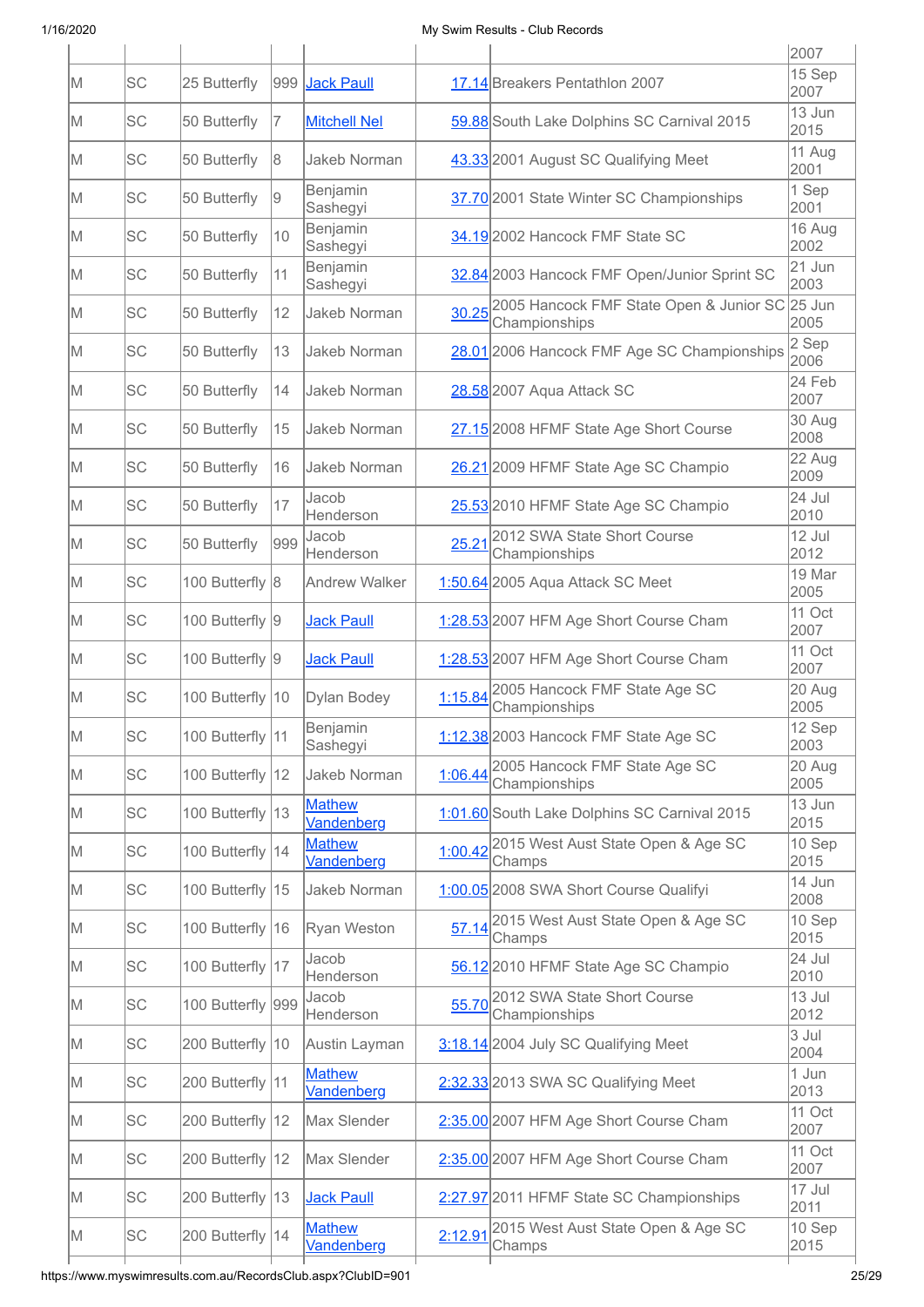| M   | <b>SC</b> | 200 Butterfly 15  |     | Jack Paull                     |         | 2:13.37 2013 SWA SC Qualifying Meet                             | 1 Jun<br>2013    |
|-----|-----------|-------------------|-----|--------------------------------|---------|-----------------------------------------------------------------|------------------|
| IM. | <b>SC</b> | 200 Butterfly 16  |     | <b>Mathew</b><br>Vandenberg    | 2:06.31 | Swimming WA State Open and Age SC<br>Champs                     | 1 Sep<br>2017    |
| M   | <b>SC</b> | 200 Butterfly 17  |     | Jacob<br>Henderson             |         | 2:14.96 2010 SWA SC Qualifying Meet No                          | 14 Aug<br>2010   |
| M   | <b>SC</b> | 200 Butterfly 999 |     | <b>Mathew</b><br>Vandenberg    | 2:06.31 | Swimming WA State Open and Age SC<br>Champs                     | 1 Sep<br>2017    |
| M   | <b>SC</b> | 25 Freestyle 5    |     | <b>Harley Osborne</b>          |         | 27.30 2006 Region 3 Open SC Carnival                            | 18 Jun<br>2006   |
| M   | <b>SC</b> | 25 Freestyle 6    |     | Hamish Blair                   |         | 24.34 2006 Wanneroo Breakers Pentathlon                         | 1 Jul<br>2006    |
| lΜ  | <b>SC</b> | 25 Freestyle      | 17  | <b>Mitchell Nel</b>            |         | 19.32 2015 GKDSC Junior and Qualifying Meet                     | 29 Aug<br>2015   |
| ΙM  | SC        | 25 Freestyle 8    |     | Jakeb Norman                   |         | 17.15 2001 Region 3 June SC Meet                                | 17 Jun<br>2001   |
| IM. | <b>SC</b> | 25 Freestyle 9    |     | Andrew Walker                  |         | 15.74 2005 Wanneroo Breakers Pentathlon                         | 30 Jul<br>2005   |
| ΙM  | SC        |                   |     | 25 Freestyle 999 Andrew Walker |         | 15.74 2005 Wanneroo Breakers Pentathlon                         | 30 Jul<br>2005   |
| M   | <b>SC</b> | 50 Freestyle  7   |     | <b>Mitchell Nel</b>            | 40.48   | 2015 West Australian Newspaper Junior SC<br>Cham                | $26$ Sep<br>2015 |
| M   | <b>SC</b> | 50 Freestyle 8    |     | <b>Jakeb Norman</b>            |         | 35.60 2001 State Winter SC Championships                        | 1 Sep<br>2001    |
| M   | <b>SC</b> | 50 Freestyle 9    |     | Benjamin<br>Sashegyi           |         | 33.08 2001 State Winter SC Championships                        | 1 Sep<br>2001    |
| M   | <b>SC</b> | 50 Freestyle      | 10  | Benjamin<br>Sashegyi           |         | 31.03 2002 Hancock FMF State SC                                 | 16 Aug<br>2002   |
| lΜ  | <b>SC</b> | 50 Freestyle      | 11  | Liam Bodey                     |         | 29.01 2003 Hancock FMF Open/Junior Sprint SC                    | 21 Jun<br>2003   |
| M   | <b>SC</b> | 50 Freestyle      | 12  | Jakeb Norman                   | 27.16   | 2005 Hancock FMF State Open & Junior SC 25 Jun<br>Championships | 2005             |
| IM. | <b>SC</b> | 50 Freestyle   13 |     | Jakeb Norman                   |         | 25.77 2006 Hancock FMF Age SC Championships                     | 2 Sep<br>2006    |
| M   | SC        | 50 Freestyle   14 |     | Jakeb Norman                   |         | 25.42 2007 NSW State Age SC Championships                       | 17 Aug<br>2007   |
| M   | <b>SC</b> | 50 Freestyle   14 |     | Jakeb Norman                   |         | 25.42 2007 NSW State Age SC Championships                       | 17 Aug<br>2007   |
| M   | <b>SC</b> | 50 Freestyle 15   |     | Jakeb Norman                   |         | 24.91 2008 HFMF State Age Short Course                          | 30 Aug<br>2008   |
| M   | <b>SC</b> | 50 Freestyle 16   |     | Jacob<br>Henderson             |         | 24.55 2009 HFMF State Age SC Champio                            | 22 Aug<br>2009   |
| M   | <b>SC</b> | 50 Freestyle      | 17  | Jacob<br>Henderson             |         | 23.55 2010 HFMF State Age SC Champio                            | 24 Jul<br>2010   |
| IM. | <b>SC</b> | 50 Freestyle      | 18  | Ryan Kayser                    |         | 24.48 2009 HFMF State Age SC Champio                            | 22 Aug<br>2009   |
| M   | SC        | 50 Freestyle      | 999 | Jacob<br>Henderson             |         | 23.55 2010 HFMF State Age SC Champio                            | 24 Jul<br>2010   |
| M   | <b>SC</b> | 100<br>Freestyle  | 7   | <b>Mitchell Nel</b>            | 1:32.17 | 2015 West Australian Newspaper Junior SC<br>Cham                | 26 Sep<br>2015   |
| M   | <b>SC</b> | 100<br>Freestyle  | 8   | <b>Mitchell Nel</b>            |         | 1:21.50 2016 WAN Junior SC Challenge                            | 20 Aug<br>2016   |
| ΙM  | <b>SC</b> | 100<br>Freestyle  | 9   | Dylan Bodey                    |         | 1:13.30 2004 Hancock FMF SC Championships                       | 13 Aug<br>2004   |
| M   | <b>SC</b> | 100<br>Freestyle  | 10  | Dylan Bodey                    | 1:07.11 | 2005 Hancock FMF State Age SC<br>Championships                  | 20 Aug<br>2005   |
| IM. | <b>SC</b> | 100<br>Freestyle  | 11  | Jakeb Norman                   |         | 1:03.54 2004 Hancock FMF SC Championships                       | 13 Aug<br>2004   |
| IM. | <b>SC</b> | 100<br>Freestyle  | 12  | Jakeb Norman                   | 1:00.16 | 2005 Hancock FMF State Age SC<br>Championships                  | 20 Aug<br>2005   |
| M   | SC        | 100<br>Freestyle  | 13  | Jakeb Norman                   |         | 55.09 2006 Hancock FMF Age SC Championships                     | 2 Sep<br>2006    |
| M   | SC        | 100               | 14  | Jakeb Norman                   |         | 55.30 2007 NSW State Age SC Championships                       | 17 Aug           |

https://www.myswimresults.com.au/RecordsClub.aspx?ClubID=901 26/29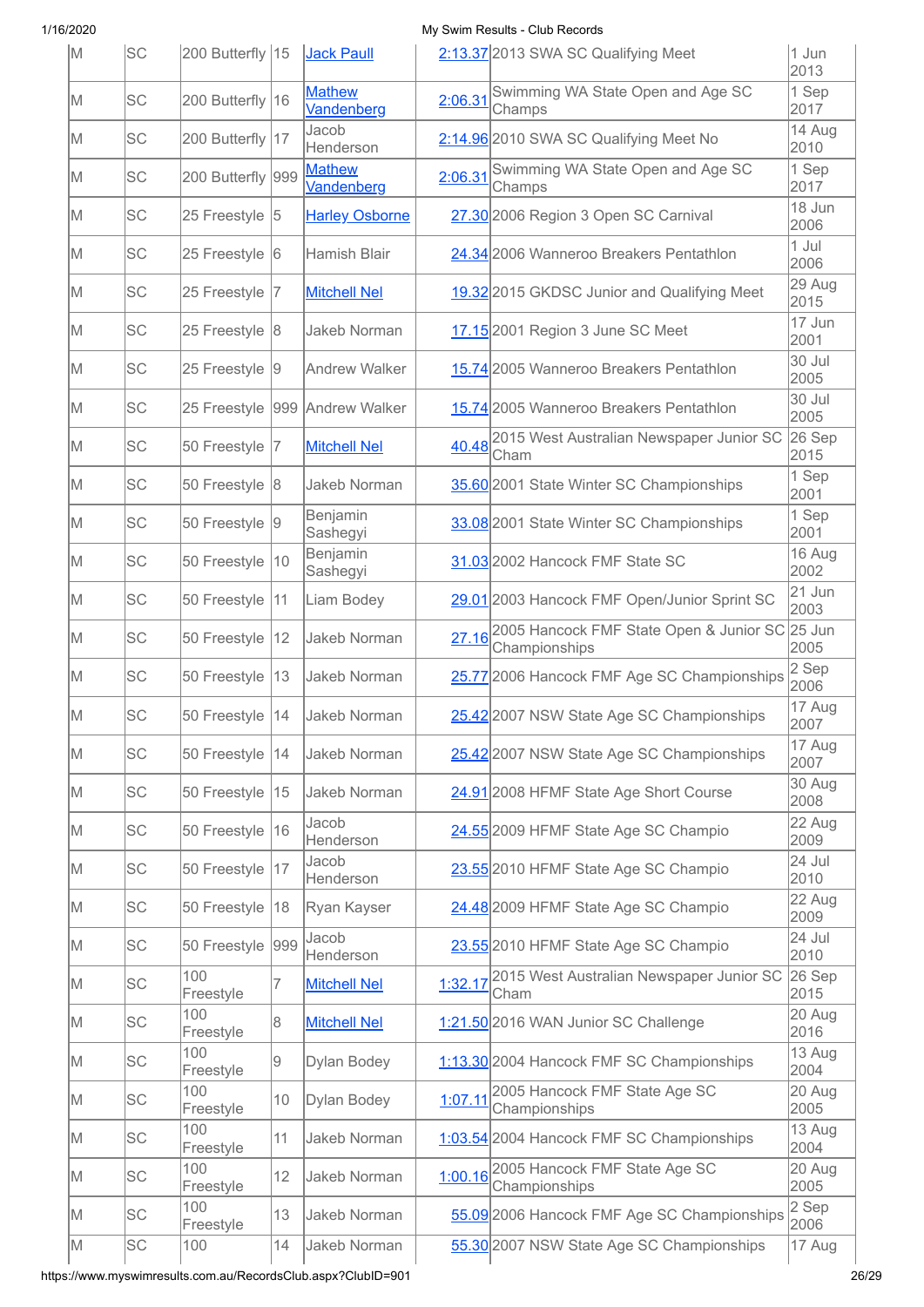|     |           | Freestyle        |     |                                    |          |                                                                 | 2007             |
|-----|-----------|------------------|-----|------------------------------------|----------|-----------------------------------------------------------------|------------------|
| IM. | <b>SC</b> | 100<br>Freestyle | 14  | Jakeb Norman                       |          | 55.30 2007 NSW State Age SC Championships                       | 17 Aug<br>2007   |
| lΜ  | lsc       | 100<br>Freestyle | 15  | Jakeb Norman                       |          | 54.07 2008 HFMF State Open & Junior                             | 10 Jul<br>2008   |
| M   | lsc       | 100<br>Freestyle | 16  | Jacob<br>Henderson                 |          | 53.82 2009 HFMF State Age SC Champio                            | 22 Aug<br>2009   |
| M   | lsc       | 100<br>Freestyle | 17  | Jacson Robb                        |          | 52.54 2012 SWA Short Course Block-Buster                        | 19 Aug<br>2012   |
| lΜ  | lsc       | 100<br>Freestyle | 18  | Ryan Kayser                        |          | 52.72 2009 HFMF State Age SC Champio                            | 22 Aug<br>2009   |
| ΙM  | lsc       | 100<br>Freestyle | 999 | Jacson Robb                        | 51.67    | 2015 West Aust State Open & Age SC<br>Champs                    | 10 Sep<br>2015   |
| lΜ  | <b>SC</b> | 200<br>Freestyle | 8   | Jordan Lake                        |          | 3:20.05 2003 August SC Qualifying Meet                          | 9 Aug<br>2003    |
| lΜ  | <b>SC</b> | 200<br>Freestyle | 9   | Benjamin<br>Sashegyi               |          | 2:38.42 2001 August SC Qualifying Meet                          | 11 Aug<br>2001   |
| lΜ  | <b>SC</b> | 200<br>Freestyle | 10  | Jakeb Norman                       |          | 2:30.46 2003 Hancock FMF State Age SC                           | 12 Sep<br>2003   |
| M   | lsc       | 200<br>Freestyle | 11  | <b>Jakeb Norman</b>                |          | 2:20.74 2004 Hancock FMF SC Championships                       | 13 Aug<br>2004   |
| M   | lsc       | 200<br>Freestyle | 12  | Liam Bodey                         |          | 2:15.37 2004 Hancock FMF SC Championships                       | 13 Aug<br>2004   |
| M   | lsc       | 200<br>Freestyle | 13  | <b>Jakeb Norman</b>                | 2:03.73  | 2006 Hancock FMF State Open & Junior SC 22 Jul<br>Championships | 2006             |
| lΜ  | <b>SC</b> | 200<br>Freestyle | 14  | <b>Jakeb Norman</b>                |          | 2:01.14 2007 NSW State Age SC Championships                     | 17 Aug<br>2007   |
| M   | <b>SC</b> | 200<br>Freestyle | 14  | <b>Jakeb Norman</b>                |          | 2:01.14 2007 NSW State Age SC Championships                     | $17$ Aug<br>2007 |
| lΜ  | <b>SC</b> | 200<br>Freestyle | 15  | Jakeb Norman                       |          | 1:56.45 2008 HFMF State Age Short Course                        | 30 Aug<br>2008   |
| M   | <b>SC</b> | 200<br>Freestyle | 16  | <b>Mathew</b><br>Vandenberg        |          | 1:53.96 Swimming WA Short Course Qualifying<br>Meet #2          | 28 Jul<br>2018   |
| lΜ  | <b>SC</b> | 200<br>Freestyle | 17  | <b>Mathew</b><br><b>Vandenberg</b> |          | 1:53.81 2018 SWA State Age SC Championships                     | 25 Aug<br>2018   |
| M   | SC        | 200<br>Freestyle | 18  | Ryan Kayser                        |          | 1:52.90 2009 HFMF State Age SC Champio                          | 22 Aug<br>2009   |
| M   | SC        | 200<br>Freestyle |     | 999 Ryan Kayser                    |          | 1:51.83 2010 Telstra Australian Short Course                    | 14 Jul<br>2010   |
| M   | <b>SC</b> | 200<br>Freestyle |     | 999 Ryan Kayser                    |          | 1:51.83 2010 Telstra Australian Short Course                    | 14 Jul<br>2010   |
| M   | SC        | 400<br>Freestyle | 11  | Benjamin<br>Sashegyi               |          | 4:51.09 2003 Hancock FMF State Age SC                           | 12 Sep<br>2003   |
| M   | <b>SC</b> | 400<br>Freestyle | 12  | <b>Jakeb Norman</b>                |          | 4:28.48 2005 Hancock FMF State Age SC<br>Championships          | 20 Aug<br>2005   |
| M   | <b>SC</b> | 400<br>Freestyle | 13  | Jakeb Norman                       | 4:14.79  | 2006 Hancock FMF State Open & Junior SC 22 Jul<br>Championships | 2006             |
| M   | <b>SC</b> | 400<br>Freestyle | 14  | Ryan Kayser                        | 4:24.73  | 2005 Hancock FMF State Age SC<br>Championships                  | 20 Aug<br>2005   |
| M   | <b>SC</b> | 400<br>Freestyle | 15  | Jakeb Norman                       |          | 4:09.16 2008 HFMF State Age Short Course                        | 30 Aug<br>2008   |
| M   | <b>SC</b> | 400<br>Freestyle | 16  | <b>Mathew</b><br>Vandenberg        | 3:57.71  | Swimming WA Short Course Qualifying<br>Meet #2                  | 28 Jul<br>2018   |
| M   | <b>SC</b> | 400<br>Freestyle | 17  | <b>Mathew</b><br>Vandenberg        |          | 4:00.61 SWA State SC Championships                              | 7 Sep<br>2018    |
| M   | <b>SC</b> | 400<br>Freestyle | 18  | Ryan Kayser                        |          | 4:12.97 2009 SWA Short Course Qualifyi                          | 25 Jul<br>2009   |
| M   | <b>SC</b> | 400<br>Freestyle | 999 | <b>Mathew</b><br>Vandenberg        | 3:57.71  | Swimming WA Short Course Qualifying<br>Meet #2                  | 28 Jul<br>2018   |
| M   | <b>SC</b> | 800<br>Freestyle | 11  | <b>Liam Doherty</b>                | 10:42.71 | 2015 West Australian Newspaper SC<br>Qualifying                 | 1 Aug<br>2015    |
| M   | <b>SC</b> | 800<br>Freestyle | 12  | <b>Liam Doherty</b>                |          | 10:44.29 2015 West Australian Newspaper Junior SC<br>Cham       | $26$ Sep<br>2015 |
|     |           |                  |     |                                    |          |                                                                 |                  |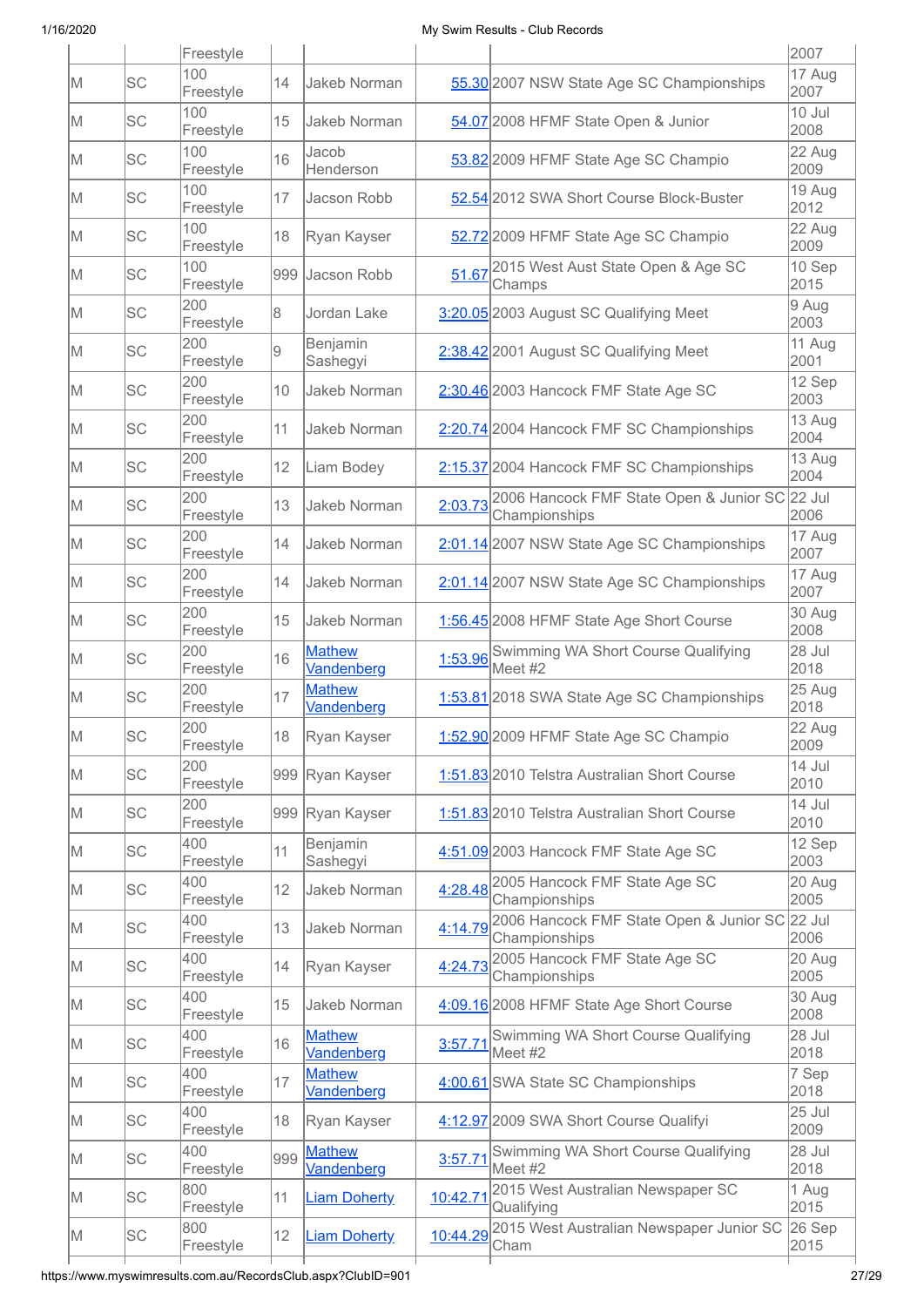| M   | lsc       | 800<br>Freestyle  | 13  | Ryan Kayser           |         | 9:48.49 2004 Aqua Attack SC Meet                         | 6 Mar<br>2004  |
|-----|-----------|-------------------|-----|-----------------------|---------|----------------------------------------------------------|----------------|
| IM. | <b>SC</b> | 800<br>Freestyle  | 14  | James<br>Sandford     |         | 9:36.39 2012 SWA SC Qualifying Meet                      | 2 Jun<br>2012  |
| M   | <b>SC</b> | 800<br>Freestyle  | 999 | James<br>Sandford     |         | 9:36.39 2012 SWA SC Qualifying Meet                      | 2 Jun<br>2012  |
| M   | lsc       | 1500<br>Freestyle | 11  | Christopher<br>Tilley |         | 21:27.14 2004 July SC Qualifying Meet                    | 3 Jul<br>2004  |
| M   | lsc       | 1500<br>Freestyle | 13  | James<br>Sandford     |         | 18:59.09 2011 SWA SC Qualifying Meet No 2                | 26 Jun<br>2011 |
| M   | lsc       | 1500<br>Freestyle | 14  | James<br>Sandford     |         | 18:18.15 2012 SWA SC Qualifying Meet                     | 4 Jun<br>2012  |
| M   | <b>SC</b> | 1500<br>Freestyle | 15  | Jakeb Norman          |         | 17:28.86 2007 Short Course Age Qualifyi                  | 22 Sep<br>2007 |
| M   | <b>SC</b> | 1500<br>Freestyle | 16  | Ryan Kayser           |         | 16:55.65 2007 Short Course Age Qualifyi                  | 22 Sep<br>2007 |
| lΜ  | <b>SC</b> | 1500<br>Freestyle |     | 999 Ryan Kayser       |         | 16:55.65 2007 Short Course Age Qualifyi                  | 22 Sep<br>2007 |
| M   | lsc       | 100 Medley        | 6   | Luke Foster           |         | 2:36.40 2006 Region 3 Open SC Carnival                   | 18 Jun<br>2006 |
| M   | lsc       | 100 Medley        | 17  | <b>Mitchell Nel</b>   |         | 1:46.38 2015 West Australian Newspaper Junior SC<br>Cham | 26 Sep<br>2015 |
| M   | lsc       | 100 Medley        | 8   | <b>Jakeb Norman</b>   |         | 1:30.81 2001 State Winter SC Championships               | 1 Sep<br>2001  |
| M   | lsc       | 100 Medley        | 9   | Benjamin<br>Sashegyi  |         | 1:22.83 2001 State Winter SC Championships               | 1 Sep<br>2001  |
| M   | <b>SC</b> | 100 Medley        | 10  | Benjamin<br>Sashegyi  |         | 1:15.84 2002 Hancock FMF State SC                        | 16 Aug<br>2002 |
| M   | <b>SC</b> | 100 Medley        | 11  | Benjamin<br>Sashegyi  |         | 1:13.99 2003 Hancock FMF State Age SC                    | 12 Sep<br>2003 |
| M   | <b>SC</b> | 100 Medley        | 12  | Jakeb Norman          | 1:07.58 | 2005 Hancock FMF State Age SC<br>Championships           | 20 Aug<br>2005 |
| IM. | <b>SC</b> | 100 Medley        | 13  | Jakeb Norman          |         | 1:05.18 2006 Hancock FMF Age SC Championships            | 2 Sep<br>2006  |
| M   | <b>SC</b> | 100 Medley        | 14  | Jakeb Norman          |         | 1:05.04 2007 Aqua Attack SC                              | 24 Feb<br>2007 |
| M   | <b>SC</b> | 100 Medley        | 15  | Jakeb Norman          |         | 1:01.88 2008 HFMF State Age Short Course                 | 30 Aug<br>2008 |
| M   | lsc       | 100 Medley        | 16  | Jacob<br>Henderson    |         | 1:01.35 2009 HFMF State Age SC Champio                   | 22 Aug<br>2009 |
| M   | <b>SC</b> | 100 Medley        | 17  | Jacob<br>Henderson    |         | 59.05 2010 HFMF State Age SC Champio                     | 24 Jul<br>2010 |
| M   | lsc       | 100 Medley        | 18  | Ryan Kayser           |         | 1:00.11 2009 HFMF State Age SC Champio                   | 22 Aug<br>2009 |
| M   | <b>SC</b> | 100 Medley        | 999 | Ryan Kayser           |         | 58.82 2012 Energy Australia Short Course                 | 15 Sep<br>2012 |
| M   | <b>SC</b> | 200 Medley        | 9   | <b>Mitchell Nel</b>   | 3:08.06 | Swimming WA Short Course Junior<br>Challenge             | 12 Aug<br>2017 |
| M   | <b>SC</b> | 200 Medley        | 10  | Dylan Bodey           |         | 2:54.22 2005 Southlake Dolphins SC Sprint Carnival       | 11 Jun<br>2005 |
| M   | lsc       | 200 Medley        | 11  | Benjamin<br>Sashegyi  |         | 2:38.37 2003 Hancock FMF State Age SC                    | 12 Sep<br>2003 |
| M   | <b>SC</b> | 200 Medley        | 12  | <b>Jack Paull</b>     |         | 2:37.52 2010 SWA SC Qualifying Meet No                   | 19 Jun<br>2010 |
| M   | lsc       | 200 Medley        | 13  | Jakeb Norman          |         | 2:18.92 2006 Hancock FMF Age SC Championships            | 2 Sep<br>2006  |
| M   | SC        | 200 Medley        | 14  | Christian<br>Halliley |         | 2:19.21 2006 Hancock FMF Age SC Championships            | 2 Sep<br>2006  |
| M   | SC        | 200 Medley        | 15  | Christian<br>Halliley |         | 2:13.77 2007 NSW State Age SC Championships              | 17 Aug<br>2007 |
| M   | lsc       | 200 Medley        | 15  | Christian<br>Halliley |         | 2:13.77 2007 NSW State Age SC Championships              | 17 Aug<br>2007 |
| M   | SC        | 200 Medley        | 16  | Jacson Robb           |         | 2:12.34 2012 SWA SC Qualifying Meet                      | 4 Jun          |

https://www.myswimresults.com.au/RecordsClub.aspx?ClubID=901 28/29